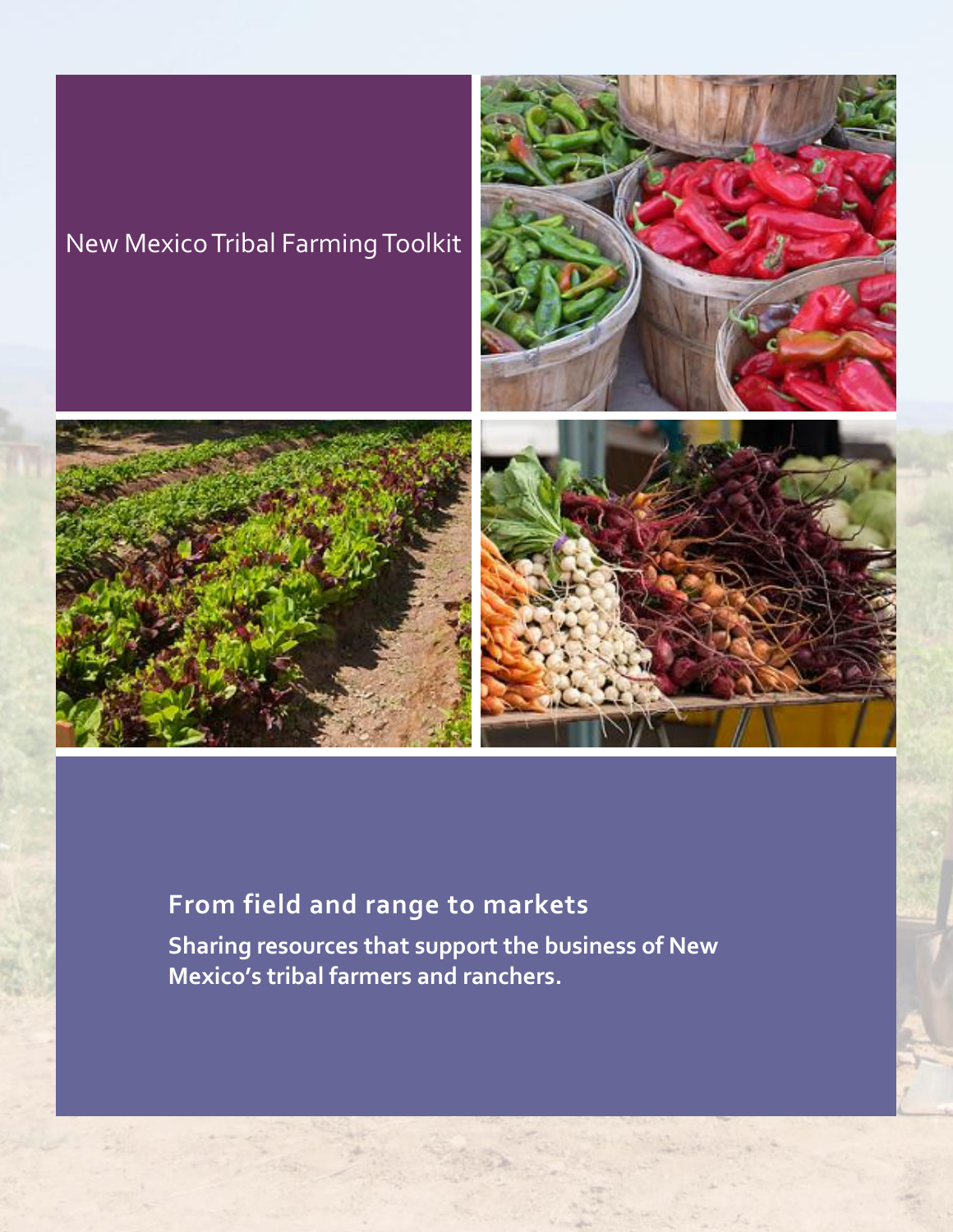# Table of Contents

|                                                                                                                                                                                                                                      | $\mathbf{2}$   |
|--------------------------------------------------------------------------------------------------------------------------------------------------------------------------------------------------------------------------------------|----------------|
|                                                                                                                                                                                                                                      |                |
| Business Plan Assistance 33                                                                                                                                                                                                          |                |
|                                                                                                                                                                                                                                      |                |
| Licensing <b>Exercise Service Service Service Service Service Service Service Service Service Service Service Service</b>                                                                                                            | $\sim$ 4       |
| Education and Career Selection<br><u>Education</u> and Career Selection                                                                                                                                                              |                |
| Mentorship Opportunities <b>Mentorship Opportunities</b> and the second second second second second second second second second second second second second second second second second second second second second second second s  |                |
| <b>Tribal Specific Farming Resource Table_ Tribal Specific Farming Resource Table_</b>                                                                                                                                               | 6              |
|                                                                                                                                                                                                                                      | 10             |
|                                                                                                                                                                                                                                      | 10             |
|                                                                                                                                                                                                                                      | 10             |
| <b>Selling Selling Selling Selling Selling</b>                                                                                                                                                                                       | $12$           |
| <b>New Mexico Farmers' Market Associations</b>                                                                                                                                                                                       | 12             |
| Food Processing <b>Exercise Service Service Service Service Service Service Service Service Service Service Service Service Service Service Service Service Service Service Service Service Service Service Service Service Serv</b> | 13             |
| How to Market Yourself and Your Business                                                                                                                                                                                             | 13             |
| <b>Farmers' Markets</b>                                                                                                                                                                                                              | 14             |
| <b>Additional Resources</b>                                                                                                                                                                                                          | 3 <sup>2</sup> |
| Non-Tribal Specific Resource Table                                                                                                                                                                                                   | 36             |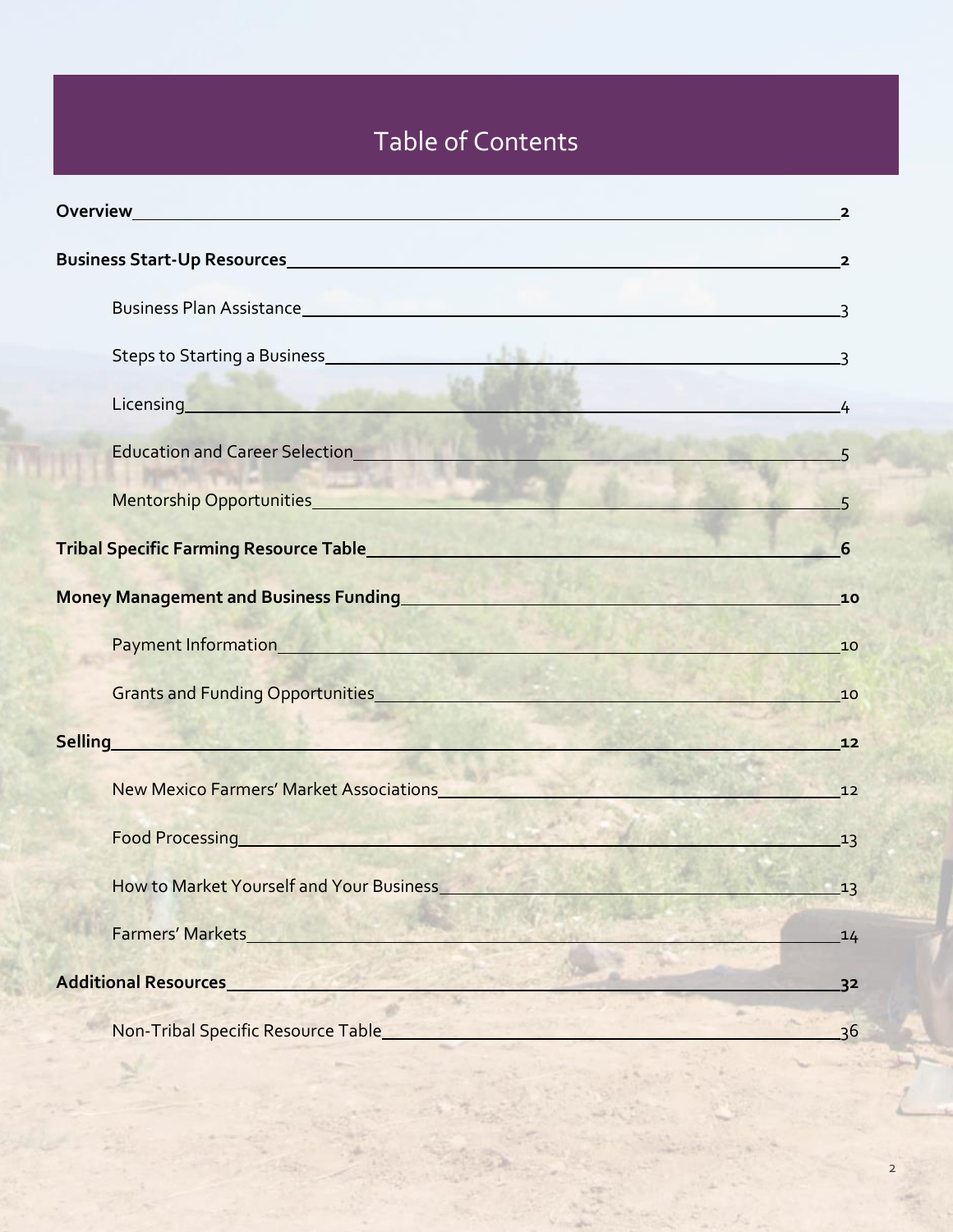# Overview

The overarching goal of this project is to address food deserts in New Mexico tribal communities. A food desert refers to areas where there is limited access to affordable, fresh produce and other nutritious foods. This toolkit aims to reduce food deserts by providing resources to support the business success of Native American farmers and ranchers. It may also be helpful for those considering careers as farmers or ranchers.

In this toolkit, you will find multiple areas to help turn farming and ranching into a successful business, or establish yourself as an entrepreneur. These subject areas include Business Start-Up Resources, Money Management and Business Funding, and Selling. This toolkit was made possible by funds from The Aspen Institute, and compiled by Keres Consulting, Inc. with guidance from the New Mexico Department of Health.

# **BACKGROUND**

The New Mexico Tribal Farming Toolkit provides practical, straightforward resources to New Mexico's 23 tribes, nations, and pueblos with information on how to successfully navigate the farming business industry in New Mexico. The resources provided assist New Mexico's tribal farmers and ranchers with the necessary tools to overcome the barriers to growing and selling their products. These resources equip users with the essential knowledge to improve their ability to become successful businessmen and women.



# **BUSINESS START-UP RESOURCES**

Tribal businesses are unique in that they may interact with tribal, state, and federal stakeholders in order to be successful in their efforts. These additional challenges can often become barriers for tribal farmers, which leads to frustration and lack of success. There are numerous business resources and organizations available for those wishing to start their own business or for gaining insight to accomplished businesses. It can be helpful to learn from noteworthy businesses and take advantage of the knowledge gained from these entities.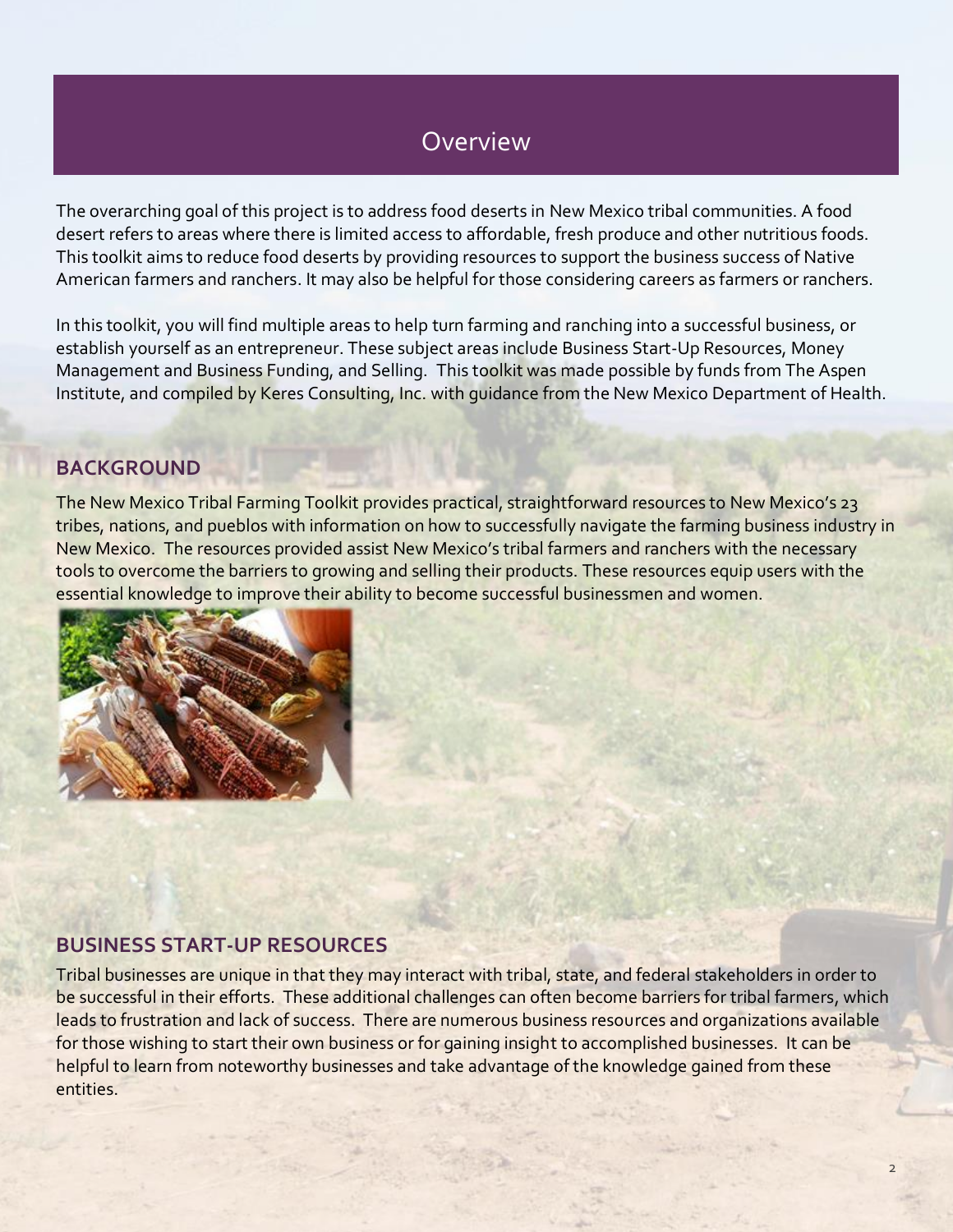#### ➢ **Business Plan Assistance**

A Business Plan is the heart of a successful business. Knowing what to include and the numerous details involved is important to getting your business on the correct path to success. Items to incorporate in your business plan include the following:

- **Executive Summary** (This tells whomever is reading your plan what it is you want to achieve)
- **Business Description** (This section describes the industry you operate in from current trends to future opportunities)
- **Market Strategies** (This section should include a market analysis to allow you to effectively target the market you want to operate in)
- **Competitive Analysis (This analysis will allow you to determine the strengths and** weaknesses of industry competitors)
- **Operations Plan** (This section allows for a full description of how the business will function)

The items listed above represent a basic overview of what might be included in a business plan. You can also visit th[e Agricultural Marketing Resource Center](http://www.agmrc.org/) for resources on business development, starting a business, creating business plans, and more. You can view their business development page here:<http://www.agmrc.org/business-development/>

➢ **Steps to Starting a Business**

Starting a business takes the form of a series of sequential and organized steps to ensure that everything is prepared and planned properly. The U.S. Small Business Administration<sup>1</sup> offers a straightforward ten-step plan to starting a business that includes:

### [Step 1: Write a Business Plan](https://www.sba.gov/starting-business/write-your-business-plan)

Use these tools and resources to create a business plan. This written guide will help you map out how you will start and run your business successfully.

### **[Step 2: Get Business Assistance and Training](https://www.sba.gov/category/navigation-structure/counseling-training)**

Take advantage of free training and counseling services, from preparing a business plan and securing financing, to expanding or relocating a business.

[Step 3: Choose a Business Location](https://www.sba.gov/content/tips-choosing-business-location)

Get advice on how to select a customer-friendly location and comply with zoning laws.

### [Step 4: Finance Your Business](https://www.sba.gov/category/navigation-structure/loans-grants/small-business-loans/sba-loan-programs)

 $\overline{\phantom{a}}$ 

Find government backed loans, venture capital and research grants to help you get started.

<sup>&</sup>lt;sup>1</sup> U.S. Small Business Administration, "Starting a Business." <https://www.sba.gov/starting-business>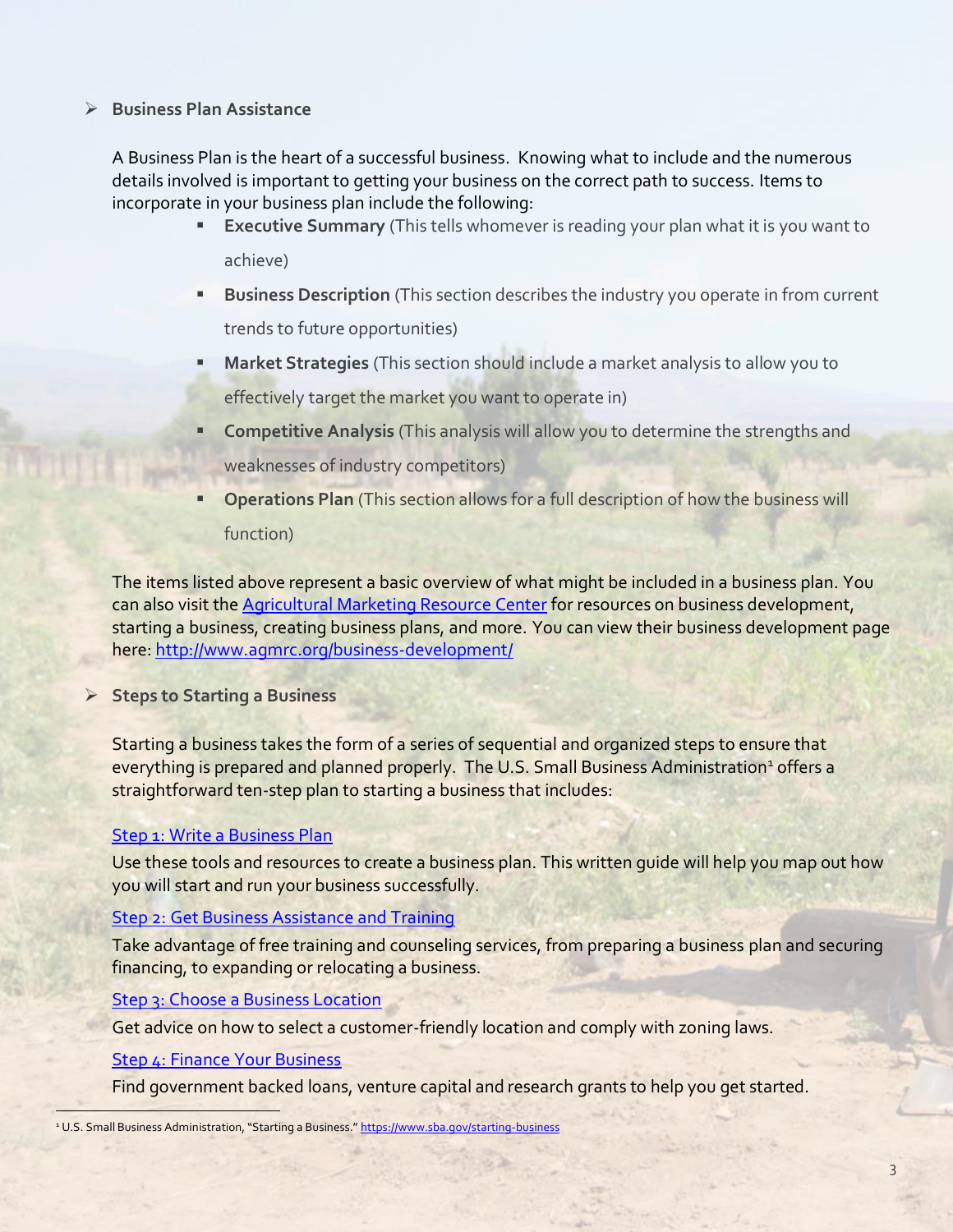### [Step 5: Determine the Legal Structure of Your Business](https://www.sba.gov/content/business-structure-and-tax-implications)

Decide which form of ownership is best for you: sole proprietorship, partnership, Limited Liability Company (LLC), corporation, S corporation, nonprofit or cooperative.

# [Step 6: Register a Business Name \("Doing Business As"\)](https://www.sba.gov/content/register-your-fictitious-or-doing-business-dba-name)

Register your business name with your state government.

Learn which tax identification number you'll need to obtain from the IRS and your state revenue agency.

### [Step 7: Register for State and Local Taxes](https://www.sba.gov/content/learn-about-your-state-and-local-tax-obligations)

Register with your state to obtain a tax identification number, workers' compensation, unemployment and disability insurance.

### [Step 8: Obtain Business Licenses and Permits](https://www.sba.gov/content/obtaining-business-licenses-permits)

Get a list of federal, state and local licenses and permits required for your business.

# [Step 9: Understand Employer Responsibilities](https://www.sba.gov/content/10-steps-hiring-your-first-employee)

Learn the legal steps you need to take to hire employees.

# [Step 10: Find Local Assistance](https://www.sba.gov/tools/local-assistance/districtoffices)

Contact your local SBA office to learn more about how SBA can help.

More Information from the SBA can be found at this website:<https://www.sba.gov/starting-business>

**[First Nations Development Institute](http://www.firstnations.org/)** offers *The Business of Indian Agriculture,* a curriculum designed to help farmers and ranchers succeed in managing their businesses. It covers useful topics like how to develop a business plan, how to set up bookkeeping systems, and marketing. It also covers important topics like risk management, and using credit wisely. This in-depth tool is offered in both a participant workbook and as an instructor's guide. View the curriculum here: [http://firstnations.org/knowledge](http://firstnations.org/knowledge-center/foods-health/biz-of-indian-ag)[center/foods-health/biz-of-indian-ag](http://firstnations.org/knowledge-center/foods-health/biz-of-indian-ag)

**[Native Food Systems Resource Center](http://www.nativefoodsystems.org/)** offers tribal-specific guidance for producers starting an agricultural business. Specific categories NAFSI covers include: start small, seeds, traditional plants & medicines, marketing, food handling, collaboration with federal government, and financial. View their producer resources here:<http://www.nativefoodsystems.org/producers>

# ➢ **Licensing**

Business licensing is fundamental to starting a business. This is especially true in farming where food products often require specific standards to be sold to vendors. Business licensing varies according to the county, city or town in which you are operating your business. Additional factors to consider are if you are operating on Tribal Trust Land if the Tribal Entity (Tribe, Nation, or Pueblo) requires additional business licensure beyond what is required of the county in which the business is operating.

Th[e State of New Mexico Regulation and Licensing Department](http://www.rld.state.nm.us/Apply_for_a_License_or_Permit.aspx) offers the appropriate information for licensing within the State of New Mexico. Please visit the Department's website: [http://www.rld.state.nm.us/Apply\\_for\\_a\\_License\\_or\\_Permit.aspx](http://www.rld.state.nm.us/Apply_for_a_License_or_Permit.aspx)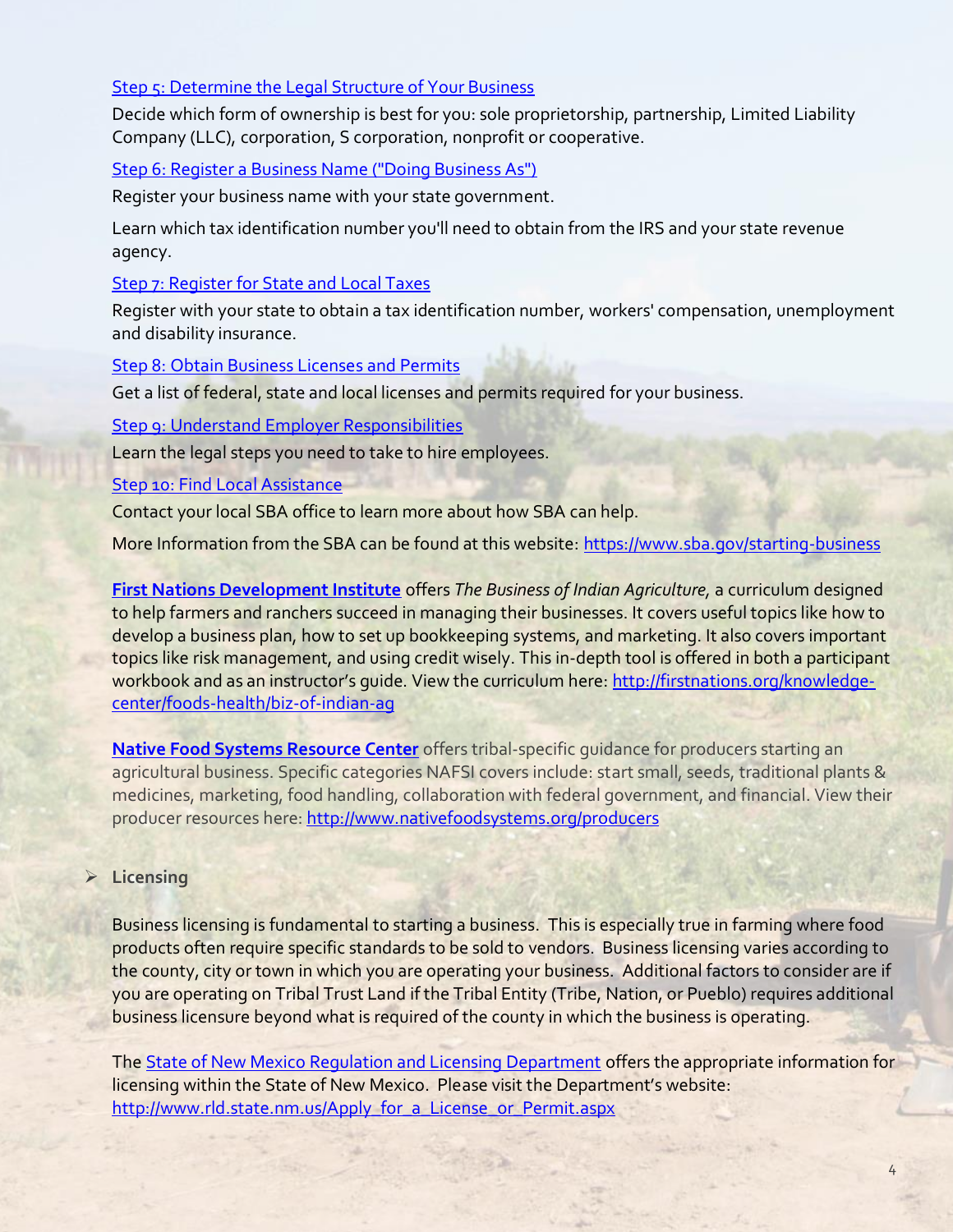#### ➢ **Education and Career Selection**

Below is a list of New Mexico universities for those interested in pursuing agriculture in higher education. Certificate and degree programs can help prepare the student with higher success in finding higher level job positions in the field (e.g. USDA).

#### [New Mexico State University, Las Cruces](http://aces.nmsu.edu/)

Bachelor's Degree: agriculture and extension education, agriculture and community development, agricultural economics, agricultural business, animal science, rangeland resources, and more! Master's Degree: agriculture and extension education, agricultural economics, agriculture with specialization in agribusiness, water science and management, animal science, range science Doctorate programs: animal science, range science, economic development, water science and management

#### [Eastern New Mexico University, Portales](http://www.enmu.edu/department-of-family-and-consumer-sciences-and-agriculture)

Associate's Degree: general agriculture

Bachelor's Degree: agricultural sciences, agricultural education with secondary education licensure, animal and diary science production and managements

#### [Mesalands Community College, Tucumcari](http://www.mesalands.edu/)

Certificates: Equine Services (artistic silversmithing, farrier science, equine gnathology for the horse owner)

Associate's Degree: agri-business, animal science (beef science, equine science)

# [San Juan College, Farmington](http://www.sanjuancollege.edu/school-of-science-math-and-engineering/programs/horticulture/)

Associate Degree: Horticulture

#### [New Mexico Junior College, Hobbs](http://www.nmjc.edu/academics/coursedescriptions.asp?action=AG)

Associate Degree: General agriculture

# ➢ **Mentorship Opportunities**

Whether it be from general guidance and industry specific insight, or more casually as a sounding board for ideas, mentors provide some of the greatest wealth of knowledge to entrepreneurs and start-ups. Entities like the [City of Santa Fe Office of Economic Development](http://www.santafenm.gov/business_specialists) offer many resources like counseling from business specialists. Additionally, the [American Indian Chamber of Commerce of](http://www.aiccnm.com/default.aspx)  [New Mexico](http://www.aiccnm.com/default.aspx) offers numerous services for American Indians to achieve business success in New Mexico. The websites for each of these entities can be found below:

### **RESOURCES**

**City of Santa Fe Office of Economic Development**[: http://www.santafenm.gov/business\\_specialists](http://www.santafenm.gov/business_specialists)

**American Indian Chamber of Commerce of New Mexico**[: http://www.aiccnm.com/default.aspx](http://www.aiccnm.com/default.aspx)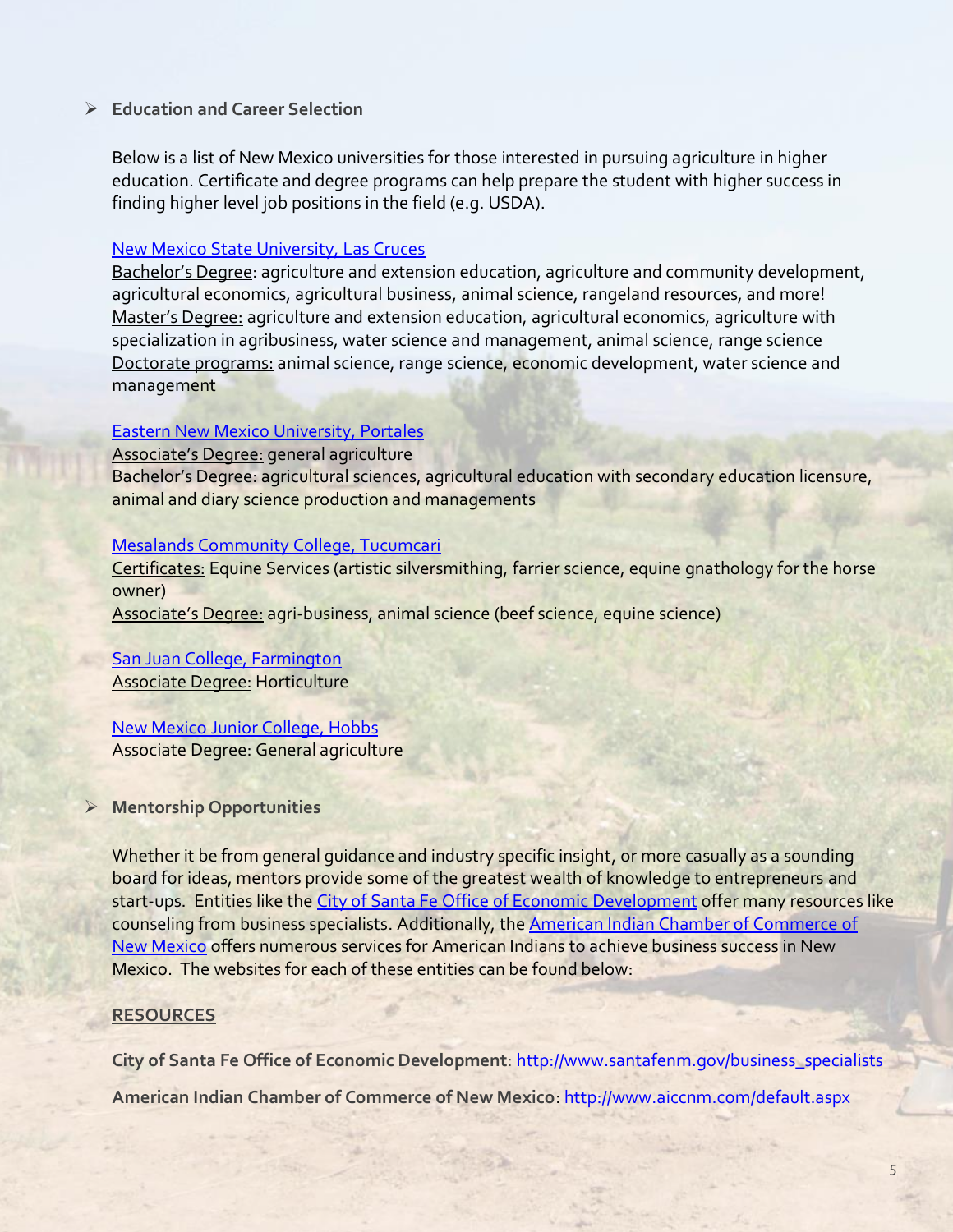### **FARMING SPECIFIC RESOURCES**

Mentorship opportunities specific to farming can be found in the table below. The table includes both resources and efforts within tribal communities, as well as broader state-wide resources. Resources are in the realm of farming internships for youth and adults, as well as educational programs related to farming business assistance.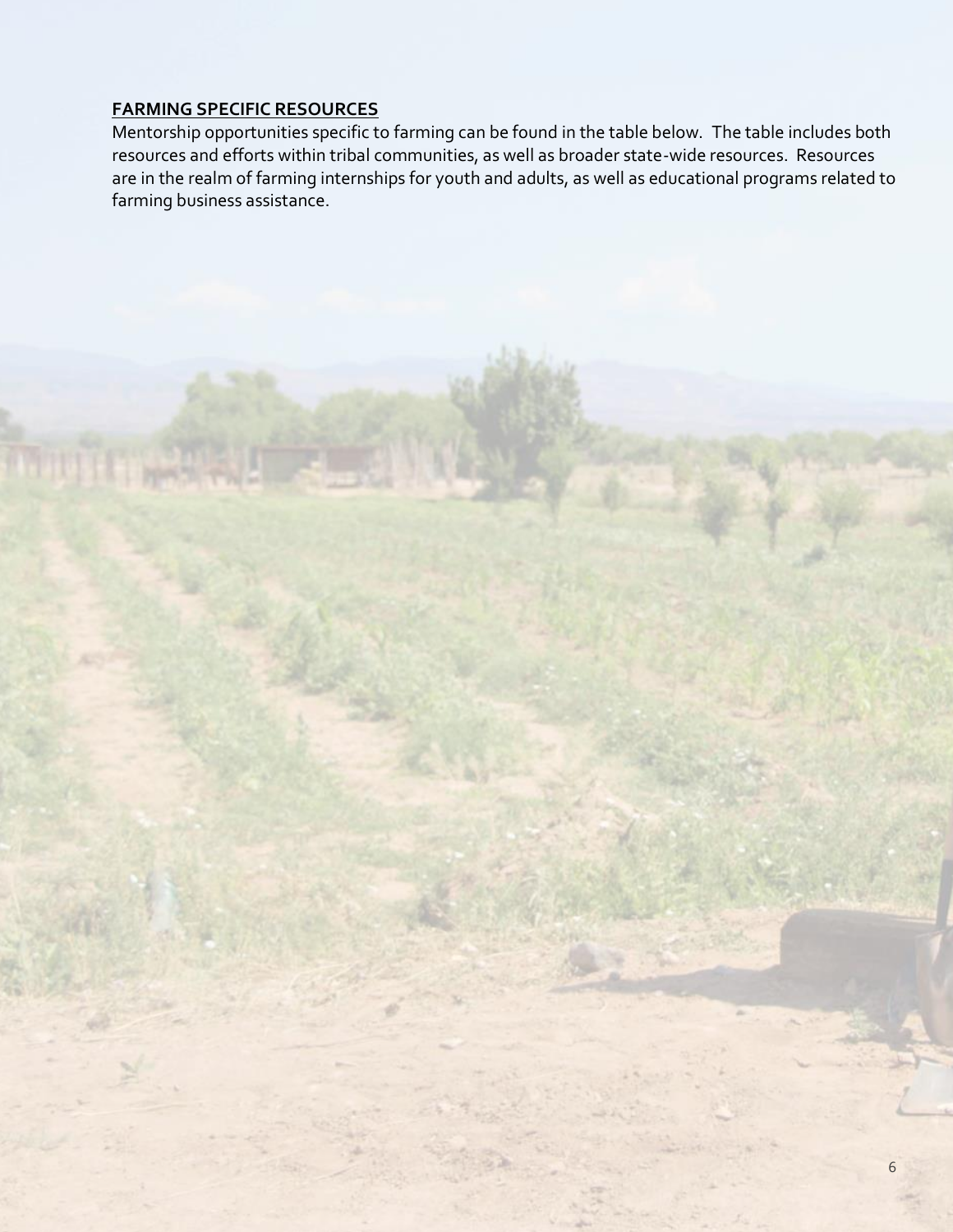| <b>TRIBAL SPECIFIC FARMING</b><br><b>RESOURCES</b>                                                      |                                                                                                                                                                                                                                                                                                                                                                                                            |                                                                                                         |                                                                |                                                                                                                                        |
|---------------------------------------------------------------------------------------------------------|------------------------------------------------------------------------------------------------------------------------------------------------------------------------------------------------------------------------------------------------------------------------------------------------------------------------------------------------------------------------------------------------------------|---------------------------------------------------------------------------------------------------------|----------------------------------------------------------------|----------------------------------------------------------------------------------------------------------------------------------------|
| <b>ENTITY</b>                                                                                           | <b>RESOURCE PROVIDED</b>                                                                                                                                                                                                                                                                                                                                                                                   | <b>WEBSITE</b>                                                                                          | <b>TRIBAL AREA</b>                                             | <b>CONTACT</b><br><b>INFORMATION</b>                                                                                                   |
| Cochiti Youth<br>Experience<br>(CYE)                                                                    | A large part of CYE's mission is to re-engage<br>young people in farming. Originally a 4-H<br>program, the CYE pairs youth with farmers.<br>CYE runs a farmers' market that teaches youth<br>about entrepreneurship and benefits of<br>farming.                                                                                                                                                            | http://www.cochitiyouth.org/<br>https://www.facebook.com/CochitiY<br>outhExperienceInc                  | Cochiti Pueblo-<br>Middle Rio<br>Grande/Five<br>Sandoval       | 205 Broken Arrow St<br>Cochiti Pueblo, NM<br>$(505)$ 220-9100<br>cye@cochitiyouth.org                                                  |
| Dine College<br>Indian<br><b>Nations</b><br>Conservation<br><b>Alliance Land</b><br><b>Grant Office</b> | The Land Grant Office programs include beef<br>cattle reproduction seminars, range<br>monitoring, environmental youth camps, illegal<br>dumping workshops and school presentations.<br>Available internships.                                                                                                                                                                                              | http://www.dinecollege.edu/institut<br>es/lgo/                                                          | Navajo Nation                                                  | P.O. Box Co1<br>Tsaile, AZ 86556<br>$(928)$ 724-6940,<br>blitson@dinecollege.edu<br>$(928)$ 724-6941,<br>aredhorse@dinecollege.e<br>du |
| Flowering<br>Tree<br>Permaculture<br>Institute                                                          | The Institute aims to create sustainable<br>lifestyles by recreating design patterns through<br>the study of permaculture. Projects include:<br><b>Pueblo Food Experience:</b><br>https://vimeo.com/82926771 which focuses on<br>a pre-contact diet project; Homesite Project:<br>sharing of permaculture practices and<br>workshops, and internships.                                                     | http://www.floweringtreepermacult<br>ure.com/<br>https://www.facebook.com/Flowerin<br>gTreePermaculture | Santa Clara<br>Pueblo-<br><b>Northern New</b><br><b>Mexico</b> | 133 Winter Road<br>Santa Clara Pueblo, NM<br>Message on Facebook                                                                       |
| <b>IAIA Land</b><br>Grant<br>Programs                                                                   | Provides outreach programs and services that<br>build community capacity by:<br>Promoting community development<br>On-farm demonstrations<br>$\bullet$<br>Work with beginning farmer and ranchers<br>$\bullet$<br>Provide one-on-one technical assistance<br>Coordinates workshops and trainings<br>$\bullet$<br>Soil collection and consultation<br>Provides constituents with access to USDA<br>programs | https://iaia.edu/land-grant/land-<br>grant-outreach/                                                    | <b>IAIA-Santa Fe</b><br><b>Northern New</b><br><b>Mexico</b>   | 83 Avan Nu Po Road,<br>Santa Fe, NM 87508<br>$(505)$ 424-2300                                                                          |

A Company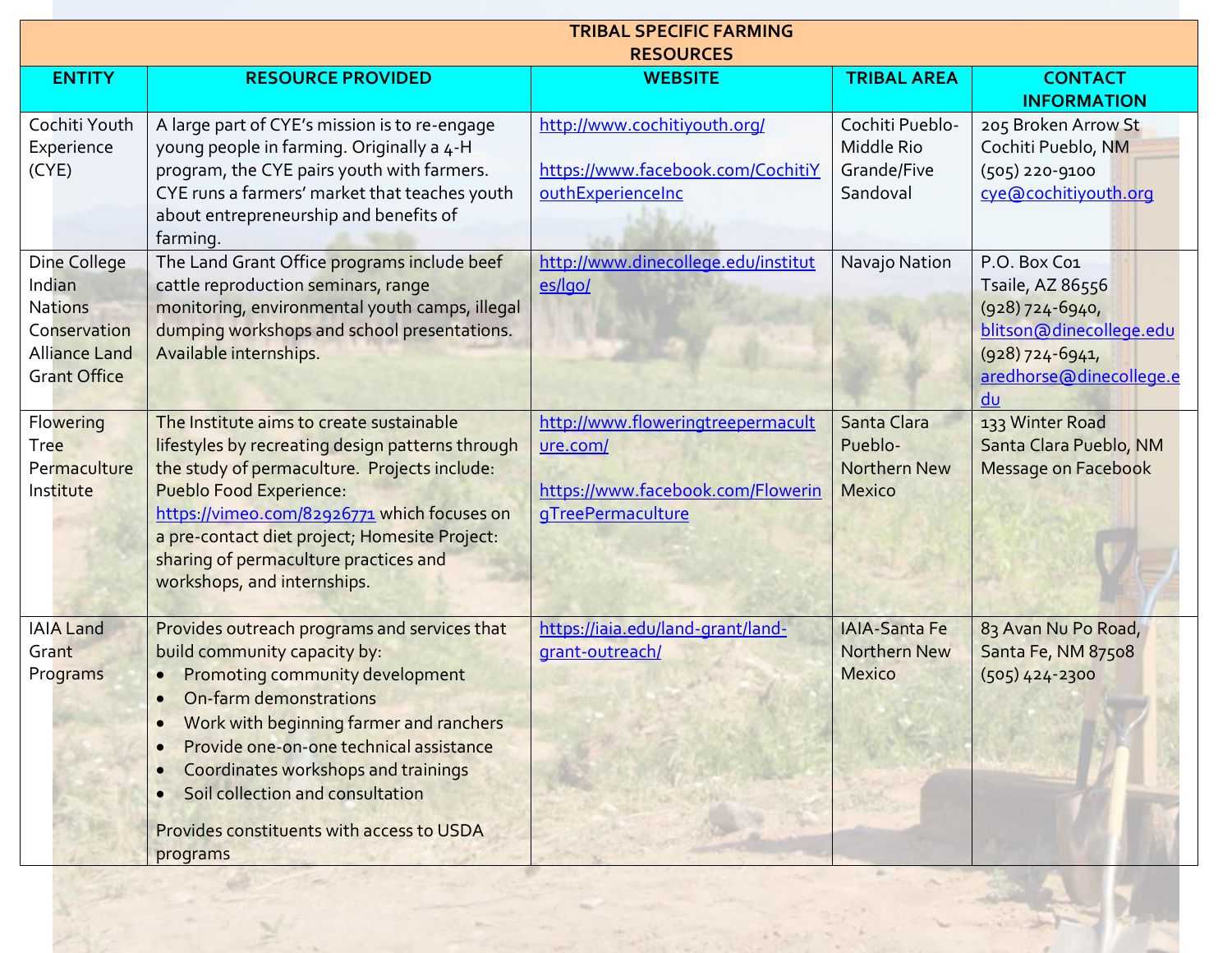| <b>NMSU</b><br>Federally<br>Recognized<br>Tribal<br>Extension<br>Program<br>(FRTEP) | NMSU Extension Services has a Federally<br>Recognized Tribal Extension Program (FRTEP).<br>offers assistance on agricultural endeavors<br>including greenhouses, chicken coops, 4-H<br>youth development, agriculture and<br>horticulture, and more.                                                                                                                                                                                                                         | Zuni:<br>http://zuniextension.nmsu.edu/<br>Jicarilla Apache Nation:<br>http://jicarillaextension.nmsu.edu/ | Pueblo of Zuni,<br>Jicarilla Apache<br>Nation               | Zuni: Jacob Holloway<br>PO Drawer G, Route 301<br>North, Building #08<br>Zuni, NM 87327<br>$(505)$ 782-4495,<br>zuni@nmsu.edu<br>Jicarilla Apache Nation:<br>Jesse LeFevre, (575) 759-<br>3530, jicarill@nmsu.edu<br>Hawks Drive, PO Box 679<br><b>Dulce, NM 87528</b> |
|-------------------------------------------------------------------------------------|------------------------------------------------------------------------------------------------------------------------------------------------------------------------------------------------------------------------------------------------------------------------------------------------------------------------------------------------------------------------------------------------------------------------------------------------------------------------------|------------------------------------------------------------------------------------------------------------|-------------------------------------------------------------|------------------------------------------------------------------------------------------------------------------------------------------------------------------------------------------------------------------------------------------------------------------------|
| <b>Red Willow</b><br>Farm                                                           | Support existing farmers and help emerging<br>farmers.<br>Provide technical and marketing assistance;<br>gives opportunity to sell produce at the Red<br><b>Willow Farmers Market.</b><br>Educational programs and internships for<br>youth age 14-18.                                                                                                                                                                                                                       | https://www.facebook.com/RedWill<br>owFarm/                                                                | <b>Taos Pueblo-</b><br><b>Northern New</b><br><b>Mexico</b> | 885 Star Rd<br>Taos, New Mexico-<br>Angelo McHorse,<br>$(575)$ 770-8688<br>aomchorse@gmail.com<br>redwillowfarm15@gmail.c<br><b>om</b>                                                                                                                                 |
| Resilience in<br><b>New Mexico</b><br>Agriculture                                   | <b>New Mexico First and New Mexico State</b><br><b>University County Extension Service worked</b><br>together to hold a series of regional meetings<br>that brought together a diverse group of<br>agriculture stakeholders. The outcome of these<br>meetings will be a statewide resiliency plan<br>that will address positive and negative trends,<br>challenges, and solutions for New Mexico<br>agriculture. You can read summaries from all<br>meetings on the website. | http://nmfirst.org/events/resilience-<br>in-new-mexico-agriculture                                         | State-wide                                                  | $(505)$ 225-2140<br>PO Box 56549<br>Albuquerque, NM 87187                                                                                                                                                                                                              |
| Traditional<br><b>Native</b><br>American<br>Farmers<br>Association<br>(TNAFA)       | TNAFA provides educational workshops and<br>trainings: 1) An Indigenous Sustainable<br><b>Systems Design Course that is applicant based</b><br>and even provides scholarships. 2) Seed<br>Libraries: seed acquisition, protocols, and<br>methods. 3) Food Production: Corn processing                                                                                                                                                                                        | http://www.tnafa.org/                                                                                      | Tesuque<br>Pueblo-<br><b>Northern New</b><br><b>Mexico</b>  | P.O. Box 31267<br>Santa Fe, New Mexico<br>87594<br>tnafa org@yahoo.com                                                                                                                                                                                                 |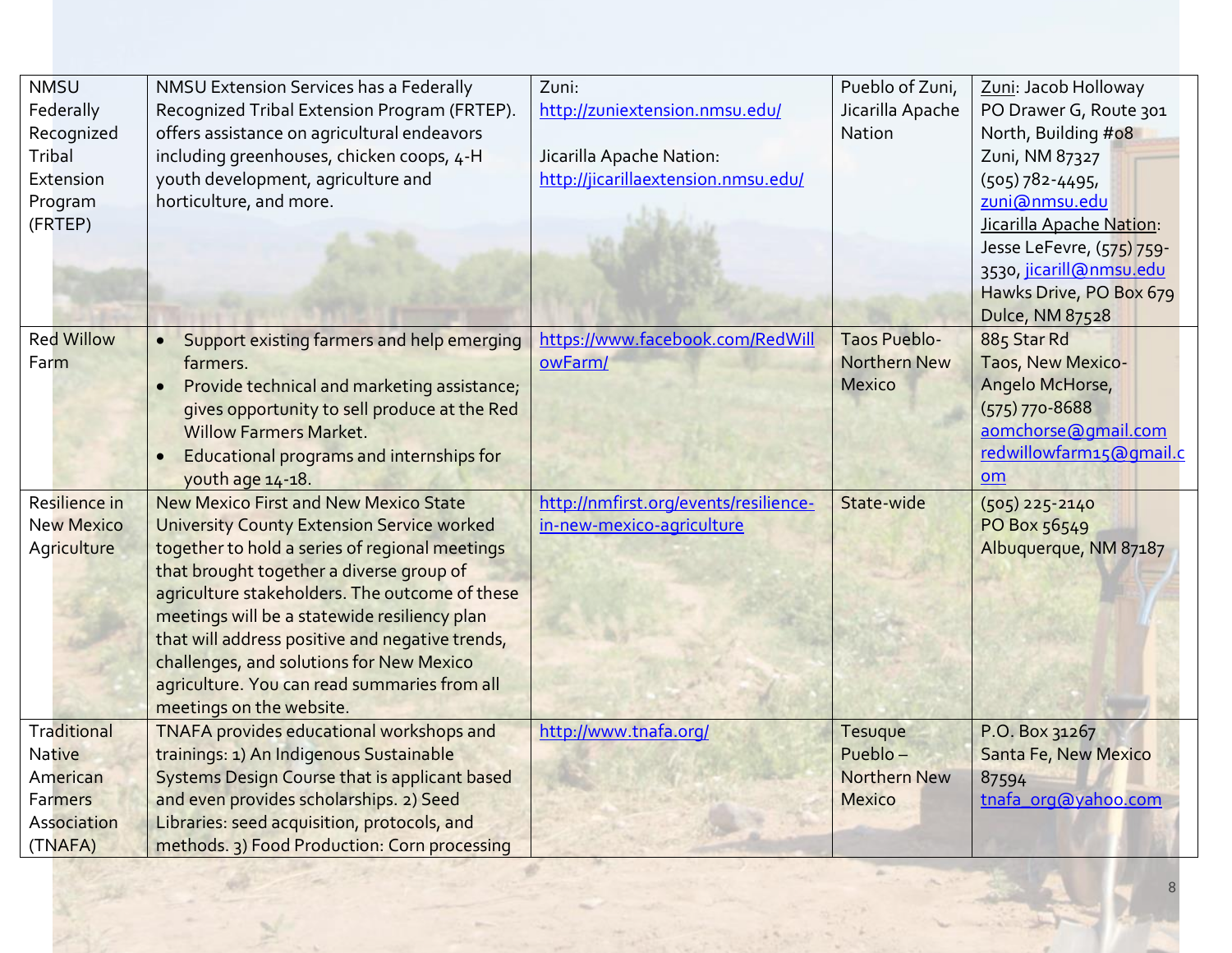|                   | for home use, basic gardening workshops,<br>youth in agriculture, marketing traditional<br>crops, packaging, value added crops. 4)<br>Indigenous Outreach Program: Designed to<br>assist and exchange agricultural and cultural<br>knowledge with other indigenous peoples<br>outside the Southwest. |                                   |                  |                            |
|-------------------|------------------------------------------------------------------------------------------------------------------------------------------------------------------------------------------------------------------------------------------------------------------------------------------------------|-----------------------------------|------------------|----------------------------|
|                   | <b>OTHER FARMING RESOURCES</b>                                                                                                                                                                                                                                                                       |                                   |                  |                            |
| Cerro Vista       | The farm offers internships and                                                                                                                                                                                                                                                                      | http://cerrovistafarm.com/farm-   | Taos             | P.O. Box 224               |
| Farm              | apprenticeships. In addition to learning                                                                                                                                                                                                                                                             | internships/                      |                  | Cerro, NM 87519            |
|                   | farming skills, apprentices will learn how to                                                                                                                                                                                                                                                        |                                   |                  | cerrovistafarm@gmail.co    |
|                   | profitably farm and sell vegetables.                                                                                                                                                                                                                                                                 |                                   |                  | m                          |
| <b>New Mexico</b> | Comprehensive hands-on farmer-to-farmer                                                                                                                                                                                                                                                              | https://www.afsc.org/program/new- | Bernalillo, Dona | <b>Don Bustos</b>          |
| Farmer-to-        | training.                                                                                                                                                                                                                                                                                            | mexico-farmer-farmer-training-    | Ana, and Rio     | 2047 Tapia Blvd. SW        |
| Farmer            | Beginning farmers are mentored on all                                                                                                                                                                                                                                                                | program                           | Arriba           | Albuquerque, NM 87105      |
| <b>Training</b>   | aspects of sustainable farming including                                                                                                                                                                                                                                                             |                                   |                  | $(505) 842 - 7343$         |
| Program           | crop selection, soil health, irrigation                                                                                                                                                                                                                                                              |                                   |                  | newmexico@afsc.org         |
|                   | methods, harvesting and post-harvest                                                                                                                                                                                                                                                                 |                                   |                  |                            |
|                   | handling techniques, business planning, and                                                                                                                                                                                                                                                          |                                   |                  |                            |
|                   | marketing.                                                                                                                                                                                                                                                                                           |                                   |                  |                            |
| <b>NMSU</b>       | The extension service provides "expert answers                                                                                                                                                                                                                                                       | http://aces.nmsu.edu/county/      | <b>All NM</b>    | Use the website,           |
| Cooperative       | for everyday questions" in areas including:                                                                                                                                                                                                                                                          |                                   | Counties         | http://aces.nmsu.edu/coun  |
| <b>Extension</b>  | economic development; energy and water;                                                                                                                                                                                                                                                              |                                   |                  | ty/, to find the extension |
| <b>Service</b>    | farm and ranch; health and family wellbeing,                                                                                                                                                                                                                                                         |                                   |                  | services staff in your     |
|                   | yard and garden; natural resources; 4-H youth                                                                                                                                                                                                                                                        |                                   |                  | county                     |
|                   | development and multimedia video and apps.                                                                                                                                                                                                                                                           |                                   |                  |                            |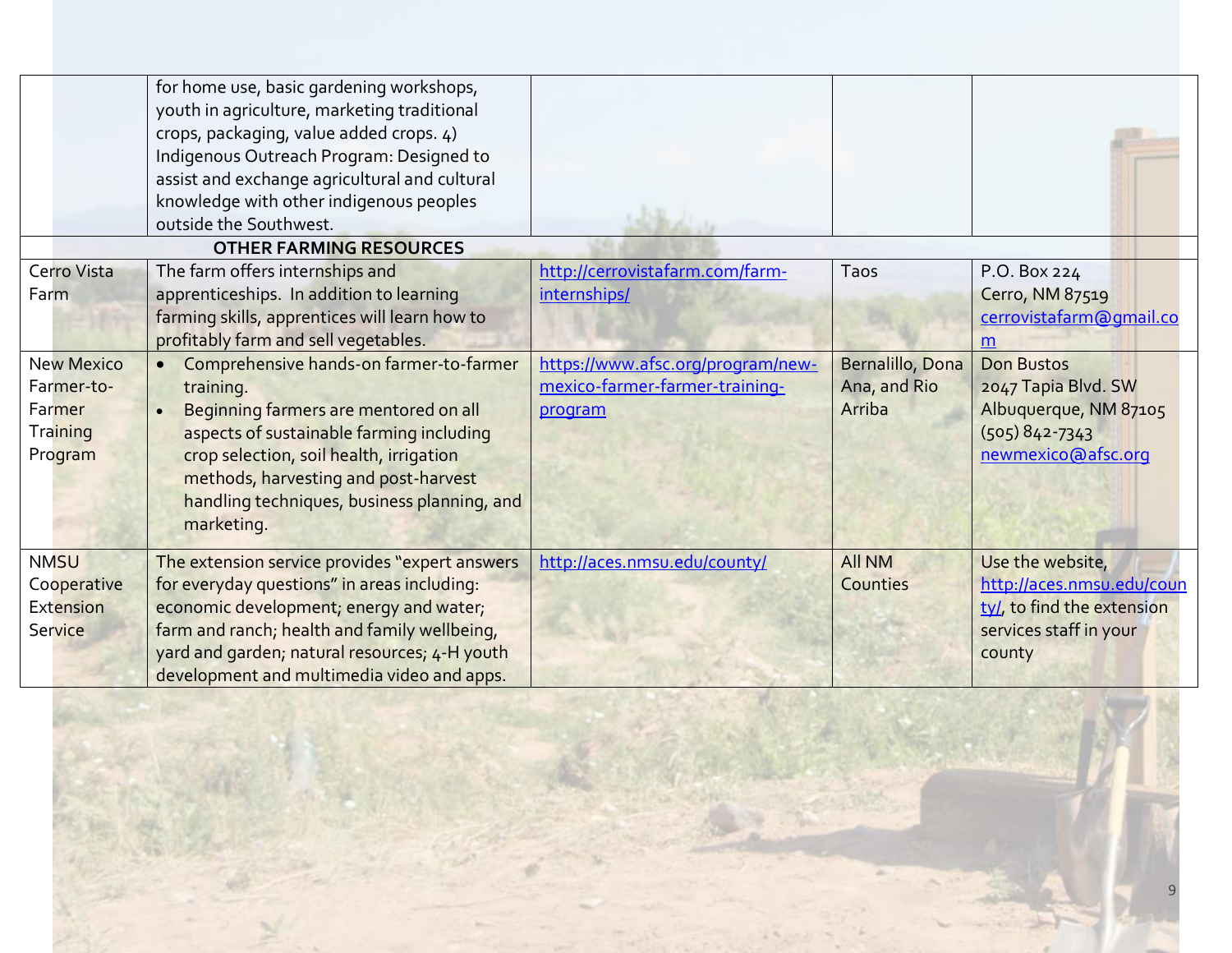# **MONEY MANAGEMENT AND BUSINESS FUNDING**

The means to start your business and money management are key components to supporting your young business. Along with sound money management principles, the way in which your business accepts payments and the types of payments all factor into the success your business enjoys. Information on the various types of alternative forms of payment, as well as information on funding opportunities can be found below.

➢ **Payment Information**

### **Women, Infants and Children (WIC), Electronic Benefits Transfer (EBT) and The Supplemental Nutrition Assistance Program (SNAP):**

State and local social service agencies provide benefits to low-income community members who qualify in the form of the WIC, EBT, and SNAP Programs. Learn how to implement these Programs as a Retailer here: [http://www.fns.usda.gov/sites/default/files/Retailer\\_Training\\_Guide.pdf](http://www.fns.usda.gov/sites/default/files/Retailer_Training_Guide.pdf)

**Double Up Food Bucks:** Through the New Mexico Farmer's Association, the Double Up Food Bucks program doubles the value of federal nutrition assistance spent at participating farmers' markets, farm stands, mobile markets, grocery stores, and Community Supported Agricultures (CSA), helping people bring home more locally grown fruits and vegetables. The wins are three-fold: low-income consumers eat more healthy food, local farmers gain new customers and make more money, and more food dollars stay in the local economy.<sup>2</sup> Information for how to implement this program can be found at the following web link: [www.doubleupnm.org](http://www.doubleupnm.org/) . Please see the SELLING SECTION for a list of participating markets.



#### ➢ **Grants and Funding Opportunities**

Funding for Farmers can take the form of micro loans, grants, scholarships, and other similar programs. These funding sources are available at the Federal, State, and Local level. A few of the funding programs through the **United States Department of Agriculture<sup>3</sup>** are listed below:

<sup>&</sup>lt;sup>2</sup> Double Up Food Bucks Overview[, http://www.doubleupnm.org/about/](http://www.doubleupnm.org/about/)

<sup>3</sup> USDA Loan Program Description[, http://www.usda.gov/wps/portal/usda/usdahome?navid=GRANTS\\_LOANS](http://www.usda.gov/wps/portal/usda/usdahome?navid=GRANTS_LOANS)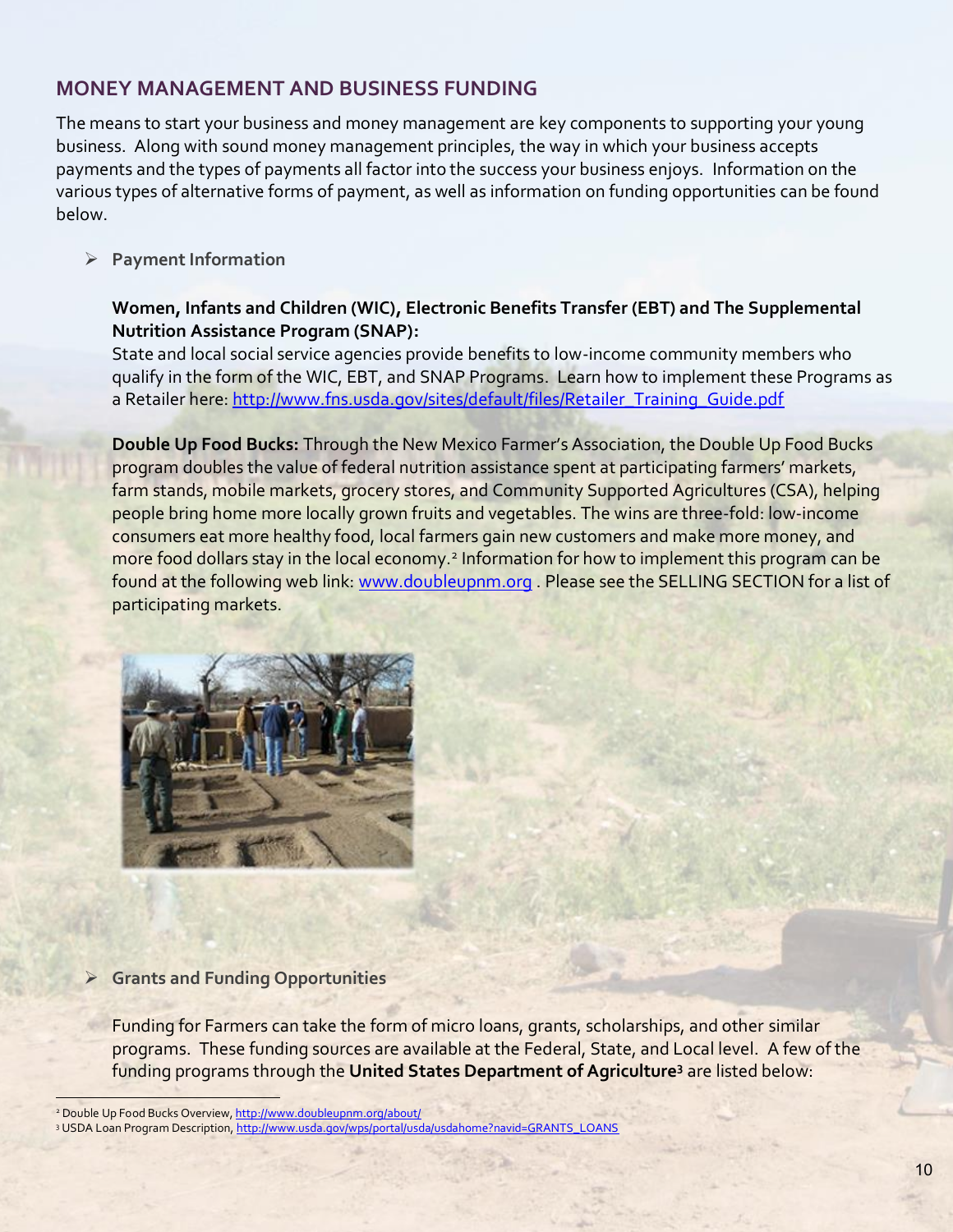#### [Farm Loans](http://www.fsa.usda.gov/FSA/webapp?area=home&subject=fmlp&topic=landing)

The Farm Service Agency (FSA) makes direct and guaranteed farm ownership and operating loans to family-size farmers and ranchers who cannot obtain commercial credit from a bank, Farm Credit System institution, or other lender. FSA loans can be used to purchase land, livestock, equipment, feed, seed, and supplies. Loans can also be used to construct buildings or make farm improvements. Website: <https://www.fsa.usda.gov/programs-and-services/farm-loan-programs/index>

#### [Beginning Farmers and Ranchers](https://www.fsa.usda.gov/programs-and-services/farm-loan-programs/beginning-farmers-and-ranchers-loans/index)

USDA, through the Farm Service Agency, provides direct and guaranteed loans to beginning farmers and ranchers who are unable to obtain financing from commercial credit sources. Each fiscal year, the Agency targets a portion of its direct and guaranteed farm ownership (FO) and operating loan (OL) funds to beginning farmers and ranchers.

Website: [https://www.fsa.usda.gov/programs-and-services/farm-loan-programs/beginning-farmers](https://www.fsa.usda.gov/programs-and-services/farm-loan-programs/beginning-farmers-and-ranchers-loans/index)[and-ranchers-loans/index](https://www.fsa.usda.gov/programs-and-services/farm-loan-programs/beginning-farmers-and-ranchers-loans/index)

#### [Native American Tribal Loans](https://www.fsa.usda.gov/programs-and-services/farm-loan-programs/native-american-loans/index)

USDA, through the Farm Service Agency, provides multiple types of loans to help Tribes:

FSA's **Indian Tribal Land Acquisition Loan Program** is a valuable resource to help Tribes become owners of additional property within the reservation to advance and increase current operations, provide financial prospects for Native American Communities, increase agricultural productivity, and save farmland for future generations. Through FSA's innovative programming, American Indian and Alaska Native tribal governments have the ability to create sustainable and community-driven solutions to rural community challenges. This loan program is financed and serviced by the Farm Service Agency. Funding comes from Congressional appropriations as part of the USDA budget.

The **Highly Fractionated Indian Land Loan Program** helps Tribes, Tribal entities, and Tribal members alleviate the problems caused by fractionated interests on tribal lands. Through land consolidation, current and new agricultural operations can improve and expand access to USDA programs, increase agricultural productivity, and save Tribal farmland for future generations. This loan program is financed through revolving loan funds from the Agency and serviced through the approved intermediary lender, Native American Community Development Corporation Financial Services, Inc. Website: [https://www.fsa.usda.gov/programs-and-services/farm-loan-programs/native-american](https://www.fsa.usda.gov/programs-and-services/farm-loan-programs/native-american-loans/index)[loans/index](https://www.fsa.usda.gov/programs-and-services/farm-loan-programs/native-american-loans/index)

#### [The Farmers Market Promotion Program](http://www.ams.usda.gov/services/grants/fmpp) (FMPP)

The FMPP was created through a recent amendment to the Farmer-to-Consumer Direct Marketing Act of 1976. The grants, authorized by the FMPP, are targeted to help improve and expand domestic farmers' markets, roadside stands, community-supported agriculture programs and other direct producer-to-consumer market opportunities.

Website:<https://www.ams.usda.gov/services/grants/fmpp>

#### **NEW MEXICO LOANS**

**Santa Fe Farmer'[s Market Micro Loan Program](https://farmersmarketinstitute.org/programs/micro-loans/)**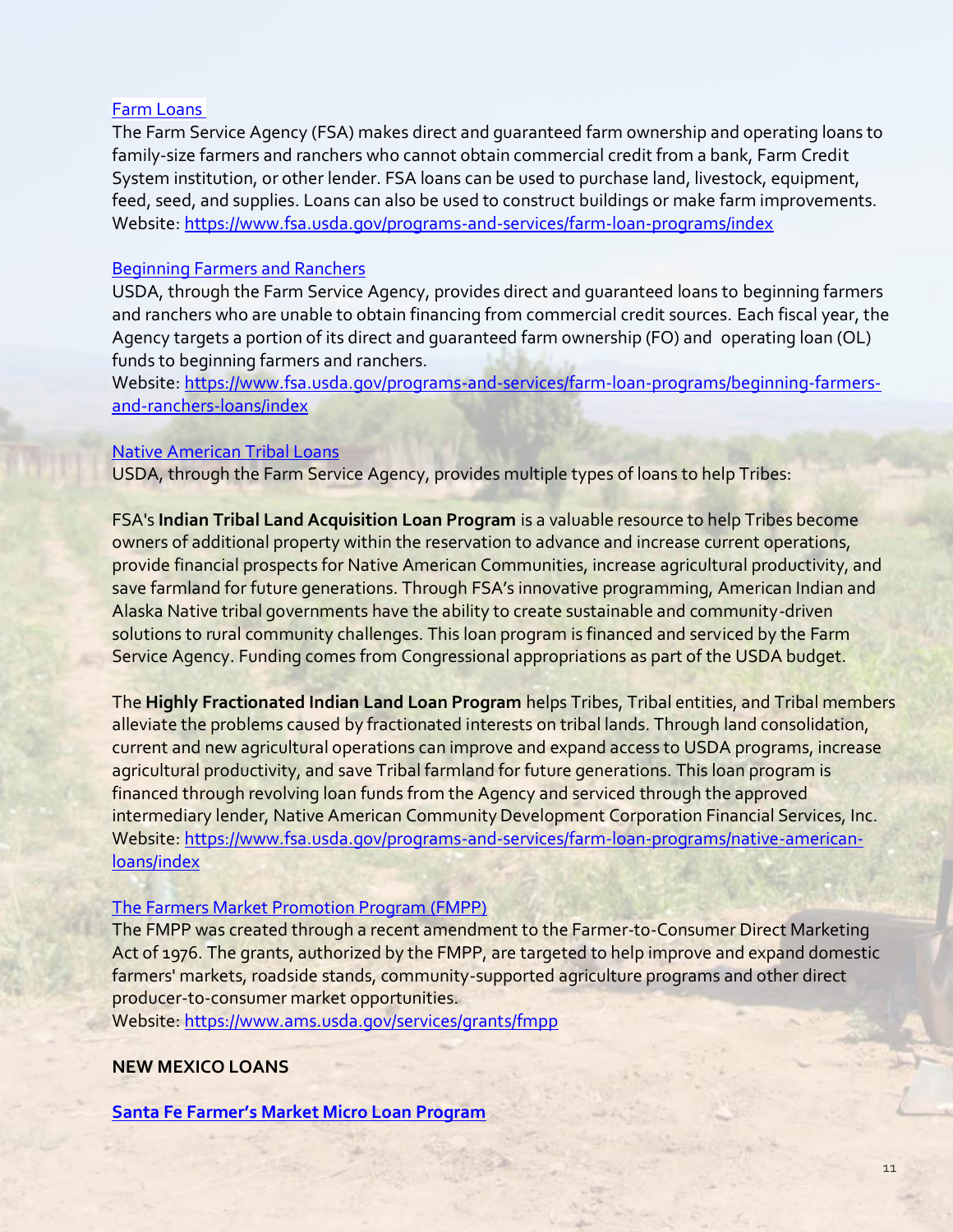The Micro-Loans program helps vendors pay seasonal operating expenses, improve infrastructure, extend the growing season, and much more. Access to capital ensures that farmers and ranchers can provide a constant and growing food supply to Santa Fe and the region.<sup>4</sup> Website:<https://farmersmarketinstitute.org/programs/micro-loans/>

# **SELLING**

➢ **New Mexico Farmers' Market Associations**

New Mexico is home to several Farmers' Market Associations. Below is a list and brief description on each and where to find more information:

#### **[New Mexico Farmers' Market Association:](http://farmersmarketsnm.org/)**

The New Mexico Farmer's Market Association is a hub of information for Farmers' Markets in New Mexico through their devotion to supporting farming and locally produced foods in every New Mexico community.<sup>5</sup>

Website:<http://farmersmarketsnm.org/>

#### **[Traditional Native American Farmers Association:](http://www.tnafa.org/history.html)**

The Traditional Native American Farmers Association provides a number of educational programs for native farmers across many disciplines.

Website:<http://www.tnafa.org/history.html>

#### **[Santa Fe Farmers Market Institute:](https://farmersmarketinstitute.org/about/)**

The Santa Fe Farmers' Market Institute's mission is to advocate for farmers, ranchers and other landbased producers; provide equitable access to fresh, local food; own and operate a year-round venue for the Santa Fe Farmers' Market; and manage programs to help sustain a profitable, locally-based agricultural community.<sup>6</sup>

Website:<https://farmersmarketinstitute.org/about/>

4 Santa Fe Farmer's Market Micro Loan Program Description, <https://farmersmarketinstitute.org/programs/micro-loans/>

5 New Mexico Farmer's Market Association Description, <http://farmersmarketsnm.org/>

<sup>6</sup> Santa Fe Farmers' Market Institute Description, <https://farmersmarketinstitute.org/about/>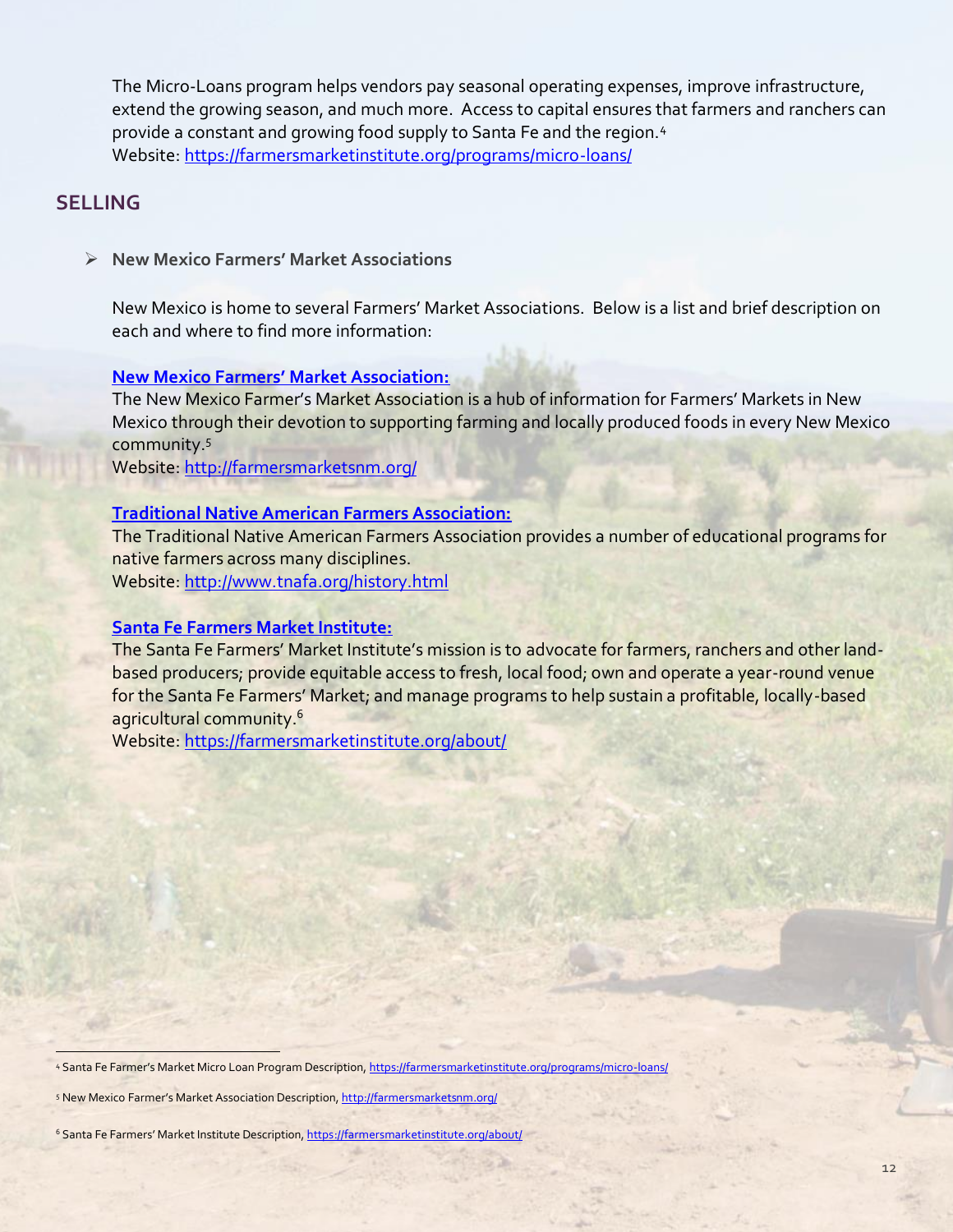#### ➢ **Food Processing**

Any processed food for sale that is considered high-risk such as salsa or tamales must be produced in a commercial kitchen. Community commercial kitchens may be rented by any member of the general public and are fully equipped and approved for commercial production. Please contact the following for information on rental availability, locations, and hours.<sup>7</sup>

#### **Albuquerque**

South Valley Economic Development Center 318 Isleta Blvd. SW (505) 877-0373

**Española** Northern New Mexico College Contact: Jan Matteson (505) 753-8952 [janmatteson@nnmc.edu](mailto:janmatteson@nnmc.edu)

#### **Silver City**

 $\frac{1}{2}$ 

Nuevos Comienzos Community Kitchen 501 E 13th St Contact: Rita Herbst (575) 404-5551

#### **Socorro**

City of Socorro 407 Center St, btwn McCutcheon & Spring Streets Contact: Al Smoake (505) 507-0991 [aandjfamilyfarm@yahoo.com](mailto:aandjfamilyfarm@yahoo.com)

#### **Taos**

Taos County Economic Development Corporation 1021 Salazar Rd. (575) 758-8731

#### **Truth or Consequences**

Bountiful Alliance Kitchen 614 McAdoo St. Suite B @ Main Street (575) 297-4119 [bountiful\\_kitchen@bajabb.com](mailto:bountiful_kitchen@bajabb.com)

# ➢ **How to market yourself and your business**

There are numerous marketing tactics and "how to" guides around. [Farm to Table New Mexico](http://www.farmtotablenm.org/programs/) provides a simple and effective approach to assisting farmers by "building connections to local markets, and facilitating sales of local fresh produce to institutions and restaurants."<sup>8</sup> A few of the Programs offered through Farm to Table New Mexico include the following:

- Farm to Cafeteria
- Farm to Restaurant
- Food and Community Development
- Farmer Development.

For a full description of each Program, please visit Farm and Table New Mexico's website: [http://www.farmtotablenm.org](http://www.farmtotablenm.org/)

7 Food processing community kitchen introduction[, http://farmersmarketsnm.org/resources/vendor-resources/find-a-community-kitchen/](http://farmersmarketsnm.org/resources/vendor-resources/find-a-community-kitchen/) 8 Farm to Table New Mexico Description[, http://www.farmtotablenm.org/programs/](http://www.farmtotablenm.org/programs/)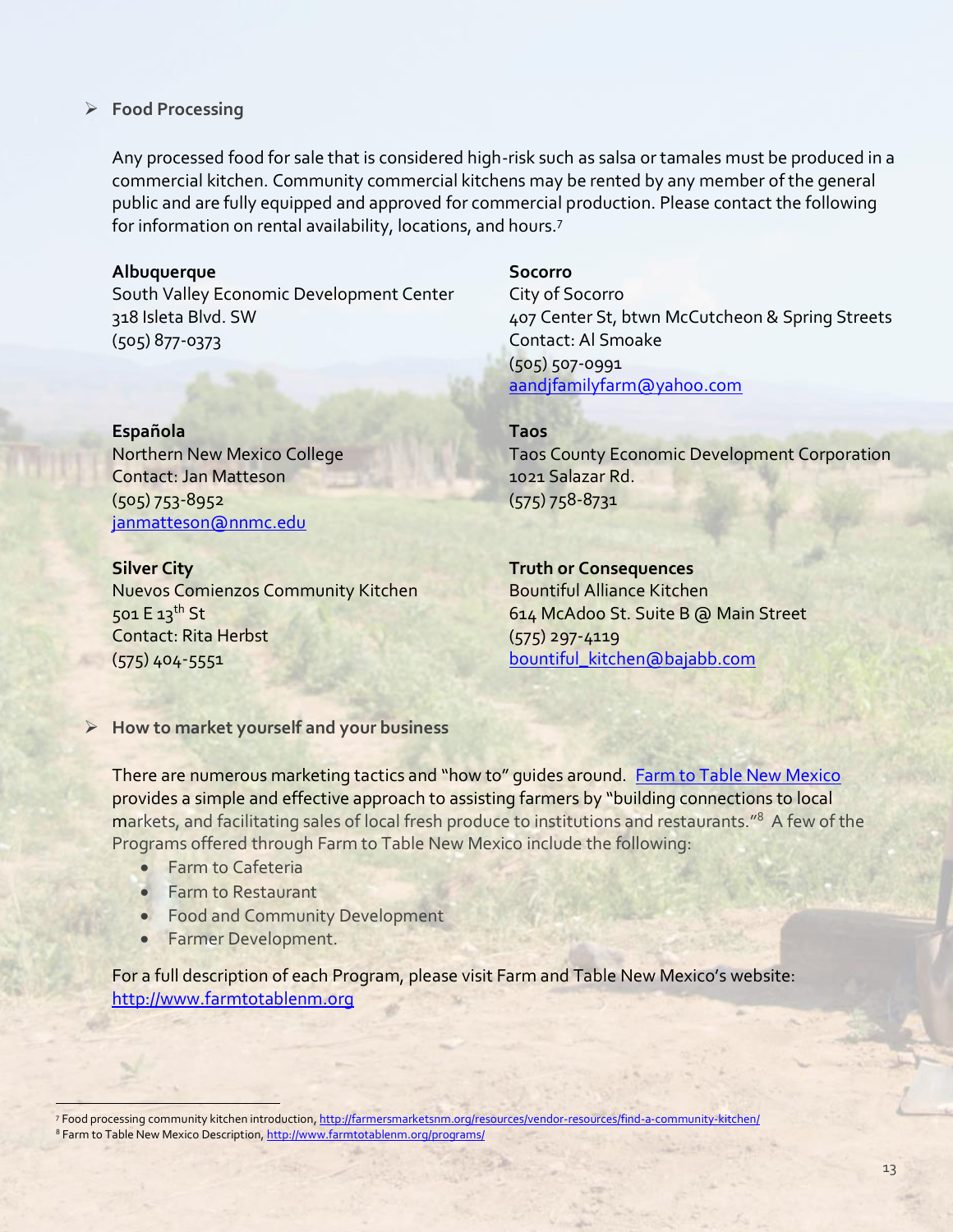[Southwest Marketing Network](http://www.swmarketingnetwork.org/) strives to help southwestern producers and communities develop new and improved markets and enterprises and to rebuild local food systems.<sup>9</sup> Their site provides extensive marketing resources to assist southwestern farmers and ranchers in marketing their products to the public including:

- Marketing options (direct marketing, farmers' markets, schools & institutions, sales to restaurants, etc.)
- Marketing specific products (fruit, vegetables, grains & seeds, meat, wool, dairy, flowers, etc.)
- Marketing alternative products (free-range, grass-fed, and pastured livestock, organic, culturally traditional, etc.)
- Market development (developing a small business, record-keeping & budgeting, labeling, financing, food safety, processing & value-added, pricing, etc.)

For a full description of all services, please visit Southwest Marketing Network's website: <http://www.swmarketingnetwork.org/>



#### ➢ **Farmers' Markets**

 $\frac{1}{2}$ 

New Mexico is fortunate to have many farmers' markets. Below is a list of markets<sup>10</sup> along with their contact information. Additionally, information on the various forms of alternative payments are provided. Please visit the New Mexico Farmers Market Association website to search by location on a map, or filter by proximity, days markets are held, what payment methods are accepted, as well as find other helpful resources.

**The alternative forms of payment listed below are the following: Women, Infants and Children (WIC), Electronic Benefits Transfer (EBT) and The Supplemental Nutrition Assistance Program (SNAP), Credit Debit (point of sales system allowing customers who use electronic payment).**

10 List of New Mexico Farmers Markets provided by New Mexico Farmers Markets[, http://farmersmarketsnm.org/](http://farmersmarketsnm.org/)

<sup>9</sup> Southwest Marketing Network description[, http://www.swmarketingnetwork.org/index.php?page=swmn](http://www.swmarketingnetwork.org/index.php?page=swmn)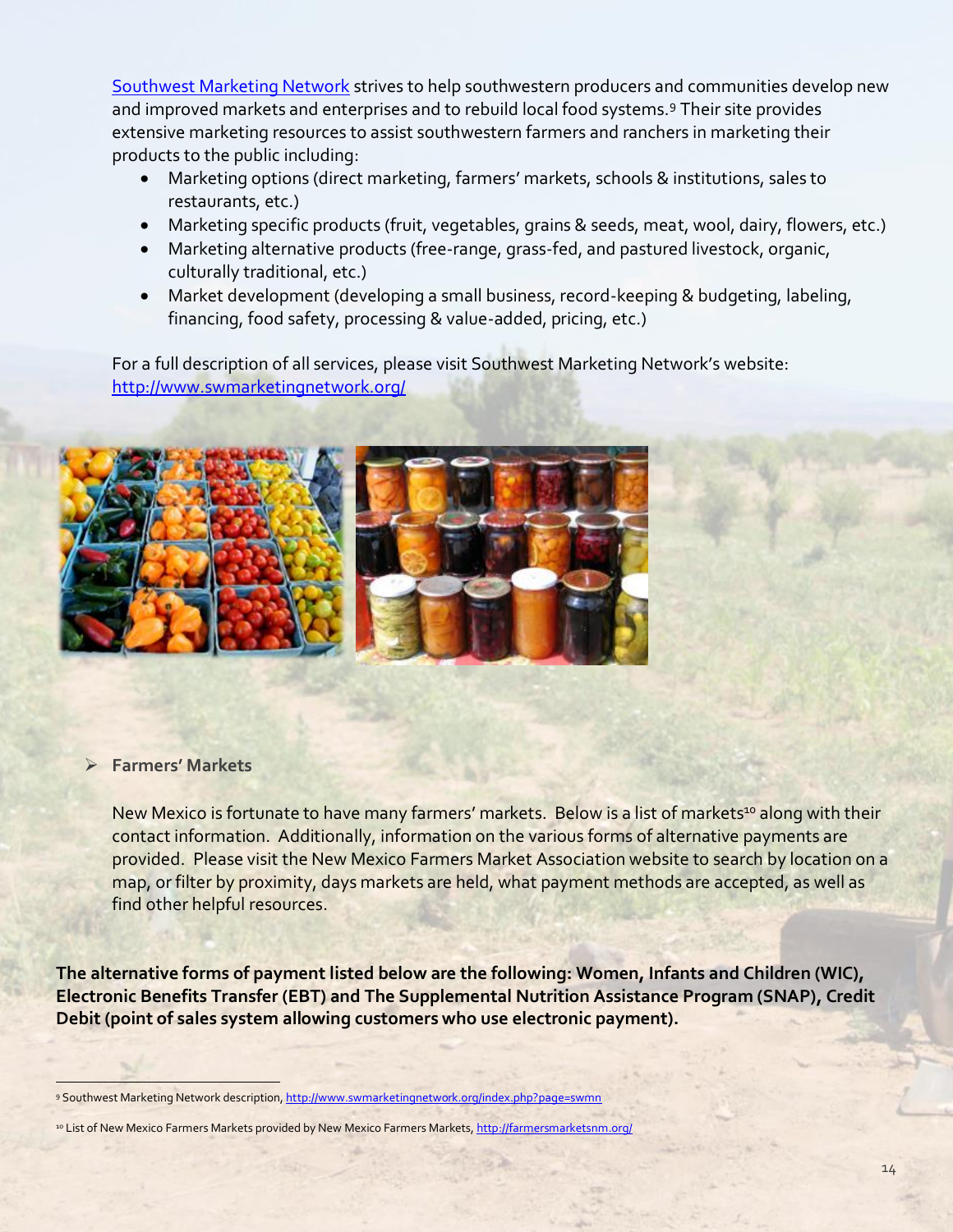• **Nob Hill Growers' Market [\(Farmers'](http://farmersmarketsnm.org/find-a-market/?wpsl_view=list) [Market\)](http://farmersmarketsnm.org/find-a-market/?wpsl_view=list)**Morningside Park Albuquerque New Mexico 87108

The market is located at Morningside Park.

**Phone:** Catherine Gordon (505-934-8960) **Email:**NobHillGrowersMarket2015@gmail.co m

#### **Hours:**

2016 Season: May 5 - November 17 Thursdays: 3 PM - 6:30 PM (Closing at dusk after daylight savings time commences)

#### [Facebook](https://www.facebook.com/nobhillgrowersmarket/)

# SNAP-EBTWIC-FMNPCREDIT-DEBIT

• **Mobile [Farmers'](http://farmersmarketsnm.org/find-a-market/?wpsl_view=list) Market - First Nations (Mobile [Market\)](http://farmersmarketsnm.org/find-a-market/?wpsl_view=list)**5608 Zuni Rd SE Albuquerque NM 87108

This is a mobile farmers' market. All of the meeting times and locations include:

MONDAYS:

UNM Southeast Heights Clinic (8200 Central Ave SE, Albuquerque, NM 87108) 9:30 AM – 11 AM

First Nations Community Healthsource (5608 Zuni Rd SE, Albuquerque, NM 87108): 12 PM – 1:30 PM

Van Buren Middle School (700 Louisiana Blvd SE, Albuquerque, NM 87108): 2:30 PM  $-4$  PM

#### TUESDAYS:

Presbyterian Medical Group (3436 Isleta Blvd SW, Albuquerque, NM 87105): 9 AM – 10:30 AM

Los Padilla's Community Center (2117 Los Padilla's Rd SW, Albuquerque, NM 87105): 12 PM – 1:30 PM

First Choice Community Healthcare (2001 El Centro Familiar Blvd SW, Albuquerque, NM 87105): 3 PM – 4:30 PM

**Phone:** Natalie Donnelly (505-841-1357)

**Email:** ndonnelly@phs.org **Hours:** 2016 Season: June 6 - October 25 Mondays, noon  $-1:30$  PM

### DUFBSNAP-EBTWIC-FMNP

• **Mile Hi Farmers' Market [\(Farmers'](http://farmersmarketsnm.org/find-a-market/?wpsl_view=list) [Market\)](http://farmersmarketsnm.org/find-a-market/?wpsl_view=list)**Alvarado Park Alvarado Dr. NE & Hannett Ave NE Albuquerque New Mexico 87110

**Phone:** Jennifer Szpak (313-327-9934) **Email:** milehimarketabq@gmail.com **Hours:**

2016 Season: June 5 - October 30 Sundays, 11 AM - 2 PM

[Facebook](https://www.facebook.com/sanpedromilehifarmersmarket/) DUFBSNAP-EBTWIC-FMNP **[Directions](http://farmersmarketsnm.org/find-a-market/?wpsl_view=list#wpsl-direction-start)** 

# • **ABQ Uptown Growers' Market [\(Farmers'](http://www.abquptowngrowersmarket.org/)**

**[Market\)](http://www.abquptowngrowersmarket.org/)**2200 Louisiana Boulevard Northeast Albuquerque New Mexico 87110 Location: NE parking lot of ABQ Uptown shopping center, just past Trader Joe's

**Phone:** Victor Lewis (505-720-7757) **Email:** vjlewis49@gmail.com **Hours:**

2016 Schedule: June 4 - October 29 Saturdays 7 AM - noon

# <http://www.abquptowngrowersmarket.org/> DUFBSNAP-EBTWIC-FMNP

• **Mobile [Farmers'](http://farmersmarketsnm.org/find-a-market/?wpsl_view=list) Market - Van Buren Middle School (Mobile [Market\)](http://farmersmarketsnm.org/find-a-market/?wpsl_view=list)**700 Louisiana Blvd SE Albuquerque NM 87108 This is a mobile farmers' market. All of the meeting times and locations include: MONDAYS:

UNM Southeast Heights Clinic (8200 Central Ave SE, Albuquerque, NM 87108) 9:30 AM – 11 AM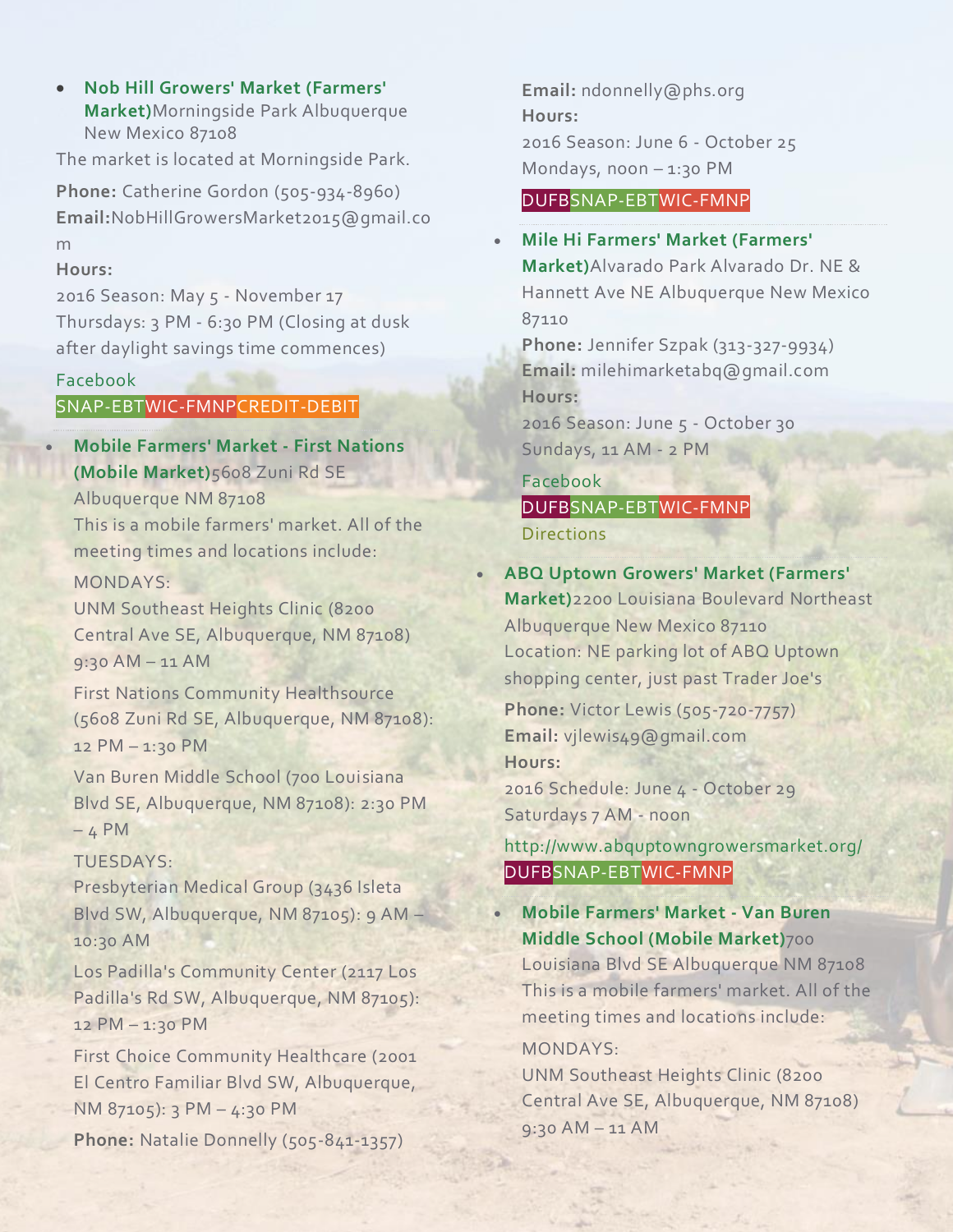First Nations Community Healthsource (5608 Zuni Rd SE, Albuquerque, NM 87108): 12 PM – 1:30 PM

Van Buren Middle School (700 Louisiana Blvd SE, Albuquerque, NM 87108): 2:30 PM  $-4$  PM

#### TUESDAYS:

Presbyterian Medical Group (3436 Isleta Blvd SW, Albuquerque, NM 87105): 9 AM – 10:30 AM

Los Padilla's Community Center (2117 Los Padilla's Rd SW, Albuquerque, NM 87105): 12 PM – 1:30 PM

First Choice Community Healthcare (2001 El Centro Familiar Blvd SW, Albuquerque, NM 87105): 3 PM – 4:30 PM

**Phone:** Natalie Donnelly (505-841-1357) **Email:** ndonnelly@phs.org **Hours:**

2016 Season: June 6 - October 25 Mondays: 2:30 PM - 4 PM

# DUFBSNAP-EBTWIC-FMNP

2.6 mi Directions

• **Rail Yards Market [\(Farmers'](http://www.railyardsmarket.org/)**

**[Market\)](http://www.railyardsmarket.org/)**Albuquerque Rail Yards777 1st St. SW Albuquerque New Mexico 87102 **Phone:** Alaska Piper (505-600-1109) **Email:** RailYardsMarket@gmail.com **Hours:**

2016 Season: May - October, and December 11 Sundays, 10:00 AM - 2:00 PM

<http://www.railyardsmarket.org/> [Facebook](https://www.facebook.com/RailYardsMarket)

#### DUFBSNAP-EBTWIC-FMNPCREDIT-DEBIT

• **[Albuquerque](http://www.downtowngrowers.com/) Downtown Growers' Market [\(Farmers'](http://www.downtowngrowers.com/) Market)**Central and 8thRobinson Park Albuquerque New Mexico 87102

**Phone:** Robert Hoberg (505-252-2959) **Email:** market@abqmainstreet.org **Hours:**

2016 Season: April 16 - November 5 Saturdays: 8 AM - noon

<http://www.downtowngrowers.com/> [Facebook](https://www.facebook.com/downtowngrowers)

DUFBSNAP-EBTWIC-FMNPCREDIT-DEBIT

• **Mobile Farmers' Market - UNM [Southeast](http://farmersmarketsnm.org/find-a-market/?wpsl_view=list) Heights Clinic (Mobile [Market\)](http://farmersmarketsnm.org/find-a-market/?wpsl_view=list)**8200

Central Ave SE Albuquerque NM 87108 This is a mobile farmers' market. All meetings and times include:

Mondays:

UNM Southeast Heights Clinic (8200 Central Ave SE, Albuquerque, NM 87108) 9:30 AM – 11 AM

First Nations Community Healthsource (5608 Zuni Rd SE, Albuquerque, NM 87108): 12 PM – 1:30 PM

Van Buren Middle School (700 Louisiana Blvd SE, Albuquerque, NM 87108): 2:30 PM  $-4$  PM

Tuesdays:

Presbyterian Medical Group (3436 Isleta Blvd SW, Albuquerque, NM 87105): 9 AM – 10:30 AM

Los Padilla's Community Center (2117 Los Padilla's Rd SW, Albuquerque, NM 87105): 12 PM – 1:30 PM

First Choice Community Healthcare (2001 El Centro Familiar Blvd SW, Albuquerque, NM 87105): 3 PM – 4:30 PM

**Phone:** Natalie Donnelly (505-841-1357) **Email:** ndonnelly@phs.org **Hours:**

2016 Season: June 6 - October 25 Mondays: 9:30 AM - 11:00 AM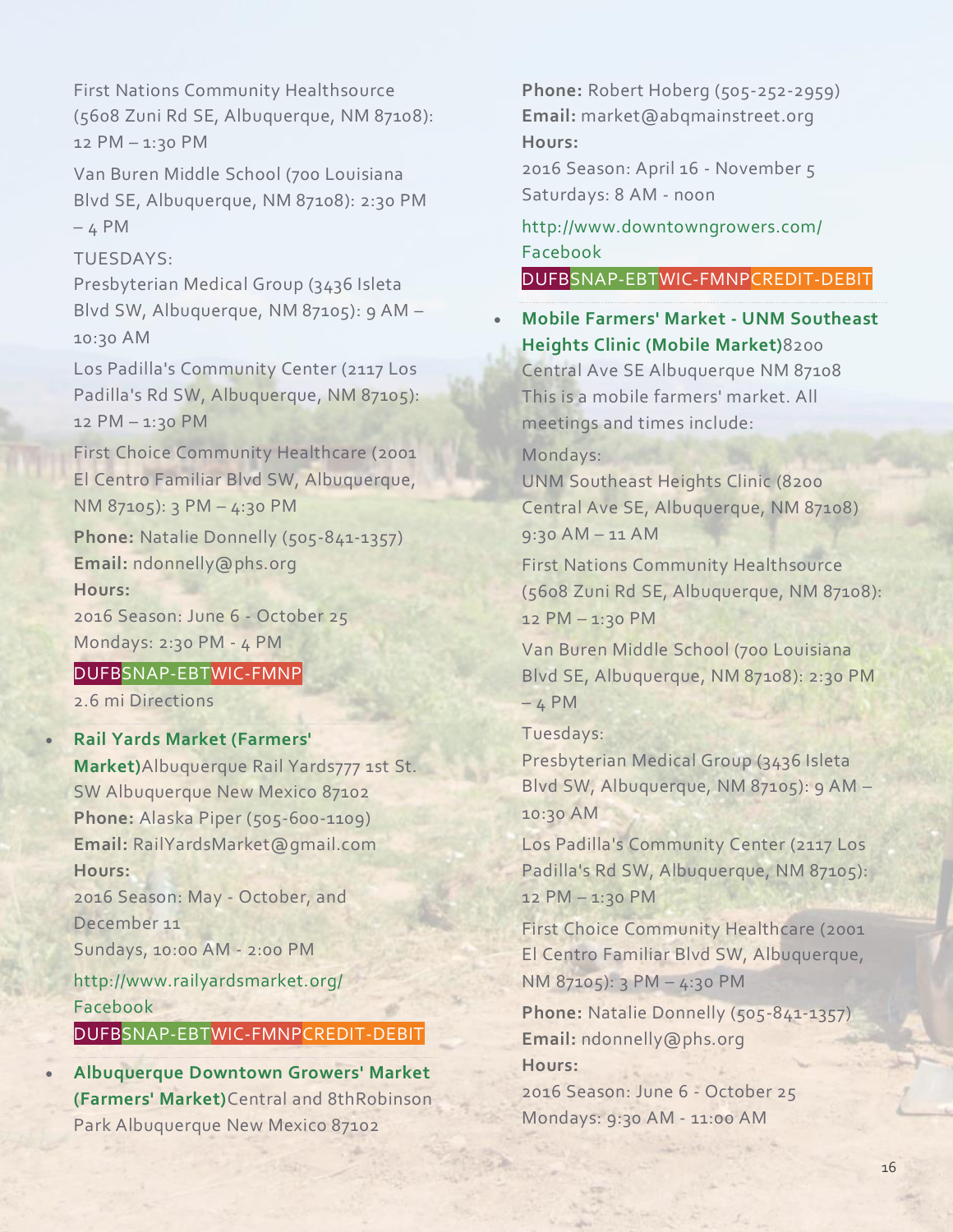#### DUFBSNAP-EBTWIC-FMNP

• **Gateway Growers' Market [\(Farmers'](http://www.bernco.gov/svmainstreet) [Market\)](http://www.bernco.gov/svmainstreet)**100 Isleta Blvd. SW Albuquerque New Mexico 87105 The market is located at Gateway Park. **Phone:** Bianca Encinias **Email:**southvalleymainstreet@gmail.com **Hours:** 2016 Season: June 8 - October 19 Wednesdays: 5:30 PM - 8 PM <http://www.bernco.gov/svmainstreet> [Facebook](http://www.facebook.com/svmainstreet)

#### DUFBSNAP-EBTWIC-FMNP

• **La [Cosecha](http://farmersmarketsnm.org/find-a-market/?wpsl_view=list) (CSA)**318 Isleta Blvd SW Albuquerque New Mexico 87105 YOU MUST ENROLL FOR THIS CSA by emailing: info@lacosechaCSA.org.

**Phone:** Anzia Bennett **Email:** info@lacosechaCSA.org **Hours:**

2016 Season: June 13 - October 31st Pickups: Wednesday and Thursday YOU MUST ENROLL FOR THIS CSA by emailing: info@lacosechaCSA.org. Pickup times and locations will be provided after you enroll.

• **Red [Tractor](http://www.redtractorfarm.net/) Farm (CSA)**1407 Dennison Rd. SW Albuquerque New Mexico 87105 This is a CSA. Sign up for the CSA by emailing redtractorfarm@yahoo.com

**Phone:** Dory Wegrzyn **Email:** redtractorfarm@yahoo.com **Hours:**

2016 Season: June 7 - November Pick-up: Tuesdays 5:30 PM - 7:00 PM

[http://www.redtractorfarm.net](http://www.redtractorfarm.net/)

• **Armijo Village Growers' Market [\(Farmers'](http://farmersmarketsnm.org/find-a-market/?wpsl_view=list) [Market\)](http://farmersmarketsnm.org/find-a-market/?wpsl_view=list)**1635 Isleta Blvd SW, Albuquerque NM 87105 The market is located in the Martin Plumbing parking lot. **Phone:** Linda Martin (505-877-7100) **Email:** avgm11@gmail.com **Hours:** 2016 Season: June 4 - October 29 Saturdays 8 AM - 12 PM

#### DUFBSNAP-EBTWIC-FMNPCREDIT-DEBIT

• **[Padma](http://farmersmarketsnm.org/find-a-market/?wpsl_view=list) Farm (Farm Stand)**1923 Arenal Rd SW Albuquerque NM 87105 This market is a farm stand.

**Phone:** Senovia J. Garcia (505-453-5677) **Email:** sgarcia142@cnm.edu **Hours:**

2016 Season: May 31 - ? Saturdays, Tuesdays, Thursdays: 7 AM to 6 PM

• **Rosales [Produce](http://farmersmarketsnm.org/find-a-market/?wpsl_view=list) (Farm Stand)**2001 Isleta Blvd SW Albuquerque NM 87105 **Phone:** Linda Rosales (505-620-3152) **Email:** rosalesL5@aol.com **Hours:** 2016 Season: August 15 - November 1 Monday – Sunday: 7 AM – 5 PM DUFBSNAP-EBTWIC-FMNPCREDIT-DEBIT

• **Mobile [Farmers'](http://farmersmarketsnm.org/find-a-market/?wpsl_view=list) Market - First Choice [Community](http://farmersmarketsnm.org/find-a-market/?wpsl_view=list) Healthcare (Mobile [Market\)](http://farmersmarketsnm.org/find-a-market/?wpsl_view=list)**2001 El Centro Familiar Blvd SW

Albuquerque NM 87105 This is a mobile farmers' market. All of the meeting times and locations include:

#### MONDAYS:

UNM Southeast Heights Clinic (8200 Central Ave SE, Albuquerque, NM 87108) 9:30 AM – 11 AM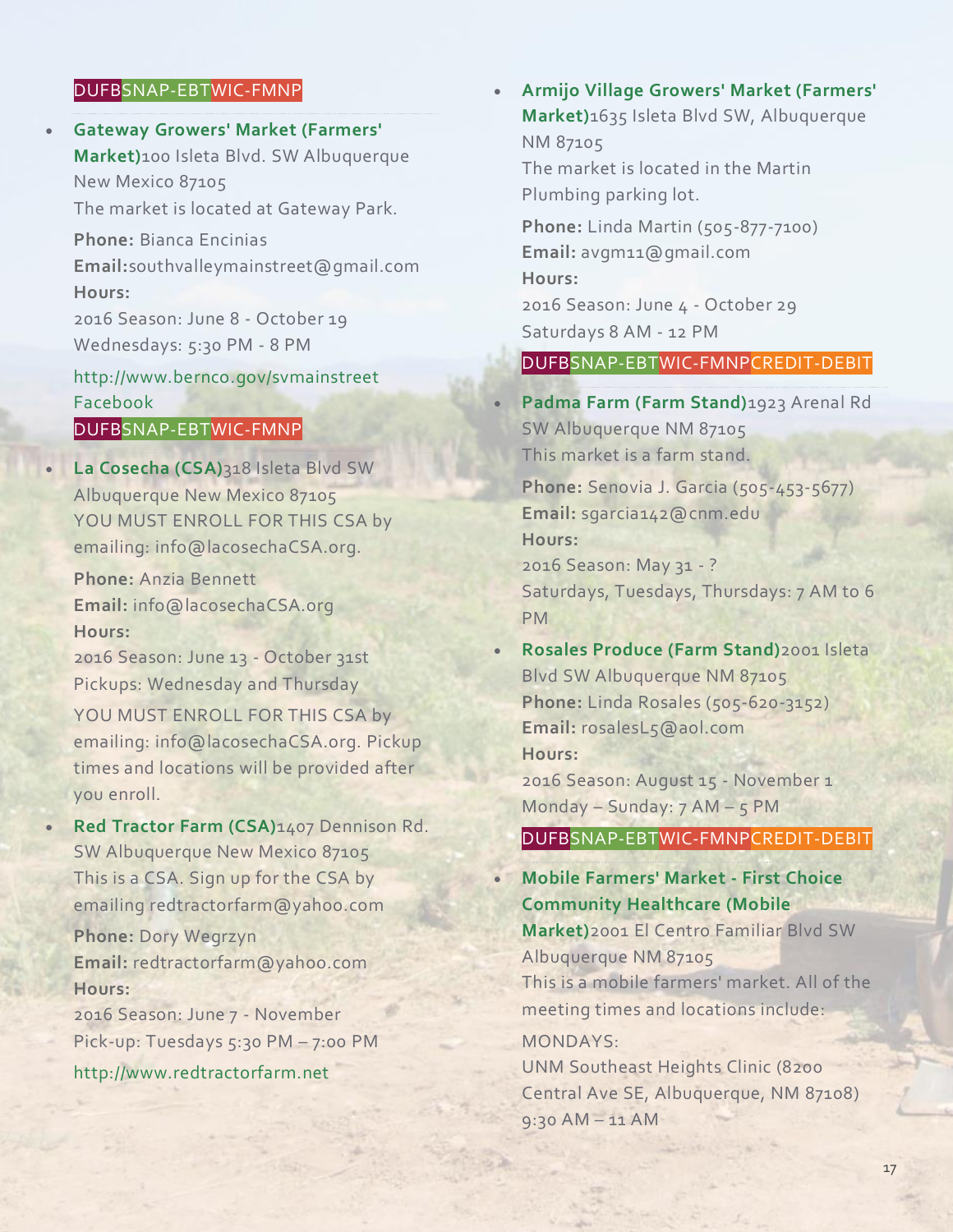First Nations Community Healthsource (5608 Zuni Rd SE, Albuquerque, NM 87108): 12 PM – 1:30 PM

Van Buren Middle School (700 Louisiana Blvd SE, Albuquerque, NM 87108): 2:30 PM  $-4$  PM

TUESDAYS:

Presbyterian Medical Group (3436 Isleta Blvd SW, Albuquerque, NM 87105): 9 AM – 10:30 AM

Los Padilla's Community Center (2117 Los Padilla's Rd SW, Albuquerque, NM 87105): 12 PM – 1:30 PM

First Choice Community Healthcare (2001 El Centro Familiar Blvd SW, Albuquerque, NM 87105): 3 PM – 4:30 PM

**Phone:** Natalie Donnelly (505-841-1357) **Email:** ndonnelly@phs.org **Hours:**

2016 Season: June 6 - October 25 Tuesdays 3 PM – 4:30 PM

# DUFBSNAP-EBTWIC-FMNP

• **[Albuquerque](http://abqnemarket.org/) Northeast Farmers' and Artisans' Market - ANEFAM [\(Farmers'](http://abqnemarket.org/) [Market\)](http://abqnemarket.org/)**Albuquerque Academy6400 Wyoming Blvd. Albuquerque New Mexico 87109 Enter at Burlison Rd. on Wyoming Blvd. The market is the right-hand side across from the softball fields. **Phone:** Joshua Shelburne (505-369-6549) **Email:** abqnefam@gmail.com **Hours:** 2016 Season: May 24 - October 25 Tuesdays 3 PM - 6 PM <http://abqnemarket.org/>

[Facebook](https://www.facebook.com/abqnemarket)

DUFBSNAP-EBTWIC-FMNPCREDIT-DEBIT

• **Mobile Farmers' Market - [Presbyterian](http://farmersmarketsnm.org/find-a-market/?wpsl_view=list) Medical Group (Mobile [Market\)](http://farmersmarketsnm.org/find-a-market/?wpsl_view=list)**3436 Isleta Blvd SW Albuquerque NM 87105 This is a mobile farmers' market. All of the meeting times and locations include:

#### MONDAYS:

UNM Southeast Heights Clinic (8200 Central Ave SE, Albuquerque, NM 87108) 9:30 AM – 11 AM

First Nations Community Healthsource (5608 Zuni Rd SE, Albuquerque, NM 87108): 12 PM – 1:30 PM

Van Buren Middle School (700 Louisiana Blvd SE, Albuquerque, NM 87108): 2:30 PM  $-4$  PM

TUESDAYS:

Presbyterian Medical Group (3436 Isleta Blvd SW, Albuquerque, NM 87105): 9 AM – 10:30 AM

Los Padilla's Community Center (2117 Los Padilla's Rd SW, Albuquerque, NM 87105): 12 PM – 1:30 PM

First Choice Community Healthcare (2001 El Centro Familiar Blvd SW, Albuquerque, NM 87105): 3 PM – 4:30 PM

**Phone:** Natalie Donnelly (505-841-1357) **Email:** ndonnelly@phs.org **Hours:**

2016 Season: June 6 - October 25 Tuesdays: 9 AM - 10:30 AM

### DUFBSNAP-EBTWIC-FMNPCREDIT-DEBIT

• **Los Ranchos Growers' Market [\(Farmers'](http://www.losranchosgrowersmarket.com/) [Market\)](http://www.losranchosgrowersmarket.com/)**6718 Rio Grande Blvd NW Los Ranchos New Mexico 87107 The market is located at Village Hall.

**Phone:** Sue Brawley (505-890-2799) **Email:** sbrawley@qwestoffice.net **Hours:**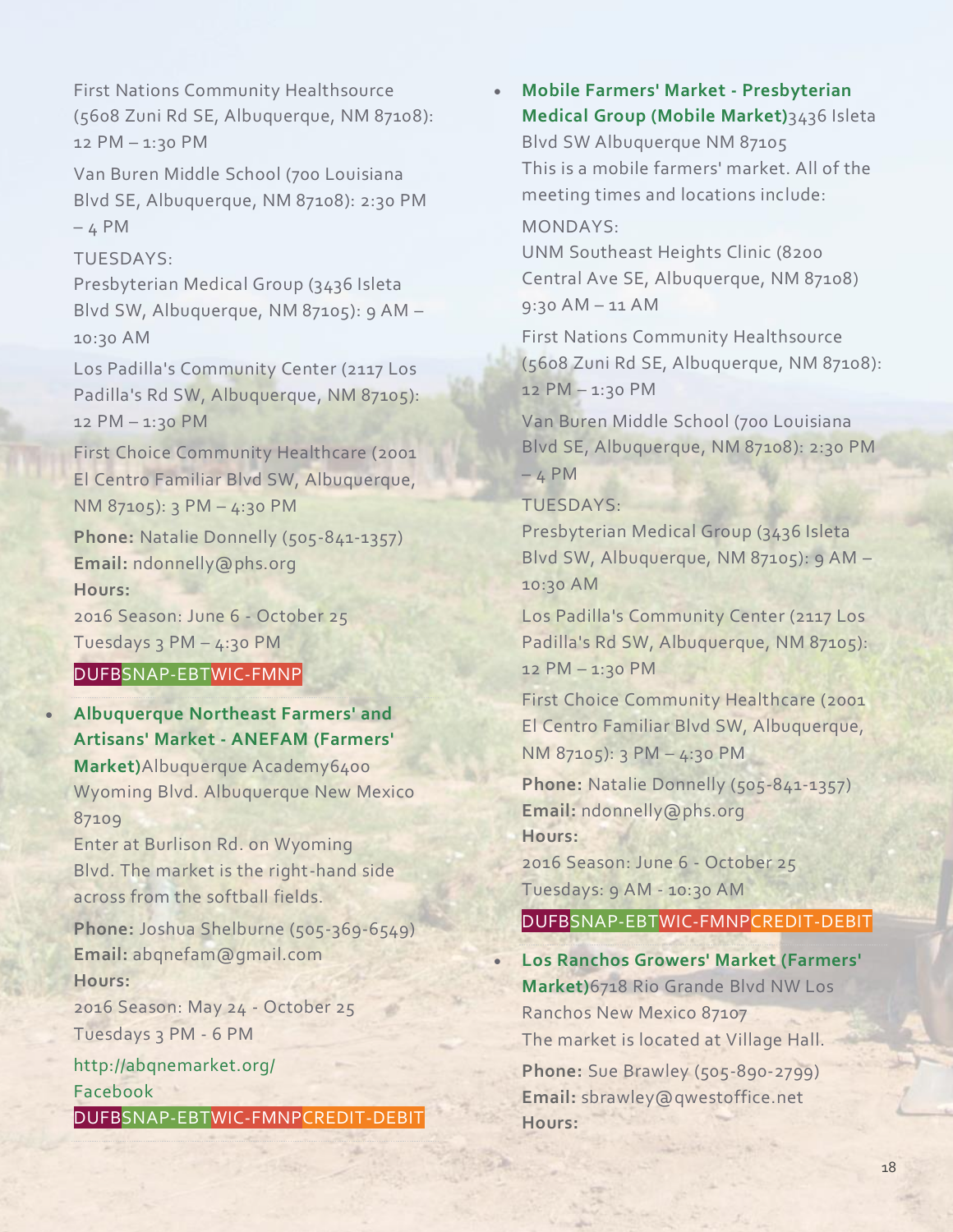2016 Season: May 7 - November 12 Saturdays (May - August): 7 AM - noon Saturdays (September - November): 8 AM noon

2016/2017 Winter Market: December - April 2nd Saturday of each month: 10 AM - noon (December 10, January 14, February 11, March<sub>1</sub>

# [http://www.losranchosgrowersmarket.com](http://www.losranchosgrowersmarket.com/) [Facebook](https://www.facebook.com/LosRanchosGrowersMarket) WIC-FMNP

• **Rosales [Produce](http://farmersmarketsnm.org/find-a-market/?wpsl_view=list) (Farm Stand)**7331 4th St. Albuquerque NM 87501 **Phone:** Linda Rosales (505-620-3152) **Email:** rosalesl5@aol.com **Hours:** 2016 Season: August 15 - November 1 Monday – Sunday: 7 AM – 5 PM

# DUFBSNAP-EBTWIC-FMNPCREDIT-DEBIT

• **South Valley Growers' Market [\(Farmers'](http://farmersmarketsnm.org/find-a-market/?wpsl_view=list) [Market\)](http://farmersmarketsnm.org/find-a-market/?wpsl_view=list)**3907 Isleta Blvd. SW Albuquerque New Mexico 87105 The market meets at Cristo Del Valle Presbyterian Church

**Phone:** Rhonda Reinert (505-877-4044) **Email:** rkreinert@aol.com **Hours:**

2016 Season: June 11 - October 29 Saturdays 9:30 AM - noon (June 11 & 18), Saturdays 8 AM - noon (June 25 - October 29)

# [Facebook](http://www.facebook.com/southvalleygrowersmarket) DUFBSNAP-EBTWIC-FMNP

• **[Albuquerque](http://www.abquptowngrowersmarket.org/) Growers' Market at [Presbyterian](http://www.abquptowngrowersmarket.org/) (Farmers' Market)**9521 San Mateo Blvd NE Albuquerque New Mexico 87106

Located at the Presbyterian Administrative Building, the Cooper Center

**Phone:** Victor (John) Lewis (505-720-7757) **Email:**abquptowngrowersmarket@gmail.c om

**Hours:**

2016 Season: June 7 - October 25 Tuesdays 7 AM - Noon

<http://www.abquptowngrowersmarket.org/> [Facebook](https://www.facebook.com/ABQUptownGrowersMarket?sk=wall&filter=2)

DUFBSNAP-EBTWIC-FMNPCREDIT-DEBIT

# • **The Corrales Growers' Market [\(Farmers'](http://www.corralesgrowersmarket.com/) [Market\)](http://www.corralesgrowersmarket.com/)**500 Jones Rd. & Corrales Rd. Corrales New Mexico 87048

**Phone:** Bonnie Gonzales (505-898-6336) **Email:** village505@q.com **Hours:**

2016 Season: April 24 - November 6 Sundays 9 AM - 12 PM, Wednesdays 4 PM -6 PM

2016/2017 Winter Markets: 11:00 AM - 1:00 PM

December 4, January 1, February 5, March 5, April 2

[http://www.corralesgrowersmarket.com](http://www.corralesgrowersmarket.com/) [Facebook](http://facebook.com/corralesgrowersmarket) WIC-FMNP

• **[Wagner](http://farmersmarketsnm.org/find-a-market/?wpsl_view=list) Farms (Farm Stand)**42 Wagner Lane Corrales NM 87048 **Phone:** Anthony Wagner (505-270-5015) **Email:** anthonywagner@comcast.net **Hours:** 2016 Season: July 15 - November 30 Monday - Sunday: 9 AM - 5 PM

[Facebook](https://www.facebook.com/Wagnerfarms/) SNAP-EBTWIC-FMNPCREDIT-DEBIT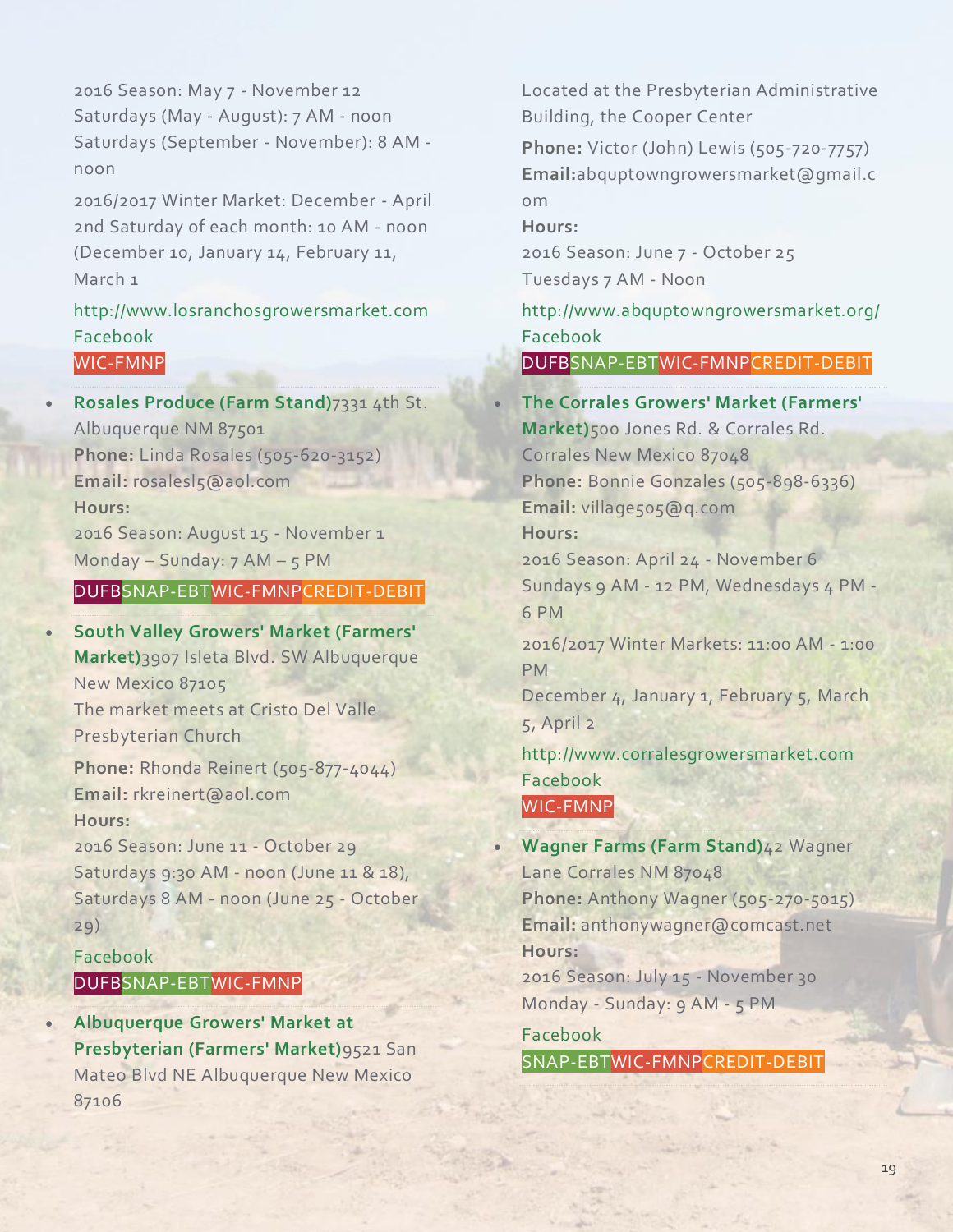# • **Mobile [Farmers'](http://farmersmarketsnm.org/find-a-market/?wpsl_view=list) Market - Los Padillas [Community](http://farmersmarketsnm.org/find-a-market/?wpsl_view=list) Center (Mobile Market)**2117

Los Padilla's Rd SW Albuquerque NM 87105 This is a mobile farmers' market. All of the meeting times and locations include:

#### MONDAYS:

UNM Southeast Heights Clinic (8200 Central Ave SE, Albuquerque, NM 87108) 9:30 AM – 11 AM

First Nations Community Healthsource (5608 Zuni Rd SE, Albuquerque, NM 87108): 12 PM – 1:30 PM

Van Buren Middle School (700 Louisiana Blvd SE, Albuquerque, NM 87108): 2:30 PM  $-4$  PM

### TUESDAYS:

Presbyterian Medical Group (3436 Isleta Blvd SW, Albuquerque, NM 87105): 9 AM – 10:30 AM

Los Padilla's Community Center (2117 Los Padilla's Rd SW, Albuquerque, NM 87105): 12 PM – 1:30 PM

First Choice Community Healthcare (2001 El Centro Familiar Blvd SW, Albuquerque, NM 87105): 3 PM – 4:30 PM

**Phone:** Natalie Donnelly (505-841-1357) **Email:** ndonnelly@phs.org **Hours:**

2016 Season: June 6 - October 25 Tuesdays, Noon - 1:30 PM

# DUFBSNAP-EBTWIC-FMNP

• **Cedar Crest Farmers' Market [\(Farmers'](http://farmersmarketsnm.org/find-a-market/?wpsl_view=list) [Market\)](http://farmersmarketsnm.org/find-a-market/?wpsl_view=list)**12242 N. Hwy. 14Cedar Crest New Mexico 87008 **Phone:** Robert Thompson (505-269-1577) **Email:** ret1577@msn.com **Hours:** 2016 Season: June 1 - October 19 Wednesdays: 3 PM - 6 PM

# WIC-FMNP

• **[Bernalillo](http://farmersmarketsnm.org/find-a-market/?wpsl_view=list) Farmers' Market (Farmers' [Market\)](http://farmersmarketsnm.org/find-a-market/?wpsl_view=list)**Camino and Caye Don Francisco Bernalillo NM 87004 The market is held in the pavilion at Rotary Park.

**Phone:** Bonnie Hill (505-228-5801) **Email:** bwhillsha1@yahoo.com **Hours:** 2016: June 17 - October 28

Fridays: 4 PM to 7 PM

# DUFBSNAP-EBTWIC-FMNP

• **Bosque Farms Growers' Market [\(Farmers'](http://farmersmarketsnm.org/find-a-market/?wpsl_view=list) [Market\)](http://farmersmarketsnm.org/find-a-market/?wpsl_view=list)**1090 North Bosque Loop Bosque Farms New Mexico 87068 **Phone:** George Torres (505-307-1891) **Email:** george@qwestoffice.net **Hours:** 2016 Season: May 7 - October 29 Saturdays 8 AM - 12 PM

[Facebook](https://www.facebook.com/farmersmarketsofvalenciacounty/) DUFBSNAP-EBTWIC-FMNPCREDIT-DEBIT

# • **Los Lunas Farmers' Market [\(Farmers'](http://farmersmarketsnm.org/find-a-market/?wpsl_view=list) [Market\)](http://farmersmarketsnm.org/find-a-market/?wpsl_view=list)**3447 Lambros Circles Lunas New Mexico 87031 **Phone:** Loretta Torres (505-307-1891) **Email:** senyas@qwestoffice.net **Hours:** 2016 Season: May 17 - October 25 Tuesdays 4 PM - 7 PM

[Facebook](https://www.facebook.com/farmersmarketsofvalenciacounty/) DUFBSNAP-EBTWIC-FMNPCREDIT-DEBIT

• **Snake Ranch Farm [Stores](http://sichlerchile.com/) - Los Lunas (Farm [Stand\)](http://sichlerchile.com/)**232 Main St. Los Lunas NM 87031

Snake Ranch Farm Stores has an additional location in San Antonio.

**Phone:** Paula Sichler (505-865-6543)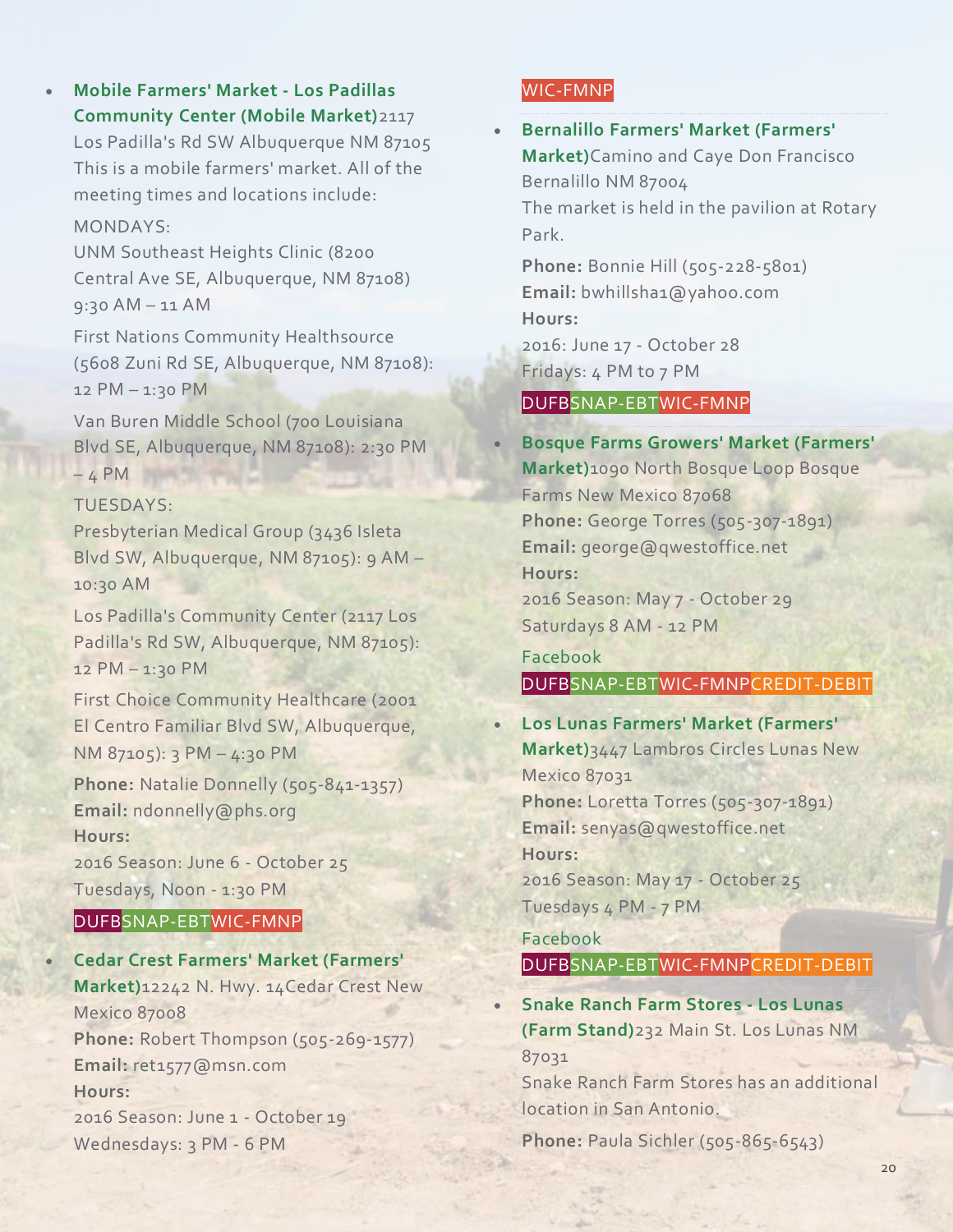**Email:** paula@sichlerchile.com **Hours:**

2016 Season: Mid-August – October Monday – Saturday: 9 AM - 5:30 PM, Sunday: 10 AM - 4 PM

# [http://sichlerchile.com](http://sichlerchile.com/) [Facebook](https://www.facebook.com/SnakeRanchFarmStores)

# DUFBSNAP-EBTWIC-FMNPCREDIT-DEBIT

### • **Belen Growers' Market [\(Farmers'](http://farmersmarketsnm.org/find-a-market/?wpsl_view=list)**

**[Market\)](http://farmersmarketsnm.org/find-a-market/?wpsl_view=list)**Anna Becker Park Highway 309 And Reinken Avenue Belen New Mexico 87002 **Phone:** Juanita Silva **Email:** twosilvatwins@yahoo.com **Hours:** 2016 Season: June - October Fridays: 4:30 PM - 7 PM

# DUFBSNAP-EBTWIC-FMNPCREDIT-DEBIT

• **[Schwebach](http://www.schwebachfarm.com/) Farm (Farm Stand)**807 Martinez Rd. Moriarty NM 87035 **Phone:** (505) 832-6171 **Email:** info@schwebachfarm.com **Hours:**

2016 Season: August 1 – October 31 Monday – Saturday: 10:00 AM – 6:00 PM

[http://www.schwebachfarm.com](http://www.schwebachfarm.com/) [Facebook](https://www.facebook.com/schwebachfarm)

# DUFBSNAP-EBTWIC-FMNPCREDIT-DEBIT

• **Santo [Domingo](http://farmersmarketsnm.org/find-a-market/?wpsl_view=list) Farmers' Market [\(Farmers'](http://farmersmarketsnm.org/find-a-market/?wpsl_view=list) Market)**Exit 259, I-25, Highway 22 W Santo Domingo NM 87052 The market is next to the early childhood learning center.

**Phone:** Daniel Samuel (505-261-8810) **Email:** dsamuel@kewa-nsn.us **Hours:**

2016 Season: July – October Thursdays 3 PM – 6 PM

WIC-FMNP

• **Santo [Domingo](http://santodomingotribe.org/) Farmers' Market [\(Farmers'](http://santodomingotribe.org/) Market)**1 Tesuque Santo Domingo Pueblo New Mexico 87052 This market is located at Santo Domingo Community Center. Another market is located at Exit 259, I-25, Highway 22 W on Thursdays from 3 PM – 6 PM

**Phone:** Daniel Samuel (505-261-8810) **Email:** dsamuel@kewa-nsn.us **Hours:** 2016 Season: July - October Mondays & Tuesdays 8 AM - noon

<http://santodomingotribe.org/> [Facebook](https://www.facebook.com/santodomingotribalprograms/) WIC-FMNP

• **Jemez Springs [Community](http://farmersmarketsnm.org/find-a-market/?wpsl_view=list) Farmers' Market [\(Farmers'](http://farmersmarketsnm.org/find-a-market/?wpsl_view=list) Market)**30 Jemez Springs Plaza Jemez Springs New Mexico 87025 The market is located at Fitzgerald Park.

**Phone:** Jennifer Olson (575 834-0044) **Email:** jlyno2003@yahoo.com **Hours:** 2016 Season: July 9 - October 1

Saturdays 9 AM - 12 PM

• **Santa Fe [Southside](http://www.santafefarmersmarket.com/) Farmers' Market [\(Farmers'](http://www.santafefarmersmarket.com/) Market)**4250 Cerrillos Rd Santa Fe New Mexico 87507

Santa Fe Place Mall, near Applebee's.

**Phone:** Lani Ersfeld (505-550-3728) **Email:**lani@santafefarmersmarket.com **Hours:** 2016 Season: July 5 - September 27 Tuesdays: 3 PM - 6 PM <http://www.santafefarmersmarket.com/> [Facebook](https://www.facebook.com/santafefarmersmarket?ref=ts) DUFBSNAP-EBTWIC-FMNPCREDIT-DEBIT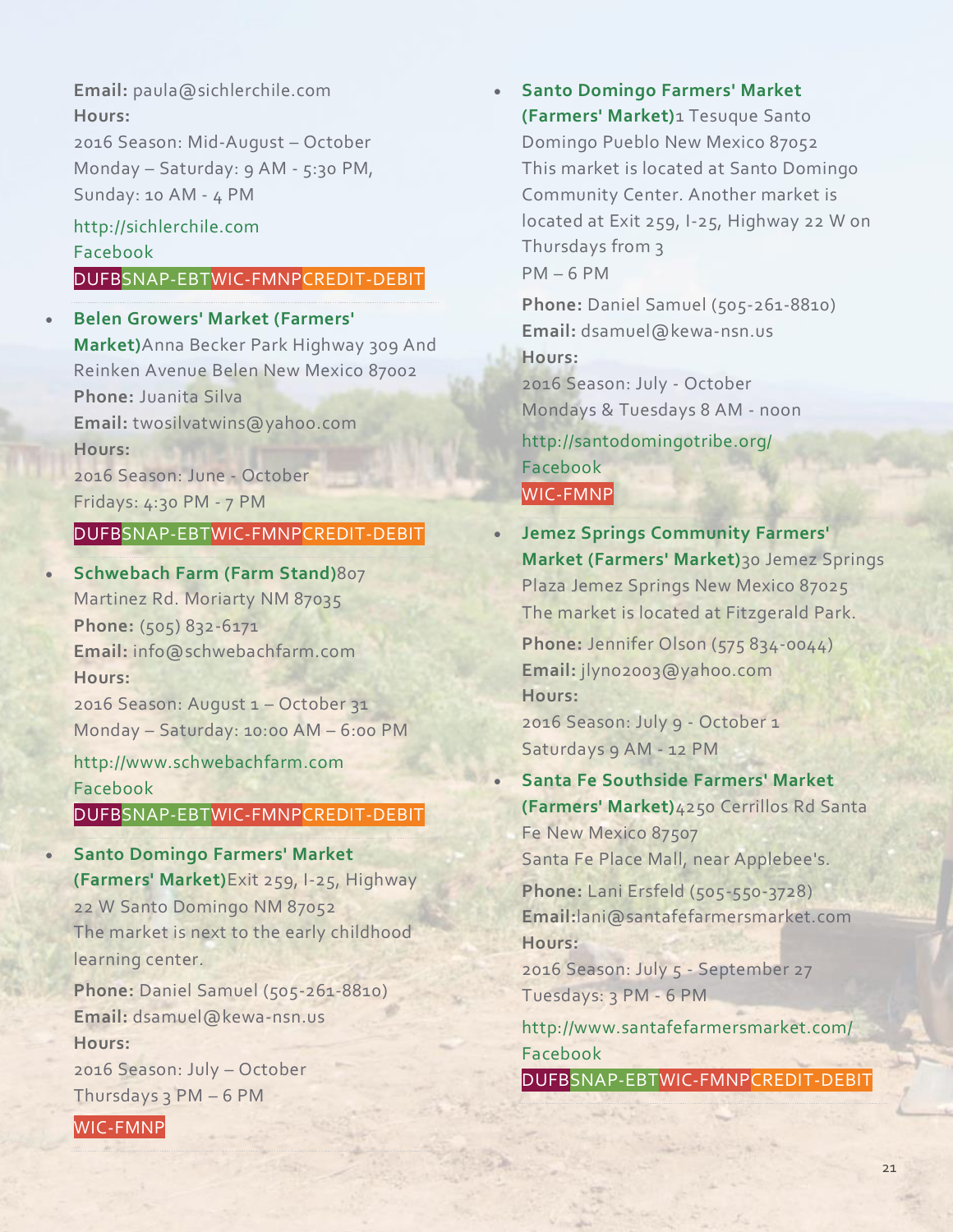• **Eldorado Farmers' Market [\(Farmers'](http://farmersmarketsnm.org/find-a-market/?wpsl_view=list) [Market\)](http://farmersmarketsnm.org/find-a-market/?wpsl_view=list)**7 Caliente Rd. Santa Fe New Mexico 87508 **Phone:** Susan Tarver (505-920-5660) **Email:**eldoradonm\_farmers\_market@comc ast.net **Hours:**

2016 Season: June 3 - October 14 Friday 4 PM - 7 PM (early bird shopping at 3:30 PM)

# [Facebook](https://www.facebook.com/Eldorado-Farmers-Market-859531034130066/) WIC-FMNP

• **Santa Fe [Farmers'](http://www.santafefarmersmarket.com/) Market: Railyard [\(Farmers'](http://www.santafefarmersmarket.com/) Market)**1607 Paseo de Peralta at Guadalupe Santa Fe New Mexico 87505 Location: Farmers' Market Pavilion in the Railyard

**Phone:** Devon Kaiser **Email:**devon@santafefarmersmarket.com **Hours:**

2016 Season: Saturday (Year-round), Tuesday (May - November), Wednesday (July 20 - September)

Saturdays: 7 AM – 1 PM, (8 AM October - May) Tuesdays: 7 AM – 1 PM (8 AM May & November)

Wednesdays: 4 PM - 8 PM (July 20th -September 20)

<http://www.santafefarmersmarket.com/> [Facebook](https://www.facebook.com/santafefarmersmarket?ref=ts)

DUFBSNAP-EBTWIC-FMNPCREDIT-DEBIT

• **Los Alamos Farmers' Market [\(Farmers'](http://losalamosmainstreet.com/farmers-market) [Market\)](http://losalamosmainstreet.com/farmers-market)**2400 Central Ave Los Alamos New Mexico 87544

Corner of Bathrub Rd and Central in Mesa Library parking lot.

**Phone:** Cindy Talamantes (505-929-6579) **Email:** talacook@windstream.net **Hours:**

2016 Season: May 5 - October 27 Thursdays 7 AM - 12:30 PM Winter market: January - April Second Thursday of each month [http://losalamosmainstreet.com/farmers](http://losalamosmainstreet.com/farmers-market)[market](http://losalamosmainstreet.com/farmers-market) [Facebook](https://www.facebook.com/losalamosfarmersmarket) DUFBSNAP-EBTWIC-FMNPCREDIT-DEBIT

• **[Pojoaque](http://farmersmarketsnm.org/find-a-market/?wpsl_view=list) Farmers' & Crafts Market [\(Farmers'](http://farmersmarketsnm.org/find-a-market/?wpsl_view=list) Market)**78 Cities of Gold Rd. Santa Fe New Mexico 87506 The winter market is located at Buffalo Thunder Hilton Resort in Pojoaque.

**Phone:** Richard Bernard (505-455-9086) **Email:** richpeire@yahoo.com **Hours:**

2016 Season: May 25 - November 2 Wednesdays 10 AM - 4 PM

Winter market: November - April Every other Wednesday, 10 AM - 4 PM

# [Facebook](https://www.facebook.com/PuebloOfPojoaqueFarmersMarket) DUFBSNAP-EBTWIC-FMNP

• **Rosales Farms - [Socorro](http://farmersmarketsnm.org/find-a-market/?wpsl_view=list) (Farm Stand)**16 County Rd 91Socorro NM 87801 **Phone:** Linda Rosales (505-620-3152) **Email:** rosalesL5@aol.com **Hours:** 2016 Season: Year-round Monday – Sunday, 9 AM – 6 PM

# DUFBSNAP-EBTWIC-FMNPCREDIT-DEBIT

• **Cuba Farmers' Market [\(Farmers'](http://farmersmarketsnm.org/find-a-market/?wpsl_view=list) [Market\)](http://farmersmarketsnm.org/find-a-market/?wpsl_view=list)**6362 US Highway 550Cuba New Mexico 87013 **Phone:** Geroganna Gore **Email:** oafrick@yahoo.com **Hours:**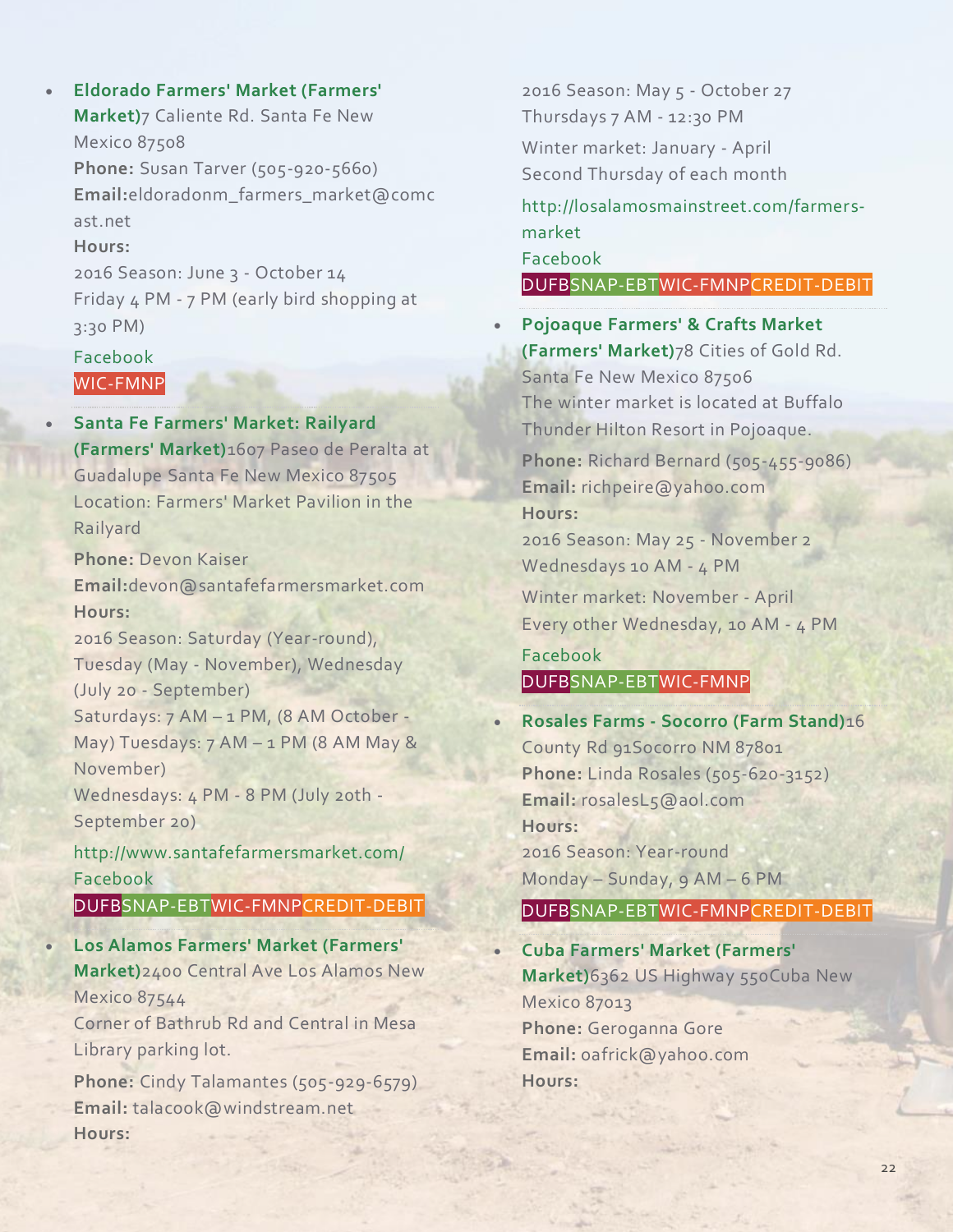2016 Season: July 2 - September 24 Saturdays, 8 AM - sellout Mondays, 9 AM - sellout

# WIC-FMNP

• **Española Farmers' Market [\(Farmers'](http://www.espanolafarmersmarket.blogspot.com/) [Market\)](http://www.espanolafarmersmarket.blogspot.com/)**1005 N Railroad Ave. Española New Mexico 87532 **Phone:** Sabra Moore (505-685-4842) **Email:**sabramoore25@windstream.net **Hours:** 2016 Season: June 6 - October 31 Mondays 10 AM - 5 PM Fridays 2 PM - 6 PM (July 15 - September 16) [http://www.espanolafarmersmarket.blogsp](http://www.espanolafarmersmarket.blogspot.com/)

[ot.com](http://www.espanolafarmersmarket.blogspot.com/) DUFBSNAP-EBTWIC-FMNPCREDIT-DEBIT

• **Grants Farmers' Market [\(Farmers'](http://www.future-foundations.com/) [Market\)](http://www.future-foundations.com/)**608 W. Santa Fe Ave. Grants New Mexico 87020 **Phone:** Heather Fleming (505-285-3542 ext 117) **Email:** grantsfarmersmarket@futurefoundations.com **Hours:** 2016 Season: August 6 - October 15 Saturdays 9 AM - noon <http://www.future-foundations.com/> [Facebook](http://www.facebook.com/grantsmainstreetfarmersmarket) SNAP-EBT

• **ENIPC, Inc. Arts & [Farmers'](http://www.enipc.org/) Market [\(Farmers'](http://www.enipc.org/) Market)**327 Eagle Dr. Ohkay Owingeh NM 87566 The market is located behind Ohkay Casino.

**Phone:** Jovanna Archuleta (505-747-1593) **Email:** jarchuleta@enipc.org **Hours:**

2016 Season: July 9 - October 8 Saturdays: 10 AM - 2 PM

#### [http://www.enipc.org](http://www.enipc.org/)

• **Socorro Farmers' Market [\(Farmers'](http://socorrofarmersmarket.blogspot.com/) [Market\)](http://socorrofarmersmarket.blogspot.com/)**Plaza Socorro Socorro New Mexico 87801 The winter market is located at 407 Center  $5t$ **Phone:** Nadine Ulibarri-Keller (575-835- 8656) **Email:** mnulibarrikeller@yahoo.com **Hours:** 2016 Season: Summer (May - October), Winter (November - April) Saturdays 9 AM - Noon or sellout (Summer) Saturdays 9 AM - 11 AM (Winter) [http://socorrofarmersmarket.blogspot.com](http://socorrofarmersmarket.blogspot.com/)

[Facebook](https://www.facebook.com/SocorroFarmersMarket)

[/](http://socorrofarmersmarket.blogspot.com/)

### DUFBSNAP-EBTWIC-FMNPCREDIT-DEBIT

• **[Hasbídító](http://hasbidito.org/) Mobile Farmers' Market [\(Farmers'](http://hasbidito.org/) Market)**Ojo Encino Chapter House Ojo Encino New Mexico 87013 The market meets at the Ojo Encino Chapter House

**Phone:** Watson Castillo (505-731-2453) **Email:** ojosix@hotmail.com **Hours:** 2016 Season: June 4 – October 31 Tuesdays 9 AM – 3 PM

[http://hasbidito.org](http://hasbidito.org/) [Facebook](https://www.facebook.com/hasbidito) WIC-FMNP

• **Snake Ranch Farm Stores - San [Antonio](http://sichlerchile.com/) (Farm [Stand\)](http://sichlerchile.com/)**88 US-380San Antonio NM 87832 Snake Ranch Farm Stores has another location at 232 Main St., Los Lunas, NM

**Phone:** Paula Sichler, 575-835-2839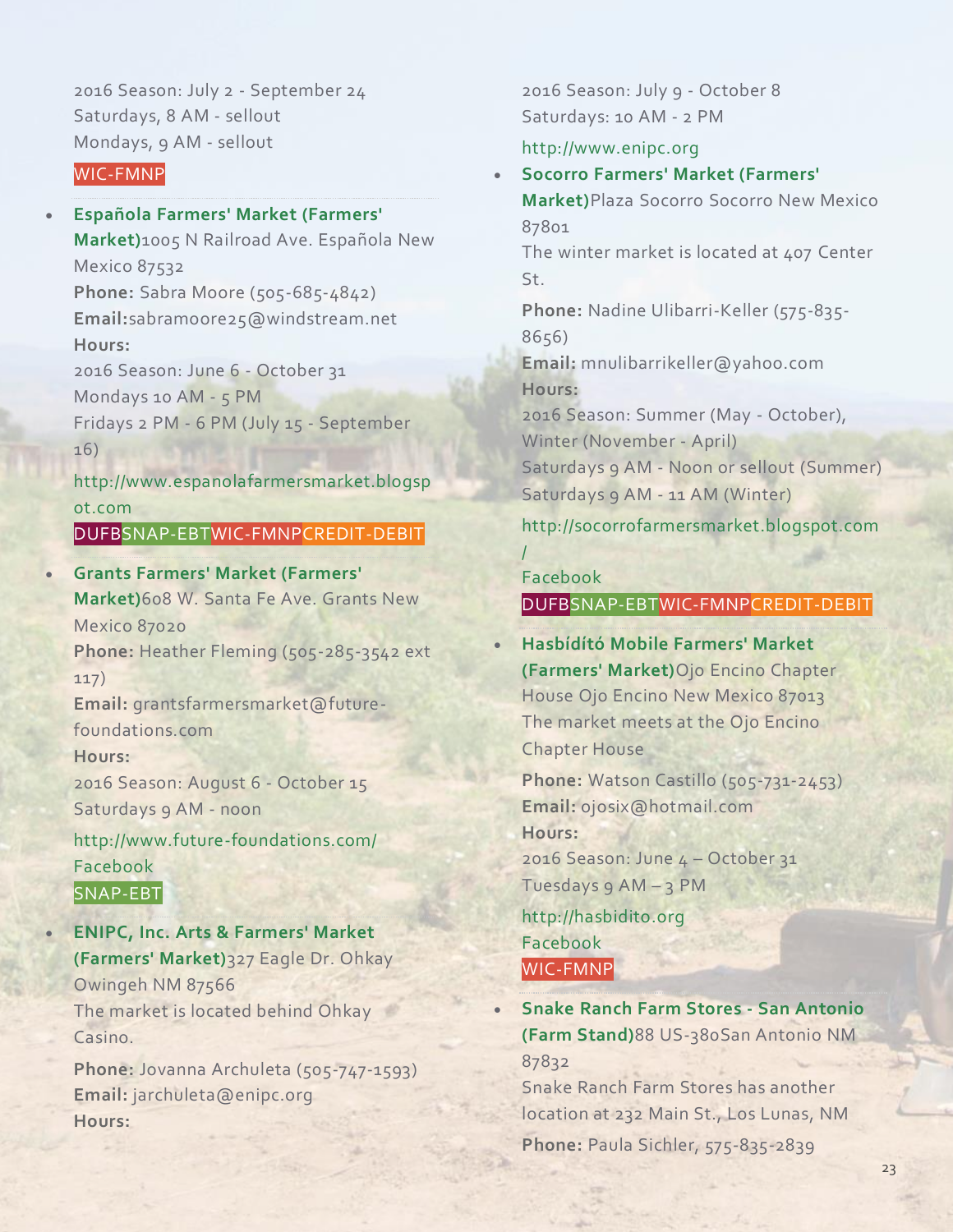**Email:** paula@sichlerchile.com **Hours:** 2016 Season: August - October

Monday – Saturday: 9 AM – 6 PM Sundays: 10 AM  $-$  4 PM

#### [http://sichlerchile.com](http://sichlerchile.com/) [Facebook](https://www.facebook.com/SnakeRanchFarmStores)

# DUFBSNAP-EBTWIC-FMNPCREDIT-DEBIT

• **[Tri-County](http://farmersmarketsnm.org/find-a-market/?wpsl_view=list) Farmers' Market (Farmers' [Market\)](http://farmersmarketsnm.org/find-a-market/?wpsl_view=list)**6th and University Las Vegas New Mexico 87701 The winter market location will be

announced at a later date.

**Phone:** Cordia Sammeth (505-426-1468) **Email:** cdwood@cybermesa.com **Hours:**

2016 Season: Summer: May 14 - October 29 Saturdays and Wednesdays 8 AM - sellout

Winter: November - April Saturdays 9 AM - 1 PM or sellout

[Facebook](https://www.facebook.com/TriCountyFarmersMarketLVNM) DUFBSNAP-EBTWIC-FMNP

• **Dixon Farmers' Market [\(Farmers'](http://www.dixonfarmersmarket.com/) [Market\)](http://www.dixonfarmersmarket.com/)**215 Hwy. 75Dixon New Mexico 87527

**Phone:** Barbara Pollock (505-579-9199) **Email:** mulchman@cybermesa.com **Hours:**

2016 Season: June 8 - October 18 Wednesdays: 3:30 PM - 6:30 PM

[http://www.dixonfarmersmarket.com](http://www.dixonfarmersmarket.com/) [Facebook](https://www.facebook.com/DixonFarmersMarket)

DUFBSNAP-EBTWIC-FMNP

• **Mora Valley Farmers' Market [\(Farmers'](http://farmersmarketsnm.org/find-a-market/?wpsl_view=list) [Market\)](http://farmersmarketsnm.org/find-a-market/?wpsl_view=list)**HWY 518 Main Street Mora New Mexico 87732

Contact Geniva Peggy Boney (575-643- 8222) about the winter market hours and location.

**Phone:** Geniva Peggy Boney (575-643- 8222)

**Email:** peggys.produce@gmail.com **Hours:**

2016 Season: July 15 - October 31 Fridays 3 PM - 6:30 PM

[Facebook](https://www.facebook.com/MoraValleyFarmersMarket) DUFBSNAP-EBTWIC-FMNP

• **Los De Mora Local [Growers'](http://farmersmarketsnm.org/find-a-market/?wpsl_view=list) Farmers' Market [\(Farmers'](http://farmersmarketsnm.org/find-a-market/?wpsl_view=list) Market)**#3 CR A033Mora NM 87732 Located at the Los De Mora Local Growers' Market Parking Lot **Phone:** Melissa Cordova (575-387-2031) **Email:** losdemora@gmail.com **Hours:** 2016 Season: June - October Saturdays 9 AM – sellout

# DUFBSNAP-EBTWIC-FMNP

• **El Moro Area Farmers' Market [\(Farmers'](http://farmersmarketsnm.org/find-a-market/?wpsl_view=list) [Market\)](http://farmersmarketsnm.org/find-a-market/?wpsl_view=list)**4018 NM-53El Morro NM 87321 The market is located at the El Moro Feed and Seed parking lot. **Phone:** Kevin (Buck) Butcher (505-775- 3038) **Email:** twoguyz1@yahoo.com **Hours:** 2016 Season: Late May - first freeze Thursdays 10 AM - 1 PM • **Ramah Farmers' Market [\(Farmers'](http://farmersmarketsnm.org/find-a-market/?wpsl_view=list) [Market\)](http://farmersmarketsnm.org/find-a-market/?wpsl_view=list)**12 Bloomfield St Ramah New Mexico 87321

**Phone:** Amy Renaud (505-440-2807) **Email:** flipflopfarmnm@gmail.com **Hours:**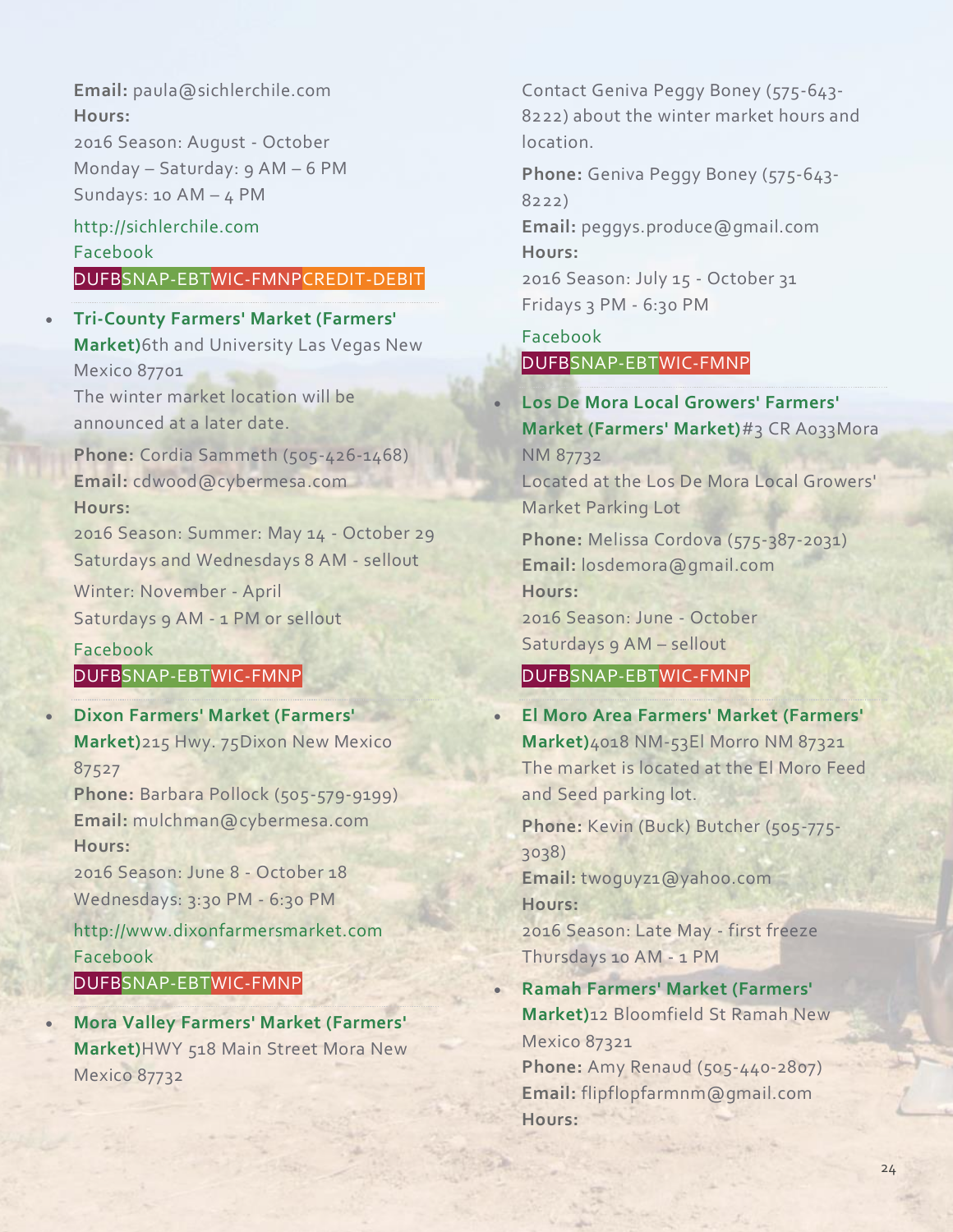#### DUFBSNAP-EBTWIC-FMNPCREDIT-DEBIT

• **Candy Kitchen Farmers' Market [\(Farmers'](http://www.workinbeauty.org/candy-kitchen-farmers-market.html) [Market\)](http://www.workinbeauty.org/candy-kitchen-farmers-market.html)**Five Gate Rd. and Indian Service Rte. 120 Ramah New Mexico 87321 **Phone:** Owl McCabe (505 775-4277) **Email:** owl@owlbhooten.com **Hours:**

2016 Season: July 6 - October 5 Wednesdays: 10 AM - 1 PM

[http://www.workinbeauty.org/candy](http://www.workinbeauty.org/candy-kitchen-farmers-market.html)[kitchen-farmers-market.html](http://www.workinbeauty.org/candy-kitchen-farmers-market.html) [Facebook](https://www.facebook.com/groups/1432699703670923/)

• **Red Willow Farmers' Market [\(Farmers'](http://farmersmarketsnm.org/find-a-market/?wpsl_view=list) [Market\)](http://farmersmarketsnm.org/find-a-market/?wpsl_view=list)**Red Willow education center Taos New Mexico 87571 The market is located at Red Willow Center **Phone:** Tiana Suazo (575-770-2247) **Email:** tianasu@yahoo.com **Hours:**

2016 Season: Year-round Wednesdays, 10 AM - 5 PM

#### SNAP-EBTWIC-FMNPCREDIT-DEBIT

• **Taos Farmers' Market [\(Farmers'](http://www.taosfarmersmarket.org/) Market)**N Plaza Taos New Mexico 87571 The market is located at Taos Plaza.

**Phone:** Erica Curry (503-758-2095) **Email:** info@taosfarmersmarket.org **Hours:**

2016 Season: May 14 - October 31 Saturdays 8 AM – 12:30 PM

<http://www.taosfarmersmarket.org/> [Facebook](https://www.facebook.com/pages/Taos-Farmers-Market/112208735489391)

# DUFBSNAP-EBTWIC-FMNPCREDIT-DEBIT

• **Taos Food Co-op [\(Grocery](http://farmersmarketsnm.org/find-a-market/?wpsl_view=list) Store)**314 Paseo del Pueblo Norte Taos NM 87571 This is a grocery store

**Phone:** Susan Moore (575-758-3840) **Email:** taosfoodcoop@gmail.com **Hours:**

Open year-round

Monday 10 AM - 6 PM, Tuesday - Friday 2 PM - 6 PM, Saturday 12 PM - 4 PM

# DUFBSNAP-EBTCREDIT-DEBIT

• **Cid's Food Market [\(Grocery](http://www.cidsfoodmarket.com/) Store)**623 Paseo del Pueblo Norte Taos NM 87571 **Phone:** Joshua Cunningham (575-758-1148) **Email:**jcunningham@cidsfoodmarket.com **Hours:**

2016 Season: Year-round Monday - Saturday: 8 AM - 8 PM

[http://www.cidsfoodmarket.com](http://www.cidsfoodmarket.com/) DUFBSNAP-EBTCREDIT-DEBIT

• **Santa Rosa Farmers' Market [\(Farmers'](http://farmersmarketsnm.org/find-a-market/?wpsl_view=list) [Market\)](http://farmersmarketsnm.org/find-a-market/?wpsl_view=list)**Corner of 5th Street and Historic Route 66Santa Rosa New Mexico 88435 **Phone:** JoAnn Rivera-Velasquez (575-799- 9593) **Email:** gchc@plateautel.net **Hours:** 2016 Season: July 14 - October 13 Thursdays 4 PM - 6 PM

# WIC-FMNP

• **Taos Market [\(Grocery](http://www.pnftaosmarket.com/) Store)**910 Paseo Del Pueblo Norte Taos NM 87571 2016 Season: Year-round Monday – Sunday: 9AM – 7 PM **Phone:** Annie Powell (575-758-7039) **Email:** AnniePowell4@yahoo.com [http://www.pnftaosmarket.com](http://www.pnftaosmarket.com/) [Facebook](https://www.facebook.com/pnftaosmarket) DUFBSNAP-EBTWIC-FMNPCREDIT-DEBIT

• **Gallup Farmers' Market [\(Farmers'](http://farmersmarketsnm.org/find-a-market/?wpsl_view=list) [Market\)](http://farmersmarketsnm.org/find-a-market/?wpsl_view=list)**Coal & Aztec Gallup New Mexico 87301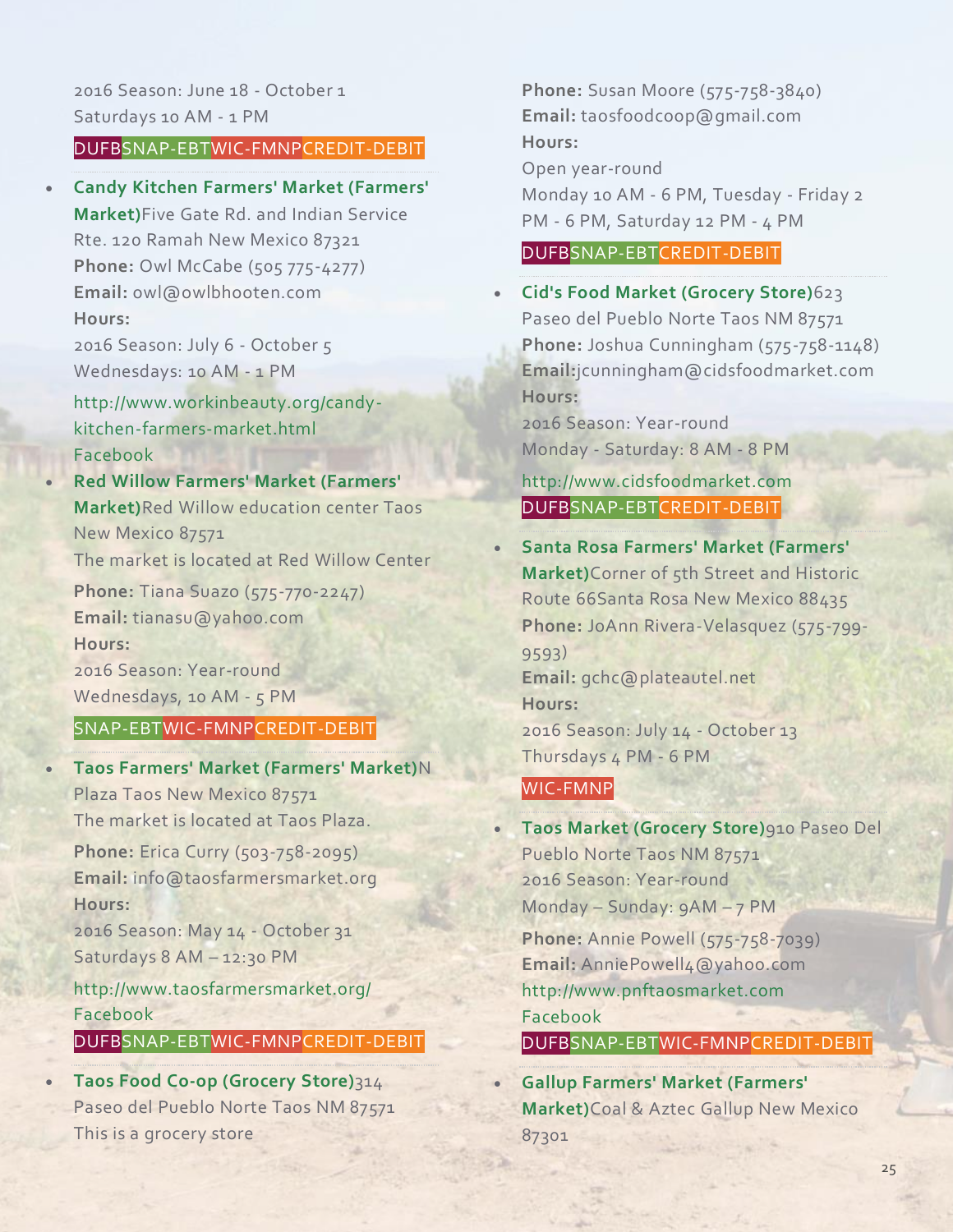The market is located at the Gallup Downtown Walkway in 200 block between Coal and Aztec.

**Phone:** Carole Palmer (505-713-2333) **Email:**gallupfarmersmarket@yahoo.com **Hours:**

2016 Schedule: July 9 - October 15 Saturdays, 8:30 AM - 11:30 AM

# SNAP-EBTWIC-FMNPCREDIT-DEBIT

• **Moreno Valley Farmers' Market [\(Farmers'](http://farmersmarketsnm.org/find-a-market/?wpsl_view=list) [Market\)](http://farmersmarketsnm.org/find-a-market/?wpsl_view=list)**540 W. Therma Eagle Nest New Mexico 87718 **Phone:** Bridgette Manakas (575 377-6188) **Email:** sakanam@msn.com **Hours:** 2016 Season: June 17 - September 2 Fridays 10 AM - 1 PM

• **Sierra County Farmers' Market [\(Farmers'](http://sierracountyfarmersmarket.org/) [Market\)](http://sierracountyfarmersmarket.org/)**Ralph Edwards Park Truth or Consequences New Mexico 87901 The market is located at Ralph Edwards Park on Riverside Dr between Cedar and Birch.

**Phone:** Colleen Davis (575-894-9375) **Email:**colleencrochet.davis@gmail.com **Hours:**

2016 Season: May 28 – October 29 Saturdays 8:30 AM - 11:30 AM

[http://sierracountyfarmersmarket.org](http://sierracountyfarmersmarket.org/) [Facebook](https://www.facebook.com/Sierra-County-Farmers-Market-364519943588572/)

DUFBSNAP-EBTWIC-FMNPCREDIT-DEBIT

• **Fort Sumner Farmers' Market [\(Farmers'](http://farmersmarketsnm.org/find-a-market/?wpsl_view=list) [Market\)](http://farmersmarketsnm.org/find-a-market/?wpsl_view=list)**213 E Sumner Avenue Fort Sumner NM 88119

The market is located at the Old Country Store Parking Lot.

**Phone:** Janet Davis (575-512-7257) **Email:** jandddavis55@yahoo.com **Hours:**

2016 Season: January 9 - December 17 Saturday, 8 AM - 10:15 AM (in-season) Saturday, 9 AM - 11 AM (once per month, November - May)

• **[Mescalero](http://farmersmarketsnm.org/find-a-market/?wpsl_view=list) Farmers' Market (Farmers' [Market\)](http://farmersmarketsnm.org/find-a-market/?wpsl_view=list)**100 Central Ave. Mescalero New Mexico 88340 The market is located at Chiricahua Plaza. **Phone:** Maci Rodrigue (575-464-0648)

**Email:**Maci.rodrigue@eagles.usm.edu **Hours:**

2016 Season: June - October Fridays 9 AM - 11 AM and 3 PM - 6 PM

WIC-FMNP

# • **Tularosa Farmers' Market [\(Farmers'](http://farmersmarketsnm.org/find-a-market/?wpsl_view=list)**

**[Market\)](http://farmersmarketsnm.org/find-a-market/?wpsl_view=list)**Central Avenue and N Bookout Road Tularosa New Mexico 88352 **Phone:** Loretta Johnson (575-921-8633) **Email:** farmloretta@yahoo.com **Hours:** 2016 Season: June 11 - September 3 Saturdays 7:30 AM - 9:30 AM

#### WIC-FMNP

• **Aztec Farmers' Market [\(Farmers'](http://farmersmarketsnm.org/find-a-market/?wpsl_view=list) [Market\)](http://farmersmarketsnm.org/find-a-market/?wpsl_view=list)**1409 W. Aztec Blvd Aztec New Mexico 87410 **Phone:** Pauline Pao (505-334-3290) **Email:**aztecfarmersmarket@gmail.com **Hours:** 2016 Season: July 6 - October 26

Wednesdays 4:30 PM - 7 PM

### DUFBSNAP-EBTWIC-FMNPCREDIT-DEBIT

• **[Farmington](http://farmingtongrowersmarket.com/) Growers' Market (Farmers' [Market\)](http://farmingtongrowersmarket.com/)**3041 E Main St. Farmington New Mexico 87402 **Phone:** Bonnie Hopkins (505-334-9496)

**Email:** bhopkins@nmsu.edu **Hours:**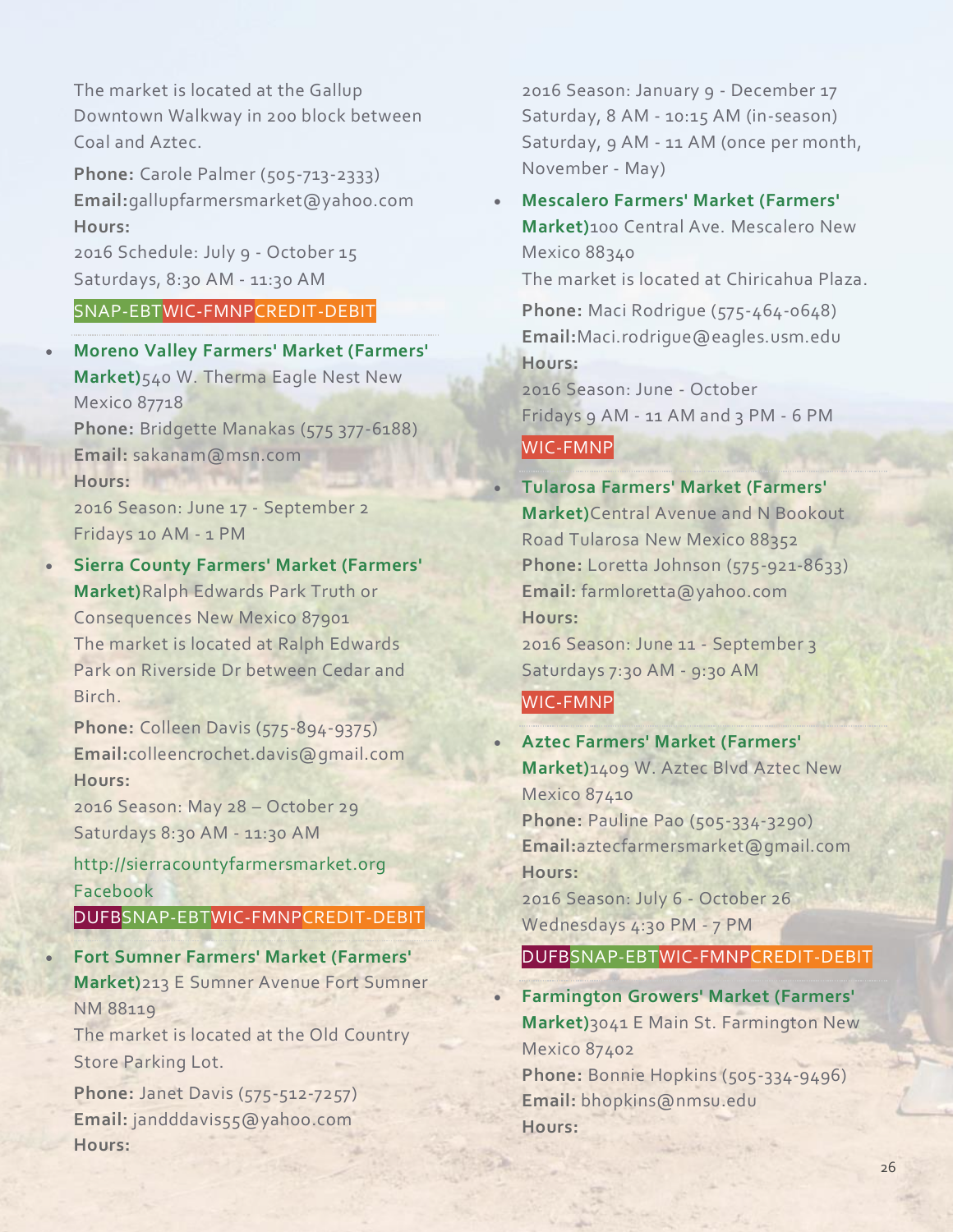2016 Season: June 11 - October 29, 2016 or two weeks past the first killing frost Saturdays 8 AM - 12 PM starting June 11 Tuesdays 4 PM - 6 PM starting July 5

# [http://farmingtongrowersmarket.com](http://farmingtongrowersmarket.com/) [Facebook](https://www.facebook.com/farmingtongrowersmarket/?ref=hl)

DUFBSNAP-EBTWIC-FMNPCREDIT-DEBIT 144.0 mi Directions

# • **[Sutherland](http://www.sutherlandfarms.net/) Farms Market (Farm [Stand\)](http://www.sutherlandfarms.net/)**745 Rd 2900Aztec NM 87410 **Phone:** D'rese Sutherland (505-716-5481) **Email:** sutherlandfarms@earthlink.net **Hours:**

2016 Season: June 20 - October 31 Monday - Saturday 9 AM - 6 PM, Sunday 10 AM - 5 PM

[http://www.sutherlandfarms.net](http://www.sutherlandfarms.net/) DUFBSNAP-EBTWIC-FMNP

• **[Alamogordo](http://www.localharvest.org/alamogordo-otero-county-farmers-produce-and-craft-market-alamogord-farmers-market-M2737) Otero County Farmers' and Craft Market [\(Farmers'](http://www.localharvest.org/alamogordo-otero-county-farmers-produce-and-craft-market-alamogord-farmers-market-M2737) Market)**2900 N White Sands Blvd Alamogordo New Mexico 88310 The market meets at Tractor Supply.

**Phone:** Jim Money 575-430-2081 **Email:** tomatojim@msn.com **Hours:**

2016 Season: Year-round

Saturdays 8 AM - sellout (June -

September) and 9:30 AM -sellout (October - May)

[http://www.localharvest.org/alamogordo](http://www.localharvest.org/alamogordo-otero-county-farmers-produce-and-craft-market-alamogord-farmers-market-M2737)[otero-county-farmers-produce-and-craft](http://www.localharvest.org/alamogordo-otero-county-farmers-produce-and-craft-market-alamogord-farmers-market-M2737)[market-alamogord-farmers-market-M2737](http://www.localharvest.org/alamogordo-otero-county-farmers-produce-and-craft-market-alamogord-farmers-market-M2737) [Facebook](https://www.facebook.com/AlamogordoOteroCountyFarmersProduceCraftMarket)

• **[Alamogordo](http://www.localharvest.org/alamogordo-farmers-market-in-historic-downtown-M37997) Downtown Farmers' Market [\(Farmers'](http://www.localharvest.org/alamogordo-farmers-market-in-historic-downtown-M37997) Market)**900 block of New York Avenue Alamogordo New Mexico 88310 **Phone:** Diana Calkins (575-682-3323) **Email:** dcalkins62@yahoo.com

# **Hours:**

2016 Season: June 4 - October 24 Saturdays: 9 AM - sellout

[http://www.localharvest.org/alamogordo](http://www.localharvest.org/alamogordo-farmers-market-in-historic-downtown-M37997)[farmers-market-in-historic-downtown-](http://www.localharvest.org/alamogordo-farmers-market-in-historic-downtown-M37997)[M37997](http://www.localharvest.org/alamogordo-farmers-market-in-historic-downtown-M37997) [Facebook](https://www.facebook.com/AlamogordoFarmersMarket/)

DUFBSNAP-EBTWIC-FMNPCREDIT-DEBIT

• **[Tucumcari](http://farmersmarketsnm.org/find-a-market/?wpsl_view=list) Farmers' Market (Farmers' [Market\)](http://farmersmarketsnm.org/find-a-market/?wpsl_view=list)**Wailles Park, at the corner of Tucumcari Blvd. and Date Street Tucumcari New Mexico 88401

The market is located at Wailles Park.

**Phone:** Sandra Groves (575-461-8499) **Email:** sjgroves@yahoo.com **Hours:**

2016 Season: July 9 - October 15 Saturdays: 10 AM to 12 PM or sellout Tuesdays: 5 PM to 7 PM or sellout

# [Facebook](https://www.facebook.com/Tucumcari-Farmers-Market-253600261334263/?fref=ts) DUFBSNAP-EBTWIC-FMNP

• **Main Street Roswell [Farmers'](http://farmersmarketsnm.org/find-a-market/?wpsl_view=list) Market [\(Farmers'](http://farmersmarketsnm.org/find-a-market/?wpsl_view=list) Market)**Main St. & 4thRoswell New Mexico 88201 The market is located at the Courthouse lawn, at Main and 4th St.

**Phone:** Lester Peck (575-627-2239) **Email:** Lesterpeck27@yahoo.com **Hours:**

2016 Season: July 9 - October 1 Saturdays: 7 AM - 11 AM

[Facebook](http://facebook.com/roswellmarket) DUFBSNAP-EBTWIC-FMNP

• **[Mimbres](http://www.mvhal.org/) Valley Farmers' Market [\(Farmers'](http://www.mvhal.org/) Market)**2739 Highway 35Hanover New Mexico 88041 The market is located at the Valle Mimbres Market parking lot.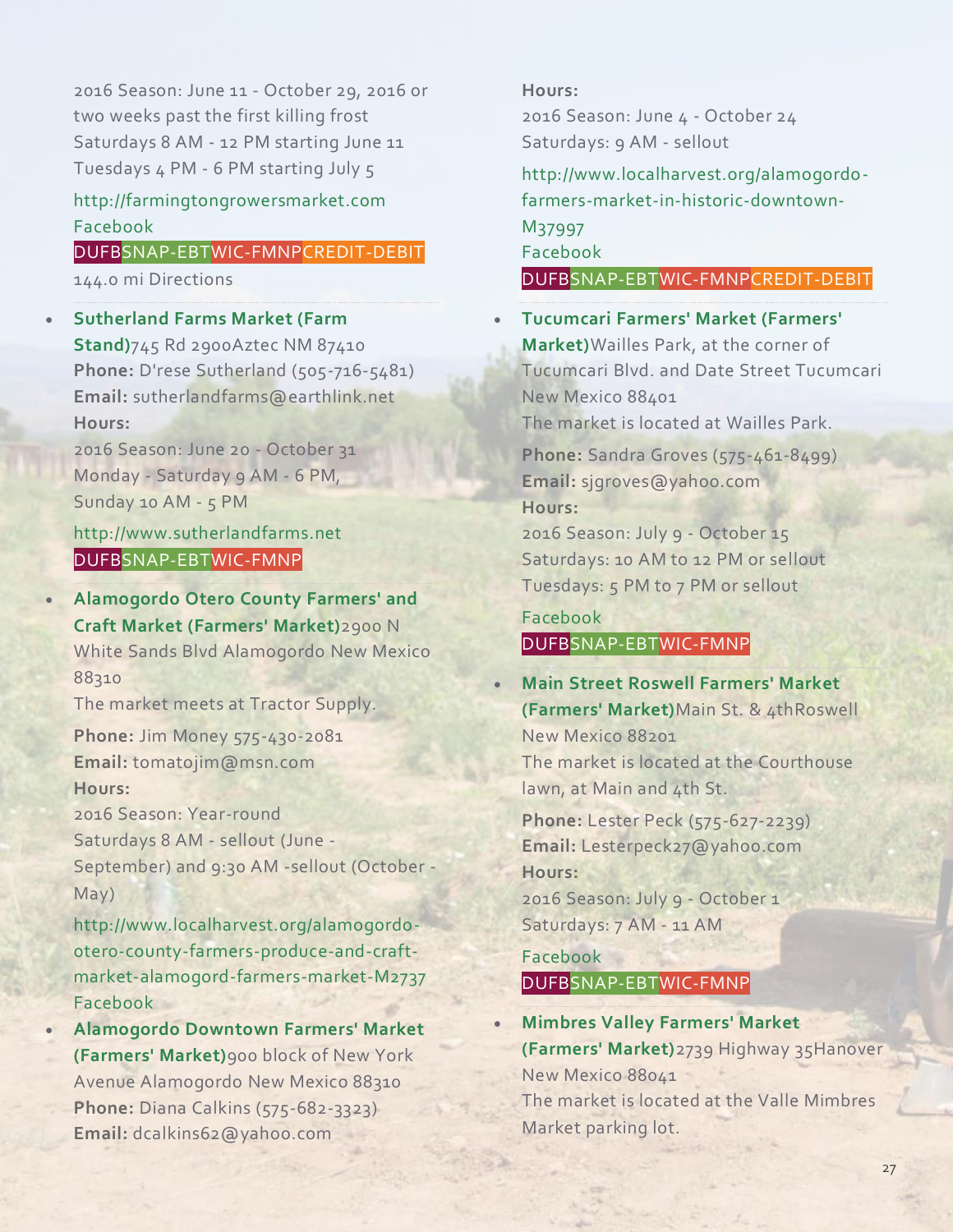**Phone:** Ken Barr (575-313-3020) **Email:**mimbresblackhawk@gmail.com **Hours:** 2016 Season: June - October Thursdays 3:30 PM  $-$  5:30 PM

<http://www.mvhal.org/> [Facebook](https://www.blogger.com/profile/10615871216882275606) SNAP-EBTWIC-FMNP

• **1st Street Market [\(Farmers'](http://farmersmarketsnm.org/find-a-market/?wpsl_view=list) Market)**100 S. First Street Raton New Mexico 87740 **Phone:** Randi Whitman, (575) 445-8224 **Email:** randigeo@bacavalley.com **Hours:**

2016 Market Season: July 4 - October 3 Schedule: Saturdays, 1 pm - 4 pm

# WIC-FMNP

• **[Veggie](http://farmersmarketsnm.org/find-a-market/?wpsl_view=list) Shack Too! (Farm Stand)**901 E. DenbyMelrose NM 88124 **Phone:** Margie Plummer (575-760-0690) **Email:** mplummer@yucca.net **Hours:** 2016 Season: April 15 - November 30

Monday - Sunday, 8:30 AM - 6:00 PM

### WIC-FMNPCREDIT-DEBIT

• **Silver City Farmers' Market [\(Farmers'](http://www.silvercityfarmersmarket.info/) [Market\)](http://www.silvercityfarmersmarket.info/)**614 N Bullard St. Silver City New Mexico 88062 **Phone:** Francesca West (575-654-4104) **Email:**silvercityfarmersmarket@gmail.com

**Hours:** 2016 Season: May 14 - October 29

Saturdays 8:30 AM - noon

[http://www.silvercityfarmersmarket.info](http://www.silvercityfarmersmarket.info/) DUFBSNAP-EBTWIC-FMNP

• **Farm Fresh Mobile [Farmers'](http://lasemillafoodcenter.org/) Market - Las Cruces (Mobile [Market\)](http://lasemillafoodcenter.org/)**130 N Mesquite St Beck's Coffee Shop Las Cruces NM 88001

The market is located at Beck's Coffee Shop.

**Phone:** Andre Gutierrez (575-882-2393) **Email:**andre@lasemillafoodcenter.org **Hours:**

2016 Season: June - October Thursdays: 9 AM - 11 AM

[http://lasemillafoodcenter.org](http://lasemillafoodcenter.org/) DUFBSNAP-EBTWIC-FMNPCREDIT-DEBIT

• **[Farmers'](http://www.fcmlc.org/) & Crafts Market of Las Cruces [\(Farmers'](http://www.fcmlc.org/) Market)**125 N. Main St. Las Cruces New Mexico 88001 Please note that this is mostly a crafts market. Location is Main Street Downtown Las Cruces **Email:** FCMLCManager@gmail.com **Hours:** 2016 Season: Year-round Wednesdays 8:30 AM - 1 PM, Saturdays 8:30 AM - 1 PM [http://www.fcmlc.org](http://www.fcmlc.org/) [Facebook](https://www.facebook.com/LasCrucesMarket) DUFBSNAP-EBTWIC-FMNPCREDIT-DEBIT • **Farm Fresh Mobile [Farmers'](http://lasemillafoodcenter.org/) Market - Las Cruces (Mobile [Market\)](http://lasemillafoodcenter.org/)**125 N. Main St. Las Cruces NM 88011 **Phone:** Andre Gutierrez (575-882-2393) **Email:**andre@lasemillafoodcenter.org **Hours:**

2016 Season: June - October First Saturday of the month, 9 AM - 1 PM

[http://lasemillafoodcenter.org](http://lasemillafoodcenter.org/) DUFBSNAP-EBTWIC-FMNPCREDIT-DEBIT

• **Portales Farmers' Market [\(Farmers'](http://farmersmarketsnm.org/find-a-market/?wpsl_view=list) [Market\)](http://farmersmarketsnm.org/find-a-market/?wpsl_view=list)**First St. and Avenue B Portales New Mexico 88130 **Phone:** Margie Plummer (575-760-0690)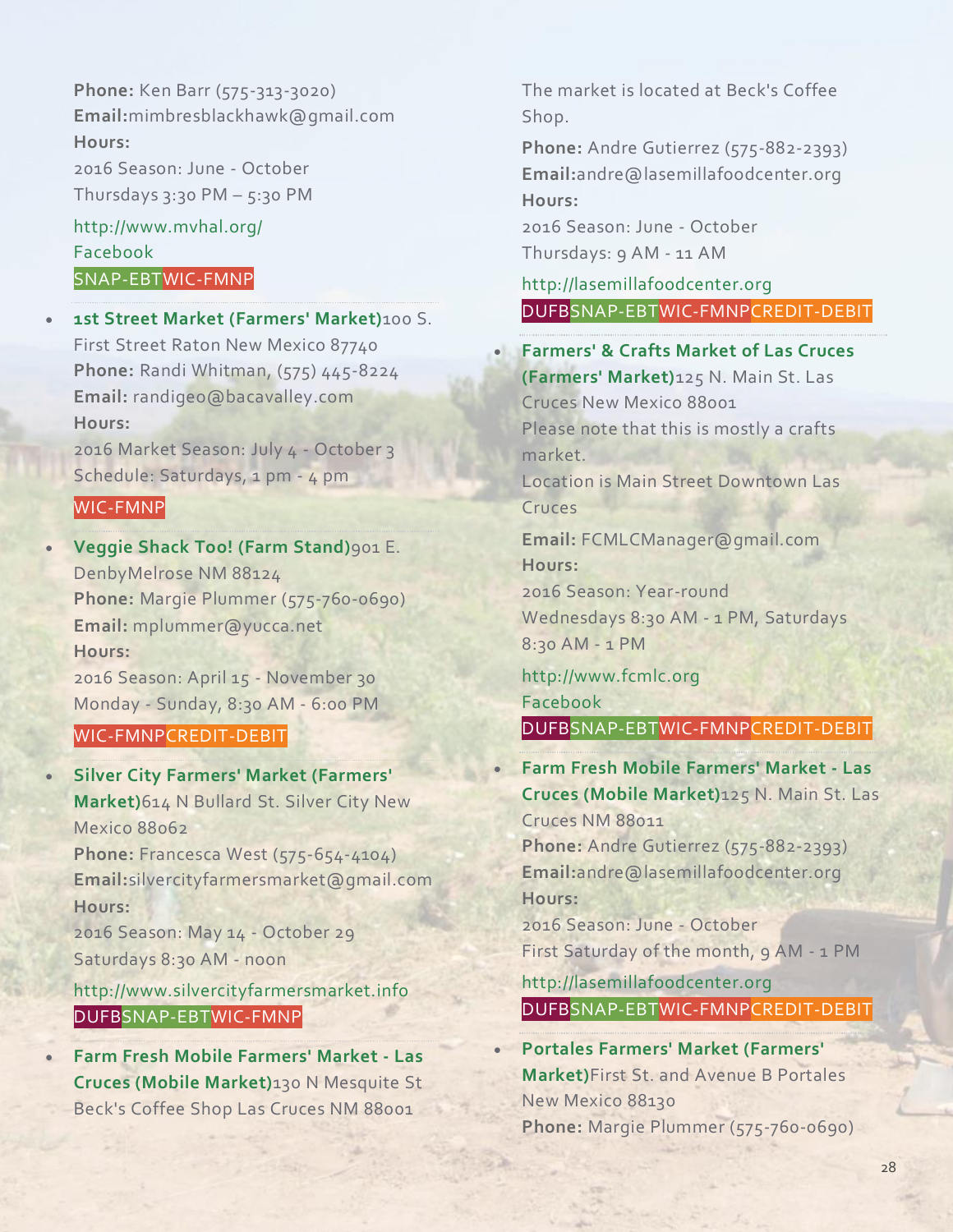# **Email:** mplummer@yucca.net **Hours:** 2016 Season: June 30 - October 27

Mondays and Thursdays, 5 PM - sellout

# [Facebook](https://www.facebook.com/pages/ClovisPortales-Farmers-Market/382290155222814)

# DUFBSNAP-EBTWIC-FMNP

• **[Veggie](http://farmersmarketsnm.org/find-a-market/?wpsl_view=list) Shack (Farm Stand)**42609 US HIGHWAY 70Portales NM 88130 **Phone:** Margie Plummer (575-760-0690) **Email:** mplummer@yucca.net **Hours:** 2016 Season: Year-round Monday - Sunday, 9 AM - 6 PM (May - November) Saturday & Sunday 10 AM - 4 PM (December - April)

# WIC-FMNPCREDIT-DEBIT

• **Clovis Farmers' Market [\(Farmers'](http://farmersmarketsnm.org/find-a-market/?wpsl_view=list) [Market\)](http://farmersmarketsnm.org/find-a-market/?wpsl_view=list)**3200 Block of N. Prince St. Clovis New Mexico 88101 **Phone:** Margie Plummer (575-760-0690) **Email:** mplummer@yucca.net **Hours:** 2016 Season: June 24 - October 29 Saturdays 8 AM - sellout, Tuesdays 5 PM sellout

# [Facebook](https://www.facebook.com/pages/ClovisPortales-Farmers-Market/382290155222814) DUFBSNAP-EBTWIC-FMNP

• **Farm Fresh Mobile [Farmers'](http://lasemillafoodcenter.org/) Market - Vado (Mobile [Market\)](http://lasemillafoodcenter.org/)**330 Holguin Rd Vado NM 88072

The market is located at Vado Elementary School.

**Phone:** Andre Gutierrez (575-882-2393) **Email:**andre@lasemillafoodcenter.org **Hours:**

2016 Season: June - October Wednesdays: 1:30 PM - 3:30 PM

# [http://lasemillafoodcenter.org](http://lasemillafoodcenter.org/) DUFBSNAP-EBTWIC-FMNPCREDIT-DEBIT

• **Farm Fresh Mobile [Farmers'](http://farmersmarketsnm.org/find-a-market/?wpsl_view=list) Market - La Semilla (Mobile [Market\)](http://farmersmarketsnm.org/find-a-market/?wpsl_view=list)**101 East Joy Drive Anthony NM 88021 The market is located at La Semilla Food Center.

**Phone:** Alejandro Bernal (575-496-5513) **Email:** alex@lasemillafoodcenter.org **Hours:** 2016 Season: June - October Fridays 2 PM - 5 PM

# DUFBSNAP-EBTWIC-FMNPCREDIT-DEBIT

• **Anthony Youth Farmers' Market [\(Farmers'](http://farmersmarketsnm.org/find-a-market/?wpsl_view=list) [Market\)](http://farmersmarketsnm.org/find-a-market/?wpsl_view=list)**1590 Hwy 478Anthony NM 88021 Phone: Victor Chavarria (575-882-3922) **Email:**vchavarria@anthonyyouthfarm.us **Hours:**

2016 Season: June 1 - September 15 Fridays, noon - 4 PM

# [Facebook](https://www.facebook.com/pages/Anthony-Youth-Farm/256105527882720?sk=timeline) CREDIT-DEBIT

• **Farm Fresh Mobile [Farmers'](http://lasemillafoodcenter.org/) Market - [Chaparral](http://lasemillafoodcenter.org/) (Mobile Market)**317 McCombs Rd Chaparral NM 88081 The market is located at the Chaparral Public Health Office.

**Phone:** Andre Gutierrez (575-882-2393) **Email:**andre@lasemillafoodcenter.org **Hours:**

2016 Season: June - October 2nd & 4th Tuesdays: 5 PM - 8 PM

[http://lasemillafoodcenter.org](http://lasemillafoodcenter.org/) DUFBSNAP-EBTWIC-FMNPCREDIT-DEBIT

• **Luna Fibre Farm (Farm [Stand\)](http://www.localharvest.org/luna-fibre-farm-M67985)**490 La Paz Road Chaparral NM 88081

This farm stand sells seasonal produce and medicinal potted herbs.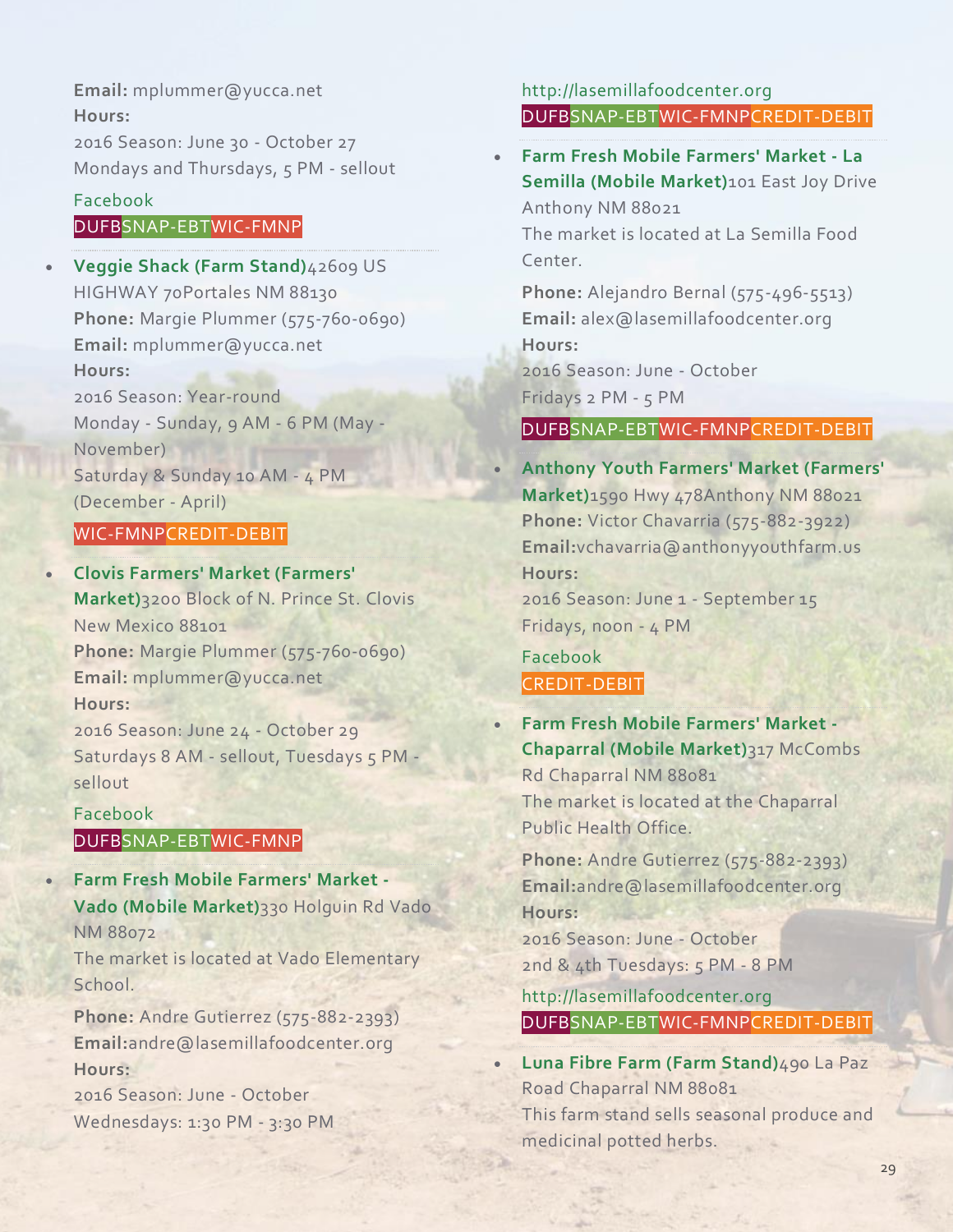**Phone:** Melissa Calderon (575-448-7097) **Email:** woolyburroyarns@yahoo.com **Hours:**

2016 Season: May 28 - December 17 Thursdays, Fridays, Saturdays: 9 AM - 1 PM

[http://www.localharvest.org/luna-fibre](http://www.localharvest.org/luna-fibre-farm-M67985)[farm-M67985](http://www.localharvest.org/luna-fibre-farm-M67985)

• **Farm Fresh Mobile [Farmers'](http://lasemillafoodcenter.org/) Market - [Anthony](http://lasemillafoodcenter.org/) (Mobile Market)**865 N Main Anthony NM 88021

This market is located at the Anthony Public Health Office.

**Phone:** Andre Gutierrez (575-882-2393) **Email:**andre@lasemillafoodcenter.org **Hours:**

2016 Season: June - October First and third Wednesdays of each month: 10 AM - noon

[http://lasemillafoodcenter.org](http://lasemillafoodcenter.org/) DUFBSNAP-EBTWIC-FMNPCREDIT-DEBIT 213.1 mi Directions

- **[Chaparral](http://farmersmarketsnm.org/find-a-market/?wpsl_view=list) Farmers' Market (Farmers' [Market\)](http://farmersmarketsnm.org/find-a-market/?wpsl_view=list)**101 S. County Line Chaparral New Mexico 88081 **Phone:** Lucia Stanton (915-538-8190) **Email:** Luciaaldana94@yahoo.com **Hours:** 2016 Season: July 11 - November 12 Saturdays: 7:30 AM - 11 AM DUFBSNAP-EBTWIC-FMNPCREDIT-DEBIT • **Hidalgo Farmers' Market and [Mercado](http://farmersmarketsnm.org/find-a-market/?wpsl_view=list)**
- **[\(Farmers'](http://farmersmarketsnm.org/find-a-market/?wpsl_view=list) Market)**601 N Main Street Lordsburg New Mexico 88045 **Phone:** Christine Ortiz (520-507-0455) **Email:** christy@wellnesscoalition.org **Hours:**

2016 Season: June 17 - Oct 21 Every other Friday: 4 PM – 6 PM [Facebook](https://www.facebook.com/hidalgofarmersmarketandmercado)

### DUFBSNAP-EBTWIC-FMNP

• **[Ardovino's](http://www.ardovinos.com/farmersmarket) Desert Crossing (Farmers' [Market\)](http://www.ardovinos.com/farmersmarket)**1 Ardovinos Dr. Sunland Park NM 88063

**Phone:** Michelle Najera (915-503-8227) **Email:**farmersmarket@ardovinos.com **Hours:**

2016 Season: Year-round Saturdays 7:30 AM - noon (9 AM - 1 PM November - April)

<http://www.ardovinos.com/farmersmarket> [Facebook](http://www.facebook.com/farmersmarketadc/?ref=hl)

DUFBSNAP-EBTWIC-FMNPCREDIT-DEBIT

• **Farm Fresh Mobile [Farmers'](http://lasemillafoodcenter.org/) Market - [Sunland](http://lasemillafoodcenter.org/) Park (Mobile Market)**1 Ardovinos Dr. Sunland Park NM 88063 The market is located at Ardovino's Desert Crossing.

**Phone:** Andre Gutierrez (575-882-2393) **Email:**andre@lasemillafoodcenter.org **Hours:**

2016 Season: Summer (May - October), Winter (November - April) Every third Saturday of the month 7:30 AM - noon (May - October) and 9 AM - 1 pm (November - April).

[http://lasemillafoodcenter.org](http://lasemillafoodcenter.org/) DUFBSNAP-EBTWIC-FMNPCREDIT-DEBIT

• **Carlsbad [Downtown](http://carlsbadmainstreet.org/) Farmers' Market [\(Farmers'](http://carlsbadmainstreet.org/) Market)**102 N. Canal St. Carlsbad New Mexico 88220 Located at Courthouse lawn.

**Phone:** Karla Hamel (575-361-3276) **Email:**carlsbadmainstreet@gmail.com **Hours:**

2016 Season: June 11 - September Saturdays 8 AM - 11 AM

<http://carlsbadmainstreet.org/>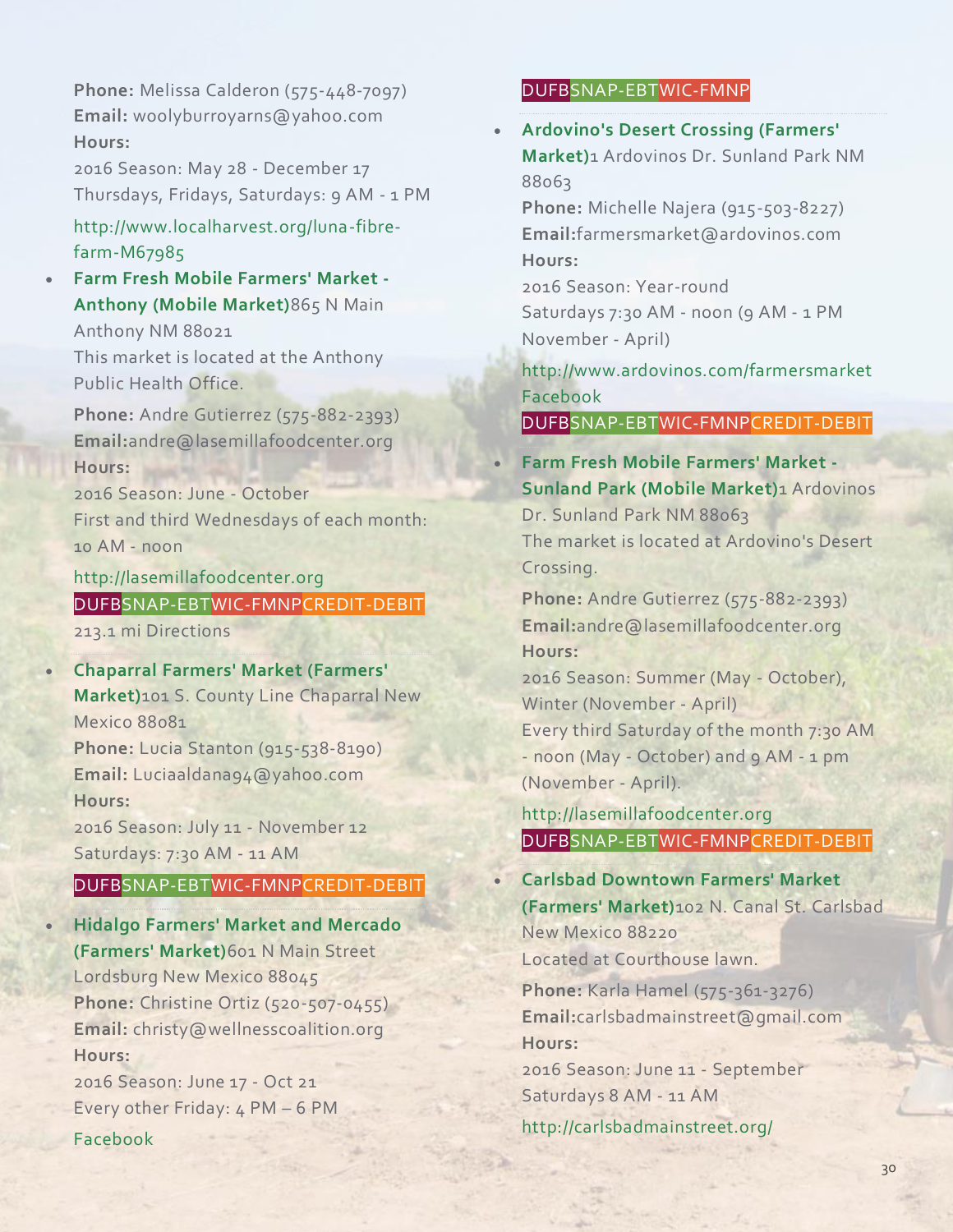# [Facebook](https://www.facebook.com/CarlsbadDowntownFarmersMarket)

# DUFBSNAP-EBTWIC-FMNPCREDIT-DEBIT

• **Lovington [Downtown](http://farmersmarketsnm.org/find-a-market/?wpsl_view=list) Farmers' Market [\(Farmers'](http://farmersmarketsnm.org/find-a-market/?wpsl_view=list) Market, but mostly crafts)**100 N. Main Ave. Lovington New Mexico 88260 The market is located at the Lea County Court House.

**Phone:** Joann Norell (575-623-1423) **Email:**farmersmarketlovington@gmail.co m

#### **Hours:**

2016 Season: April 23 - October 30 Saturdays 9 AM - 1 PM

### [Facebook](https://www.facebook.com/lovingtonfarmersmarket)

# • **Hobbs Farmers' Market [\(Farmers'](http://www.hobbsfarmersmarket.com/)**

**[Market\)](http://www.hobbsfarmersmarket.com/)**4300 N Lovington Hwy Hobbs New Mexico 88240 **Phone:** Noel Garcia (575-263-5603) **Email:** noelgarcia992@icloud.com **Hours:** 2016 Season: June 4 - October 29 Saturdays: 9 AM - 1 PM [http://www.hobbsfarmersmarket.com](http://www.hobbsfarmersmarket.com/) [Facebook](https://www.facebook.com/HobbsFarmersMarket)

WIC-FMNP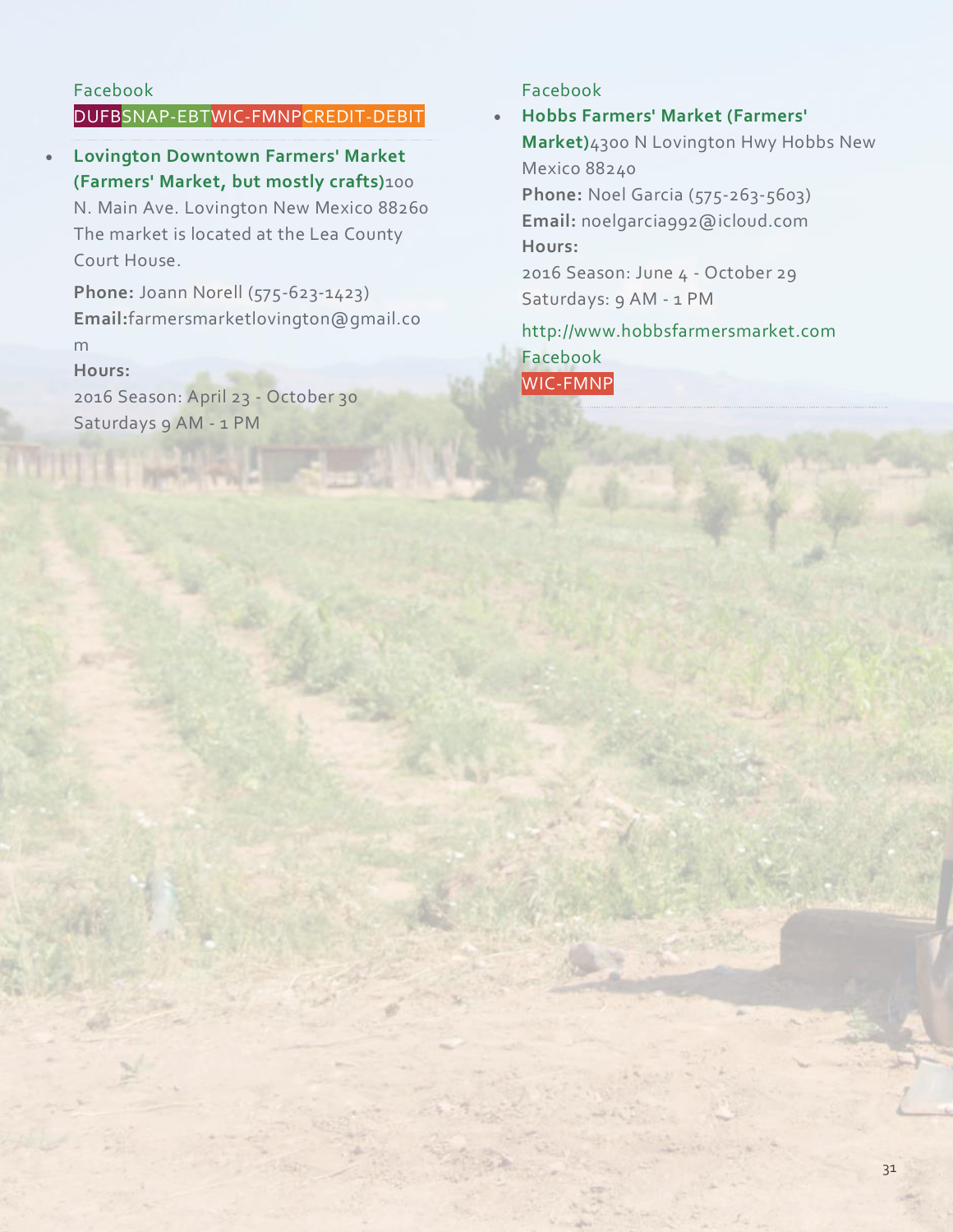#### **ADDITIONAL RESOURCES**

In addition to the resources provided in this toolkit, there are many other sources of other informative resources available. Please feel free to explore this information below and in the following table.

➢ **First Nations Development Institute**

First Nations Development Institute (FNDI) improves economic conditions for Native Americans through technical assistance & training, advocacy & policy, and direct financial grants in five key areas:

- Achieving Native Financial Empowerment
- **·** Investing in Native Youth
- **E** Strengthening Tribal & Community Institutions
- Advancing Household & Community Asset-Building Strategies
- Nourishing Native Foods & Health

First Nations Development Institute recognizes that accessing healthy food is a challenge for many Native American children and families. Without access to healthy food, a nutritious diet and good health are out of reach. To increase access to healthy food, First Nations support tribes and Native communities as they build sustainable food systems that improve health, strengthen food security and increase the control over Native agriculture and food systems. First Nations provides this assistance in the form of financial and technical support, including training materials, to projects that address agriculture and food sectors in Native communities.

First Nations also undertakes research projects that build the knowledge and understanding of Native agriculture and food systems issues. They also inform Native communities about innovative ideas and best practices. First Nations also participates in policy forums that help develop legislative and regulatory initiatives within this sector. First Nations supports a regional and national network of Native food sector and related organizations.

Website:<http://firstnations.org/>

#### ➢ **Native Food Systems Resource Center**

The Native Food Systems Resource Center (NAFSI) is an initiative of First Nations Development Institute. An extension of First Nation's Native Agriculture and Food Systems Initiative, the Native Food Systems Resource Center offers resources for communities, producers, and consumers in regards to food sovereignty.

Some of the resources NAFSI has to offer include:

- **Engaging your community**
- Farm to school
- **EX Collaboration with federal government**
- **Example 1** Food handling/safety
- Seed saving
	- Marketing and financial guidance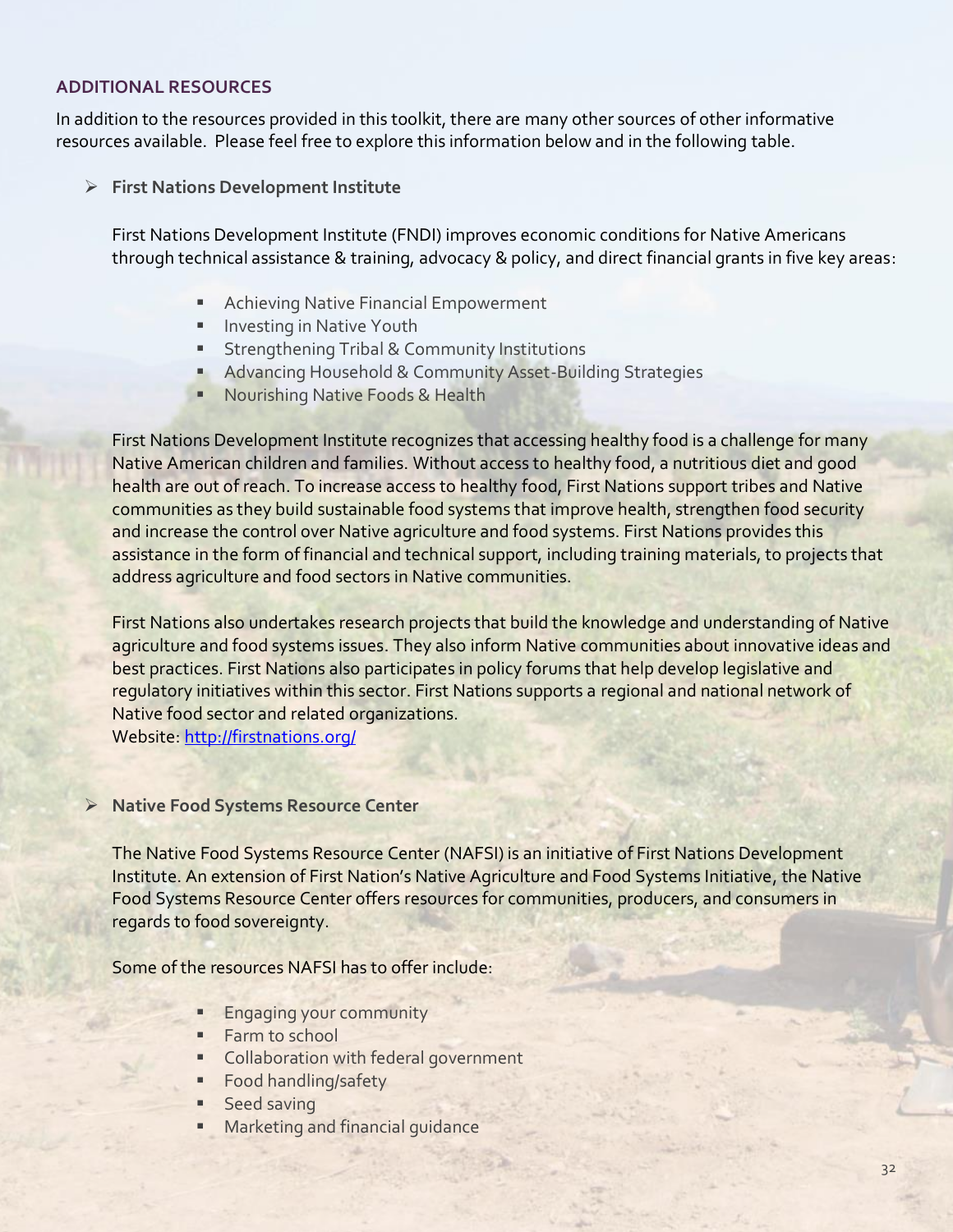#### Website:<http://www.nativefoodsystems.org/>

➢ **Farm to Table New Mexico**

Farm to Table enhances marketing opportunities for farmers, encourages family farming, farmers' markets and the preservation of agricultural traditions, informs public policy, and furthers understanding of the links between farming, food, health and local economies.

Some of the resources NAFSI has to offer include:

- **Engaging your community**
- Farm to school
- Collaboration with federal government
- Food handling/safety
- **■** Seed saving
- Marketing and financial quidance

Farm to Table offers various programs to get your produce from the field to the consumer including farm to school, farm to cafeteria, farm to restaurant, etc. Visit Farm to Table's Programs tab on the website for additional New Mexico resources for farmers and ranchers. Website:<http://www.farmtotablenm.org/>

➢ **NMSU Cooperative Extension Service**

NMSU Cooperative Extension Service provides "expert answers for everyday questions" in areas including: economic development; energy and water; farm and ranch; health and family wellbeing, yard and garden; natural resources; 4-H youth development and multimedia video and apps. [Click](http://aces.nmsu.edu/county/)  [here](http://aces.nmsu.edu/county/) to locate your county extension office. Website:<http://extension.nmsu.edu/>

#### **Indian Livestock Days**

Indian Livestock Days began in the 1970's and was initially called **All Indian Livestock School**. It was discontinued in 1978 and reestablished in 1985, at the request of tribal livestock producers. Originally the event was held in April and hosted on the main NMSU campus in Las Cruces. In 1996, the location was moved around the four-corners area to make it easier for clientele to attend the event. This event has grown from approximately 65 attendees in 1996, to 245 attendees in 2015. New Mexico Indian Livestock Days is now an annual event held in May, conducted by NMSU Cooperative Extension Service.

Website:<http://indianlivestock.nmsu.edu/index.html>

### ➢ **Intertribal Technical Assistance Centers through the Intertribal Agriculture Council**

USDA deployed the Intertribal Technical Assistance Network (Network) to ensure Tribal governments, communities, and individuals receive technical assistance to improve their access to USDA programs and services. The Network helps USDA deliver its programs and services to farmers and ranchers who are focusing on providing local and traditional food to tribal members and improving the market access for tribally-produced foods. The Network supports members of tribes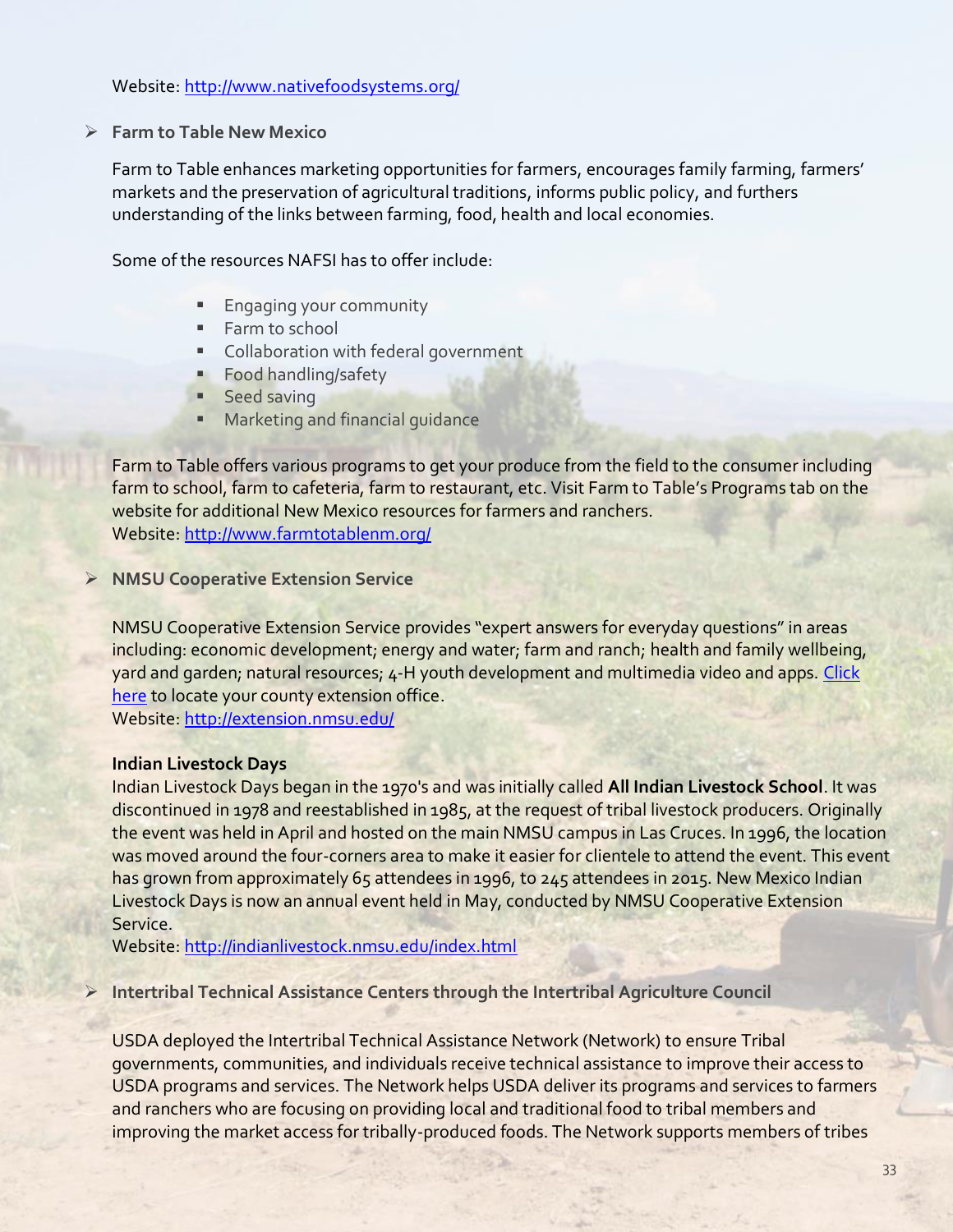across the United States, potentially benefitting 55 million acres of reservation lands and the communities located on those lands.

Website:<http://www.indianaglink.com/our-programs/technical-assistance-program/>

# ➢ **Johns Hopkins Feast for the Future**

The Feast for the Future Program is an innovative and holistic model program that ensures American Indian children and communities have access to healthy and nutritious foods. Feast for the Future promotes Native communities' capacity to reintroduce healthy indigenous foods and agriculture.

The program was developed and launched in 2010 in partnership with three Native communities located in the southwestern United States. The development, implementation and evaluation of Feast for the Future was quided by a Community Advisory Board in each participating community. A rigorous evaluation was conducted to assess the program impact and refine all program materials. The Feast for the Future Program components are now packaged and available to interested tribal communities across the nation through the replication toolkit on the Johns Hopkins website. Website:<http://caih.jhu.edu/programs/feast-for-the-future/>

# ➢ **Natural Resources Conservation Service**

The Natural Resources Conservation Service (NRCS) is a program within the United States Department of Agriculture (USDA). NRCS provides America's farmers and ranchers with financial and technical assistance to voluntarily put conservation on the ground, not only helping the environment but agricultural operations too. NRCS operates at a national level, but has local service centers to better serve NM farmers and ranchers. Offered programs include farm bill, financial assistance, easements, landscape initiatives, and landscape planning.

The following resource is a New Mexico-specific grazing brochure to equip NM ranchers with grazing tips and techniques. By reviewing the brochure on a small acerage grazing, the owner can properly care for his or her animal(s) by understanding feed requirements, conserving soil, protecting plant condition and ecological diversity, maintaining or improving wildlife habitat, and increasing property values. View the grazing document here:

[https://www.nrcs.usda.gov/Internet/FSE\\_DOCUMENTS/nrcs144p2\\_068186.pdf](https://www.nrcs.usda.gov/Internet/FSE_DOCUMENTS/nrcs144p2_068186.pdf) National Website[: https://www.nrcs.usda.gov/wps/portal/nrcs/site/national/home/](https://www.nrcs.usda.gov/wps/portal/nrcs/site/national/home/) New Mexico Website[: https://www.nrcs.usda.gov/wps/portal/nrcs/site/nm/home/](https://www.nrcs.usda.gov/wps/portal/nrcs/site/nm/home/)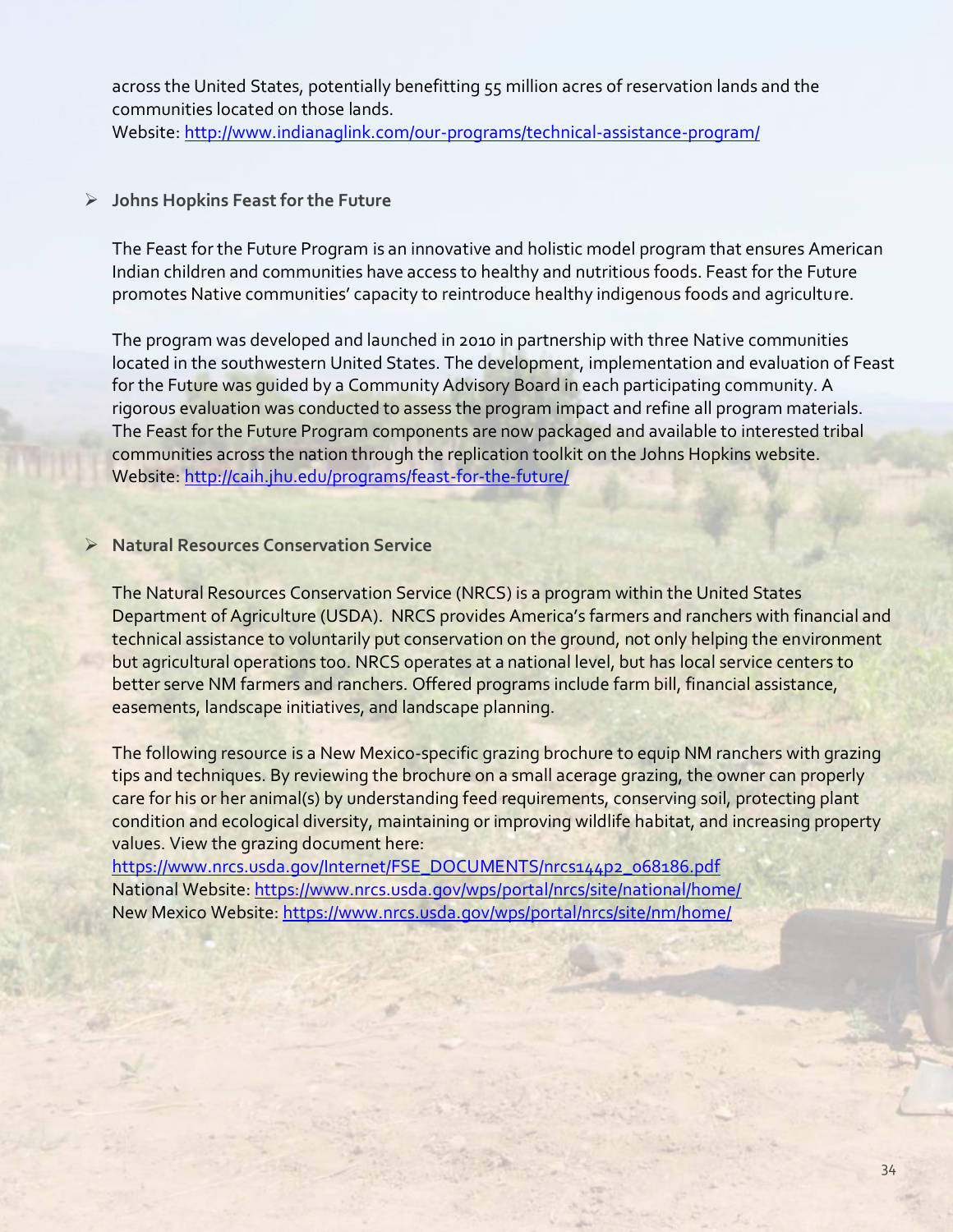| <b>ENTITY</b>          | <b>RESOURCE PROVIDED</b>                             | <b>WEBSITE</b>              | <b>TRIBAL</b> | <b>CONTACT</b>         |
|------------------------|------------------------------------------------------|-----------------------------|---------------|------------------------|
|                        |                                                      |                             | <b>AREA</b>   | <b>INFORMATION</b>     |
| <b>AmeriCorps</b>      | AmeriCorps is a US Federal Government program        | https://www.nationalservice | Nationwide    | 1-800-942-2677         |
|                        | with the goal of "helping others and meeting         | .gov/programs/americorps/a  |               |                        |
|                        | critical needs in the community." Across New         | mericorps-programs          |               |                        |
|                        | Mexico, AmeriCorps Cadre service members             |                             |               |                        |
|                        | provide intensive, results-driven service to meet    |                             |               |                        |
|                        | education, environmental, health, economic and       |                             |               |                        |
|                        | other pressing needs.                                |                             |               |                        |
| <b>Black Mesa</b>      | The food sovereignty project aims to support,        | http://www.blackmesawater   | Navajo        | $(928)$ 213-5909       |
| <b>Water Coalition</b> | strengthen, and ultimately revitalize the local food | coalition.org/              | Nation        | contact@blackmesawater |
|                        | systems in the Black Mesa region. Strategies         |                             |               | coalition.org          |
|                        | reflect the role as both protector and propagator    | https://www.facebook.com/   |               |                        |
|                        | of the region's food systems. Black Mesa has         | blackmesawc/                |               |                        |
|                        | developed a five-acre community farm that            |                             |               |                        |
|                        | experiments with traditional and sustainable         |                             |               |                        |
|                        | techniques of dry land farming. Each year the field  |                             |               |                        |
|                        | produces food and acts as an education center for    |                             |               |                        |
|                        | other communities wanting to learn traditional       |                             |               |                        |
|                        | farming. Holds food sovereignty conferences          |                             |               |                        |
| Camino de Paz          | Montessori School located in Santa Cruz, NM that     | http://www.caminodepaz.ne   | Santa Fe      | daisy@caminodepaz.net  |
| <b>School and Farm</b> | offers a Montessori education that incorporated      | <u>t/</u>                   |               | <b>PO Box 669</b>      |
|                        | experimental learning through the farm as a          |                             |               | Santa Cruz, New Mexico |
|                        | teaching center for students.                        |                             |               | 87567                  |
|                        |                                                      |                             |               |                        |
|                        |                                                      |                             |               |                        |
|                        |                                                      |                             |               |                        |
|                        |                                                      |                             |               |                        |
|                        |                                                      |                             |               |                        |
|                        |                                                      |                             |               |                        |
|                        |                                                      |                             |               |                        |
|                        |                                                      |                             |               |                        |
| Community              | <b>COPE</b> has three food access initiatives:       | https://www.facebook.com/   | Navajo        | 210 E Aztec Ave        |
| Outreach and           | 1. Fruit and vegetable prescription program          | <b>COPEProject/</b>         | <b>Nation</b> | Gallup, NM             |
| Patient                | partners with healthcare providers and local         |                             |               | $(505)$ 722-2185       |
| <b>Empowerment</b>     | retailers to promote healthy eating by               | https://www.copeprogram.o   |               | info@copeproject.org   |
| (COPE) Program         | "prescribing" vouchers to buy fruits and             | <u>ral</u>                  |               |                        |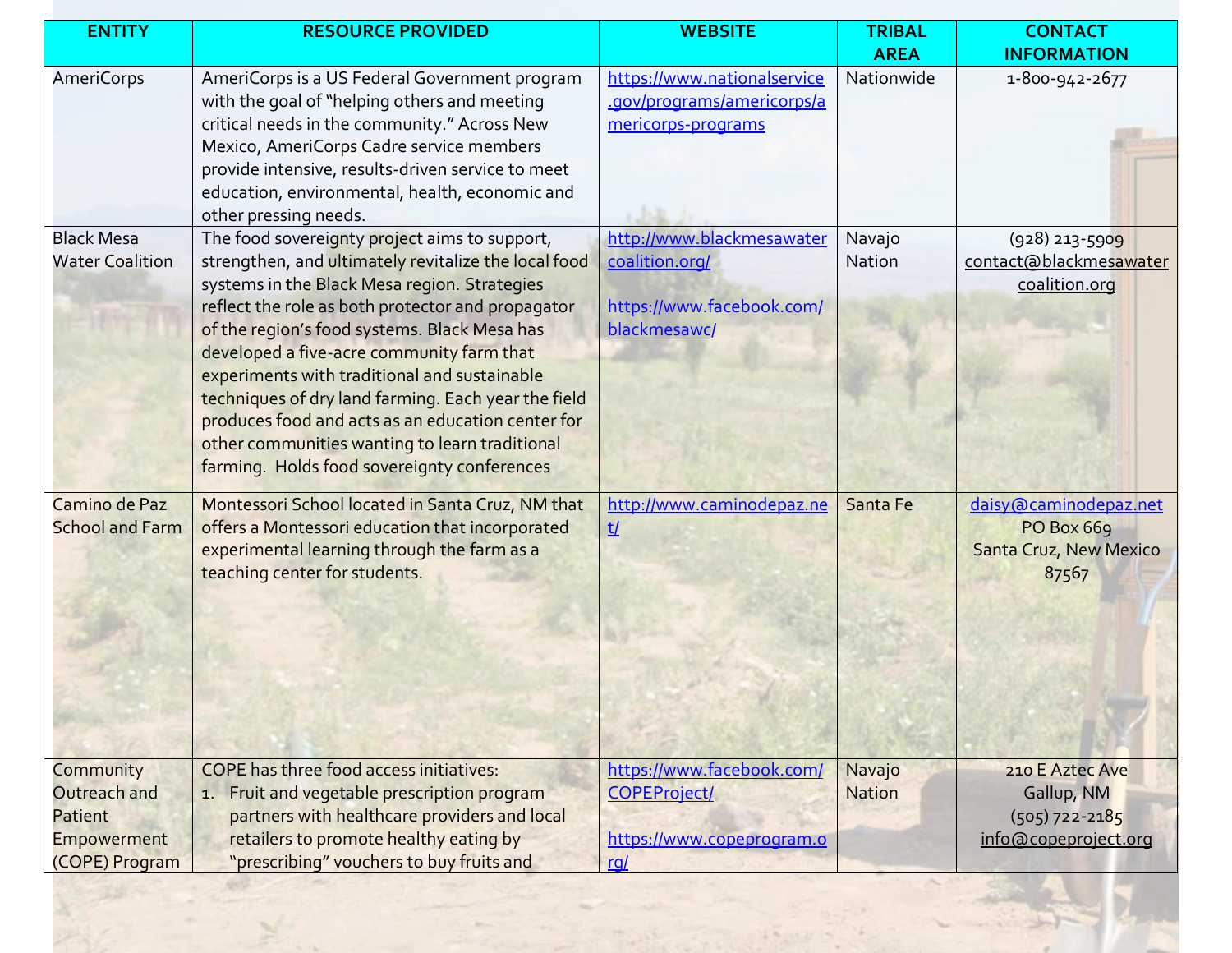| Cooperative<br>Development<br>Center                    | vegetables at local stores on Navajo Nation.<br>Participating stores are encouraged to include<br>locally-grown produce from Navajo farmers<br>2. The Healthy Navajo Stores Initiative (HNSI)<br>aims to increase the amounts of fruits,<br>vegetables and traditional Dine foods that are<br>offered in small stores in Navajo Nation. HNSI<br>works closely with store and community<br>partners to identify stocking and marketing<br>changes as well as community initiatives.<br>Happy Homes' goal is to improve child health<br>on Navajo Nation. It is an evidence-based<br>program to help families start healthy habits<br>with their pre-school aged kids.<br>Works to create healthy Indigenous, Mexican, and<br>Chicano communities in NM through economic<br>development cooperatives. Farming is one of | http://cooperativedevelopm<br>entcenter.org/ | <b>Bernalillo</b>             | vocesinc@qmail.com<br>$(505)$ 247-2729<br>505 Marquette Ave NW          |
|---------------------------------------------------------|-----------------------------------------------------------------------------------------------------------------------------------------------------------------------------------------------------------------------------------------------------------------------------------------------------------------------------------------------------------------------------------------------------------------------------------------------------------------------------------------------------------------------------------------------------------------------------------------------------------------------------------------------------------------------------------------------------------------------------------------------------------------------------------------------------------------------|----------------------------------------------|-------------------------------|-------------------------------------------------------------------------|
|                                                         | these initiatives.                                                                                                                                                                                                                                                                                                                                                                                                                                                                                                                                                                                                                                                                                                                                                                                                    |                                              |                               | <b>Suite 1610</b><br>Albuquerque, NM 87102                              |
| <b>First Nations</b><br>Development<br>Institute        | <b>First Nations Development Institute improves</b><br>economic conditions for Native Americans<br>through technical assistance & training, advocacy<br>& policy, and direct financial grants in five key<br>areas:<br><b>Achieving Native Financial Empowerment</b><br>$\bullet$<br><b>Investing in Native Youth</b><br>$\bullet$<br><b>Strengthening Tribal &amp; Community</b><br>Institutions<br>Advancing Household & Community Asset-<br><b>Building Strategies</b><br>Nourishing Native Foods & Health<br>$\bullet$                                                                                                                                                                                                                                                                                            | http://www.firstnations.org/                 | Nationwide                    | 2432 Main Street, 2nd floor<br>Longmont, CO 80501<br>$(303) 774 - 7836$ |
| <b>Five Sandoval</b><br><b>Indian Pueblos</b><br>(FSIP) | FSIP has a food distribution program as well as<br>assistance with WIC. The Women, Infants and<br>Children Program (WIC) provides access to                                                                                                                                                                                                                                                                                                                                                                                                                                                                                                                                                                                                                                                                           | http://www.fsipinc.org/                      | Cochiti,<br>Isleta,<br>Jemez, | 4321 Fulcrum Way NE,<br>Suite B<br>Rio Rancho, NM 87144                 |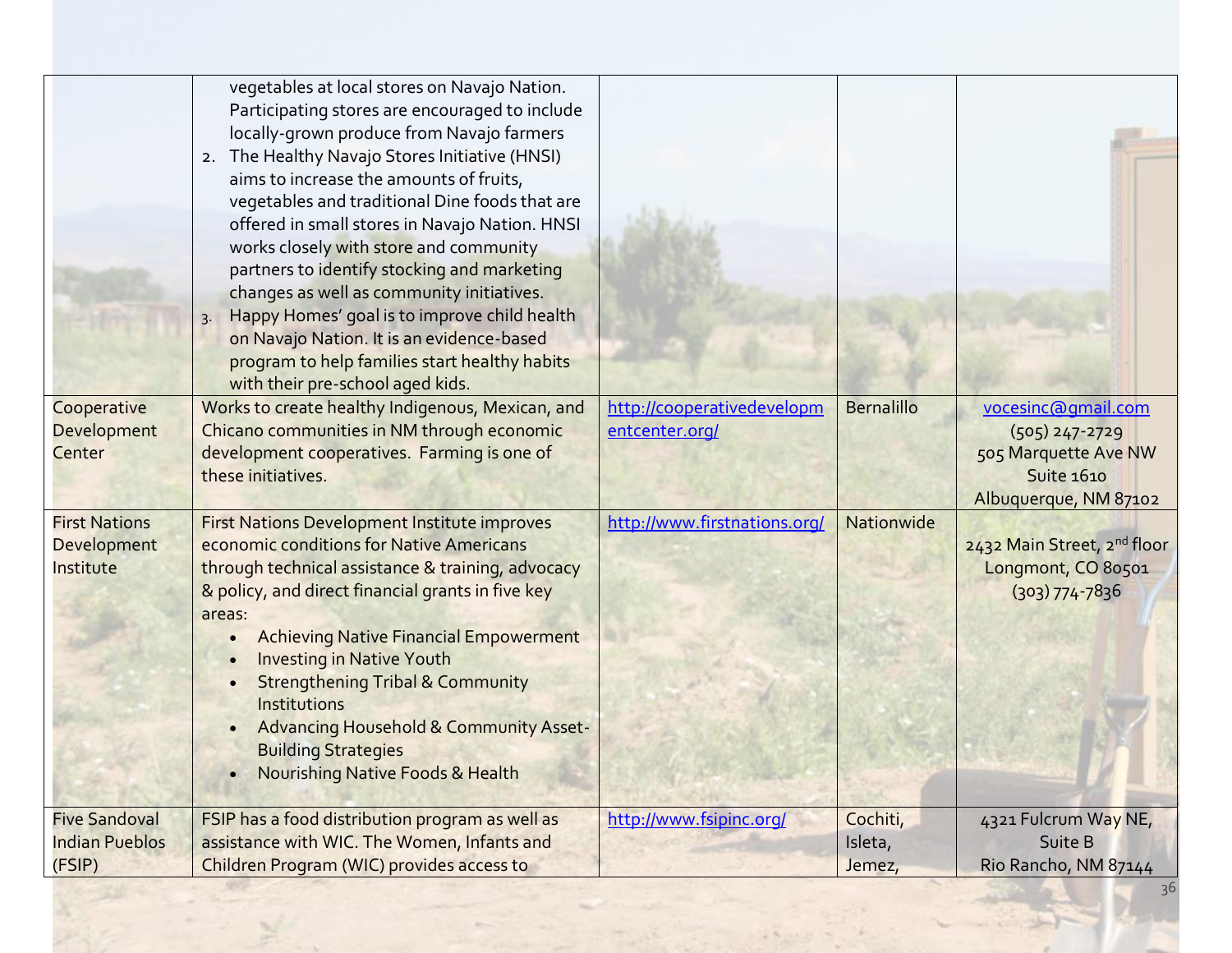|                                                                          | nutritious foods and nutrition education, health<br>care referrals, and other services.                                                                                                                                                                                                                       |                                                        | Sandia, San<br>Felipe, Santa<br>Ana, Kewa,<br>Zia                     | $(505)867-3351$                                                                                                                 |
|--------------------------------------------------------------------------|---------------------------------------------------------------------------------------------------------------------------------------------------------------------------------------------------------------------------------------------------------------------------------------------------------------|--------------------------------------------------------|-----------------------------------------------------------------------|---------------------------------------------------------------------------------------------------------------------------------|
| FoodCorps                                                                | FoodCorps connects kids to healthy food in<br>school, so they can lead healthier lives and reach<br>their full potential. They offer a School Garden<br>Grant Program. FoodCorps volunteers work in<br>communities to build and run school gardens.                                                           | https://foodcorps.org/                                 | Nationwide                                                            | 1140 SE 7 <sup>th</sup> Ave, Suite 110<br>Portland, OR 97214<br>$(212)$ 596-7045                                                |
| Growing in<br><b>Beauty</b>                                              | The Navajo Nation Growing in Beauty program<br>(GIB) meets the needs of Navajo children with<br>delays or disabilities from birth to five years of age<br>while honoring the unique culture and language of<br>the Navajo people.                                                                             | http://www.nnosers.org/gro<br>wing-in-beauty.aspx      | Navajo<br><b>Nation</b>                                               | P.O. Boz 1420<br>Window Rock, AZ 86515<br>1-866-341-9918                                                                        |
| <b>Hope Garden</b>                                                       | Consisting of several acres of land and a multitude<br>of hoop houses, the Hope Garden promotes self-<br>sustainability and healthy living through the<br>demonstration gardens. Demonstration garden<br>sites which are subsequently broken down into<br>different projects on site.                         | http://thecommunitypantry.<br>org/hope-garden-2/       | Gallup,<br><b>McKinley</b><br>County                                  | coo@thecommunitypantr<br>y.org<br>$(505)$ 726-8068<br><b>PO Box 520</b><br>Gallup, NM 87305                                     |
| <b>Indian Pueblo</b><br><b>Cultural Center</b><br><b>Teaching Garden</b> | The teaching garden "preserves traditional Pueblo<br>farming techniques and endangered Pueblo<br>crops." <sup>11</sup> Currently building a library of seeds with<br>support from the Native Seed Search Grant.                                                                                               | http://www.indianpueblo.or<br>g/learn/teaching-garden/ | Owned and<br>operated by<br>the 19<br>Pueblos of<br><b>New Mexico</b> | 2401 12th St. NW<br>Albuquerque, NM<br>87104                                                                                    |
| Institute of<br><b>American Indian</b><br>Arts (IAIA)                    | Land Grant opportunities with priorities to:<br><b>Strengthen IAIA Land Grant Programs</b><br>$\bullet$<br>Operations to effectively provide extension<br>outreach services to meet the agricultural<br>needs of NM's tribal communities<br><b>Strengthen Crop Production Programs and</b><br><b>Services</b> | https://iaia.edu/land-grant/                           | All NM tribal<br>communities                                          | 83 Avan Nu Po Road,<br>Santa Fe, NM 87508<br>$(505)$ 424-2325<br>Charlene Carr, Director,<br>ccarr@iaia.edu, (505) 428-<br>5950 |

l <sup>11</sup> Indian Pueblo Cultural Center Teaching Garden[, http://www.indianpueblo.org/learn/teaching-garden/](http://www.indianpueblo.org/learn/teaching-garden/)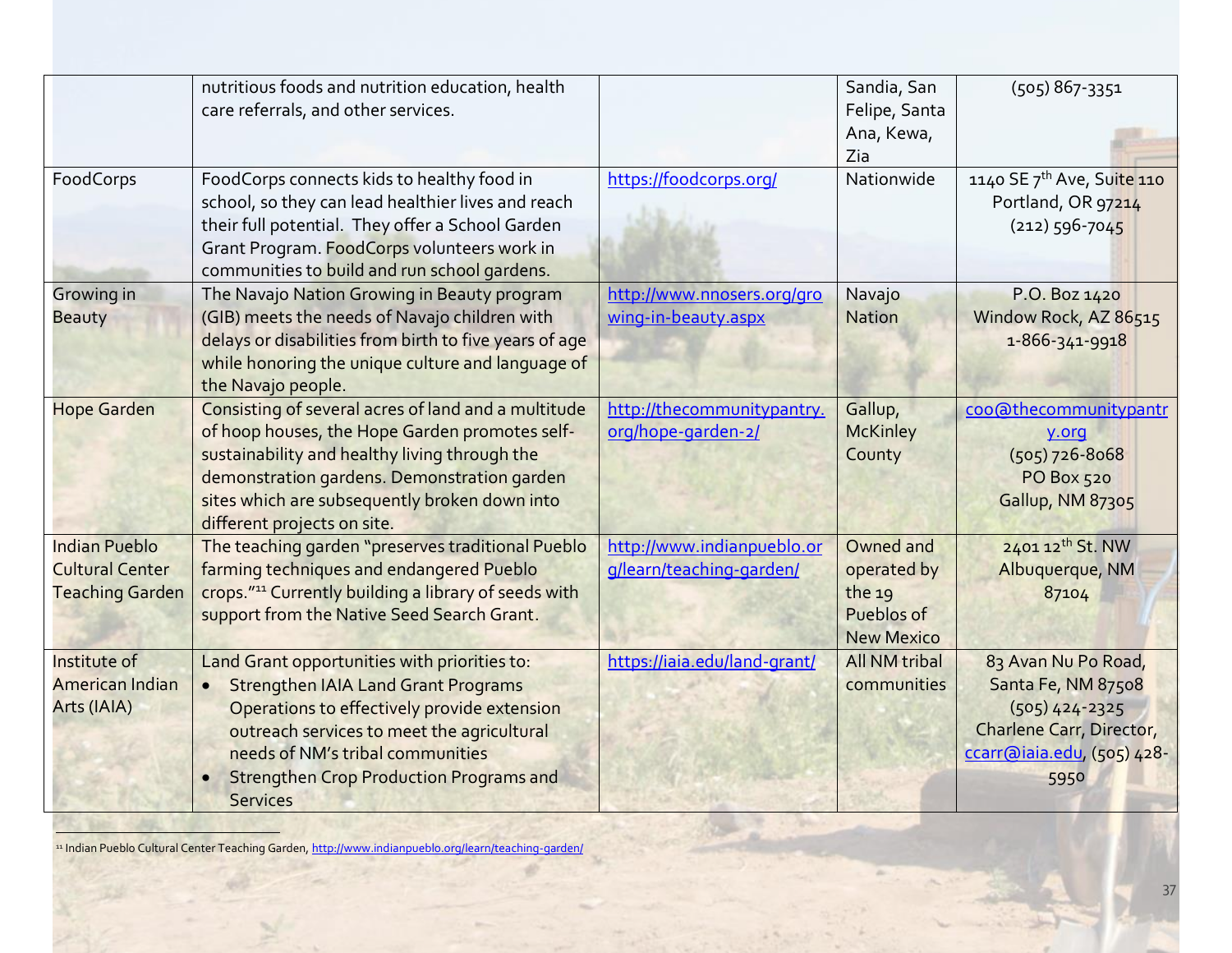|                                                                             | Strengthen Youth Programing<br>$\bullet$<br>Develop Small Agricultural Business Programs<br>$\bullet$<br>Develop Health and Wellness Programs<br>$\bullet$                                                                                                                                                                                                                                                                                                                                                                                |                                                                                                  |                              |                                                                                           |
|-----------------------------------------------------------------------------|-------------------------------------------------------------------------------------------------------------------------------------------------------------------------------------------------------------------------------------------------------------------------------------------------------------------------------------------------------------------------------------------------------------------------------------------------------------------------------------------------------------------------------------------|--------------------------------------------------------------------------------------------------|------------------------------|-------------------------------------------------------------------------------------------|
| Intertribal<br>Agricultural<br>Council<br>Little Colorado                   | American Indian Foods (AIF) is a program<br>developed as a platform for American Indian food<br>businesses to showcase their products and share<br>Tribal cultures with the world.                                                                                                                                                                                                                                                                                                                                                        | http://www.indianaglink.co<br>m/<br>www.americanindianfoods.c<br>om<br>https://www.facebook.com/ | Nationwide                   | 100 North 27 <sup>th</sup> Street,<br>Suite 500<br>Billings, MT 59101<br>$(406)$ 259-3525 |
| <b>River Watershed</b><br>Chapters<br>Association                           | Food sovereignty conferences                                                                                                                                                                                                                                                                                                                                                                                                                                                                                                              | <b>LCRWCA/</b>                                                                                   | Navajo<br>Nation             | $(505) 870 - 9482$                                                                        |
| <b>Mescalero</b><br><b>Apache Tribe</b><br><b>Cattle Growers</b><br>Program | Mescalero Apache Cattle Growers is an enterprise<br>of the Mescalero Apache Tribe. Its primary<br>purpose is to produce high-quality commercial<br>beef cattle while helping to conserve the natural<br>resources of the tribe. The ranch maintains a cow-<br>calf herd and does practices modern ranching<br>industry practices of vaccinating, feeding, and<br>handling of cattle and horses. Cattle Growers has<br>a proud history on the Reservation of being a<br>profitable enterprise and a source of employment<br>for the tribe. | http://mescaleroapachetribe<br>.com/mescalero-apache-<br>cattle-growers/                         | Mescalero<br>Apache<br>Tribe | PO Box 152<br>Mescalero, NM 88340<br>$(575)464 - 4703$                                    |
| Nambe Pueblo<br>Community<br>Farm                                           | The community farm provides Pueblo volunteers<br>and youth with the opportunity to learn traditional<br>and modern farming methods.                                                                                                                                                                                                                                                                                                                                                                                                       | http://nambepueblo.org/?pa<br>$ge_id=931$                                                        | Nambe<br>Pueblo              | 15A NP 102 West, Santa<br>Fe, NM 87506                                                    |
| <b>Native Food</b><br><b>Systems</b>                                        | An initiative of First Nations Development<br>Institute. Provides assistance in the form of<br>financial and technical support, training materials,<br>and addressing agriculture and food sectors in<br>Native communities.                                                                                                                                                                                                                                                                                                              | http://nativefoodsystems.or<br>q                                                                 | Nationwide                   | 2432 Main Street, 2nd floor<br>Longmont, CO 80501<br>$(303)$ 774-7836                     |
| <b>Native Seed</b><br>Search                                                | Seed bank, conservation farm, courses and<br>workshops, seed saving and desert gardening tips.                                                                                                                                                                                                                                                                                                                                                                                                                                            | http://www.nativeseeds.org/                                                                      | Nationwide                   | 3584 E. River Rd.<br>Tucson, AZ 85718<br>$(520)$ 622-0830                                 |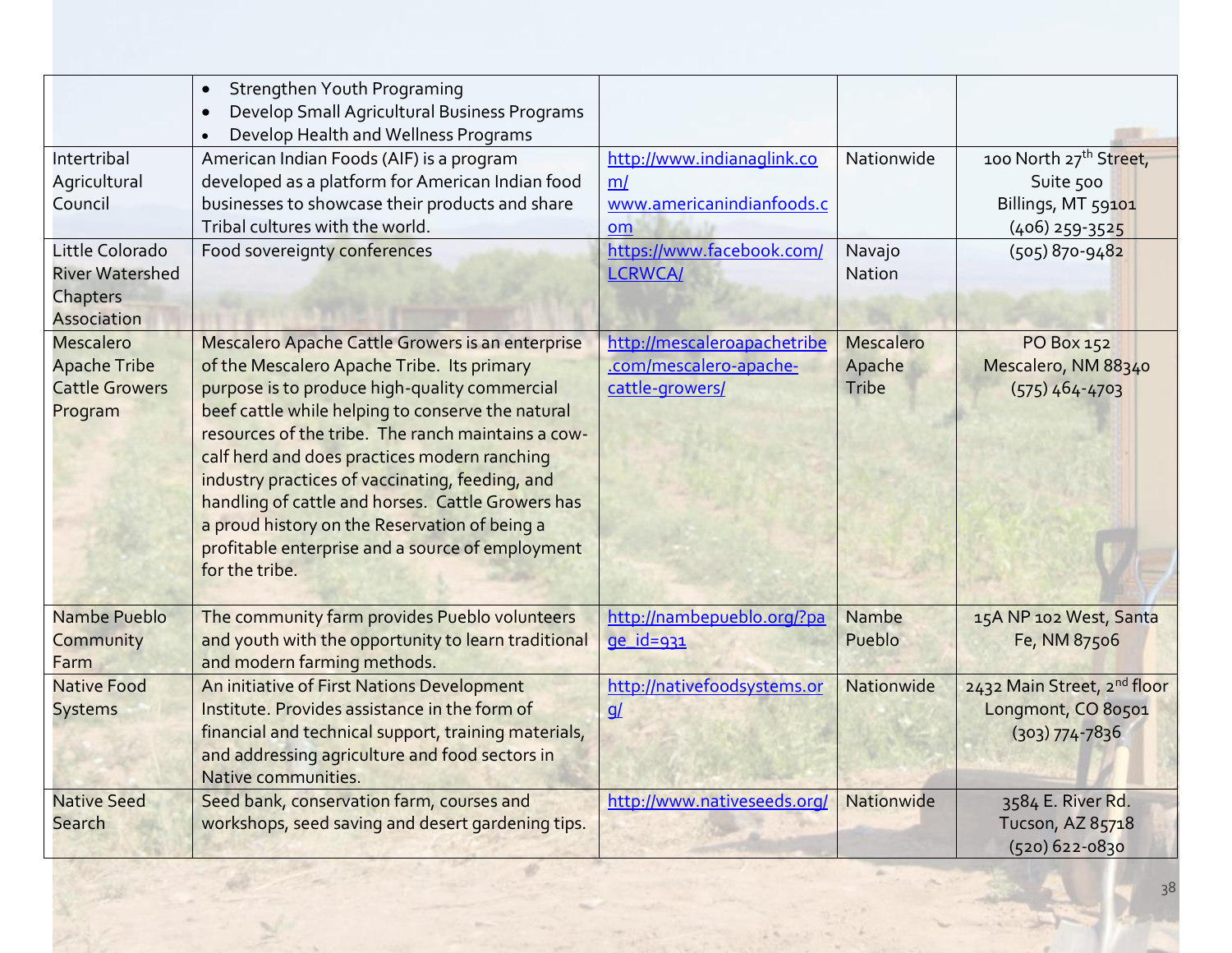| Navajo Nation<br>Dawn Program                                    | Promotes self-sufficiency among Navajo<br>individuals/families through improved<br>horticulture, food preservation and nutrition<br>education.                                                                                                                                          | http://www.nndoh.org/newd<br>awn.html                | Navajo<br>Nation             | Navajo Department of<br>Health: Navajo New Dawn<br>Program-Administration<br>Building #2<br>PO Box 1390<br>Window Rock, AZ 86515<br>$(923)$ 871-6874 |
|------------------------------------------------------------------|-----------------------------------------------------------------------------------------------------------------------------------------------------------------------------------------------------------------------------------------------------------------------------------------|------------------------------------------------------|------------------------------|------------------------------------------------------------------------------------------------------------------------------------------------------|
| Navajo Nation<br>Department of<br>Agriculture                    | The Navajo Nation Department of Agriculture<br>(NNDA) has two New Mexico offices, in Shiprock<br>and Crownpoint. Resources include a ranch<br>program, grazing management and gardening<br>sessions.                                                                                    | http://www.agriculture.nava<br>jo-nsn.gov/index.html | Navajo<br>Nation             | Shiprock Agency:<br>$(505)$ 368-1434<br><b>Eastern Agency:</b><br>(505) 7862150                                                                      |
| <b>Nde Farms</b>                                                 | Nde Farms aims to revive agrarian traditions in the<br>Mescalero community. The farm utilizes and<br>trains Mescalero Tribal youth, and has provided<br>employment to youth and is involved in the<br>Mescalero 4-H club.                                                               | http://mescaleroapachetribe<br>.com/nde-farms/       | Mescalero<br>Apache<br>Tribe | Ms. Kristina Beggen<br>$(575)$ 464-8768                                                                                                              |
| <b>NMSU</b><br>Cooperative<br><b>Extension</b><br><b>Service</b> | The extension service provides "expert answers for<br>everyday questions" in areas including: economic<br>development; energy and water; farm and ranch;<br>health and family wellbeing, yard and garden;<br>natural resources; 4-H youth development and<br>multimedia video and apps. | http://aces.nmsu.edu/count<br>$\underline{v}$        | <b>All NM</b><br>Counties    | Use the website<br>http://aces.nmsu.edu/cou<br>nty/ to find the extension<br>services staff in your<br>county                                        |
| Pueblo of<br>Pojoaque                                            | The Pueblo has implemented traditional<br>cultivation methods and utilizes staff to expand<br>food production to tribal members by teaching<br>traditional farming methods and providing<br>educational resources.                                                                      | http://pojoaque.org/commu<br>nity/agriculture/       | Pojoaque<br>Pueblo           | $(505)$ 455-4500<br>info@pojoaque.org                                                                                                                |
| <b>Rio Arriba Farms</b>                                          | Community supported agriculture that represents<br>several farms in Rio Arriba County. Provides its<br>members with 22 weeks of fresh produce available<br>for pickup in Abiquiu, NM.                                                                                                   | http://rioarribafarmscom.we<br>ebly.com/index.html   | <b>Rio Arriba</b>            | info@rioarribafarms.com<br>$(505)$ 990-5607<br>PO Box 835<br>Abiquiu, NM 87510                                                                       |
| San Ildefonso                                                    | Project has assisted families with planting their                                                                                                                                                                                                                                       | http://www.sanipueblo.org/f                          | San                          | Pueblo de San Ildefonso                                                                                                                              |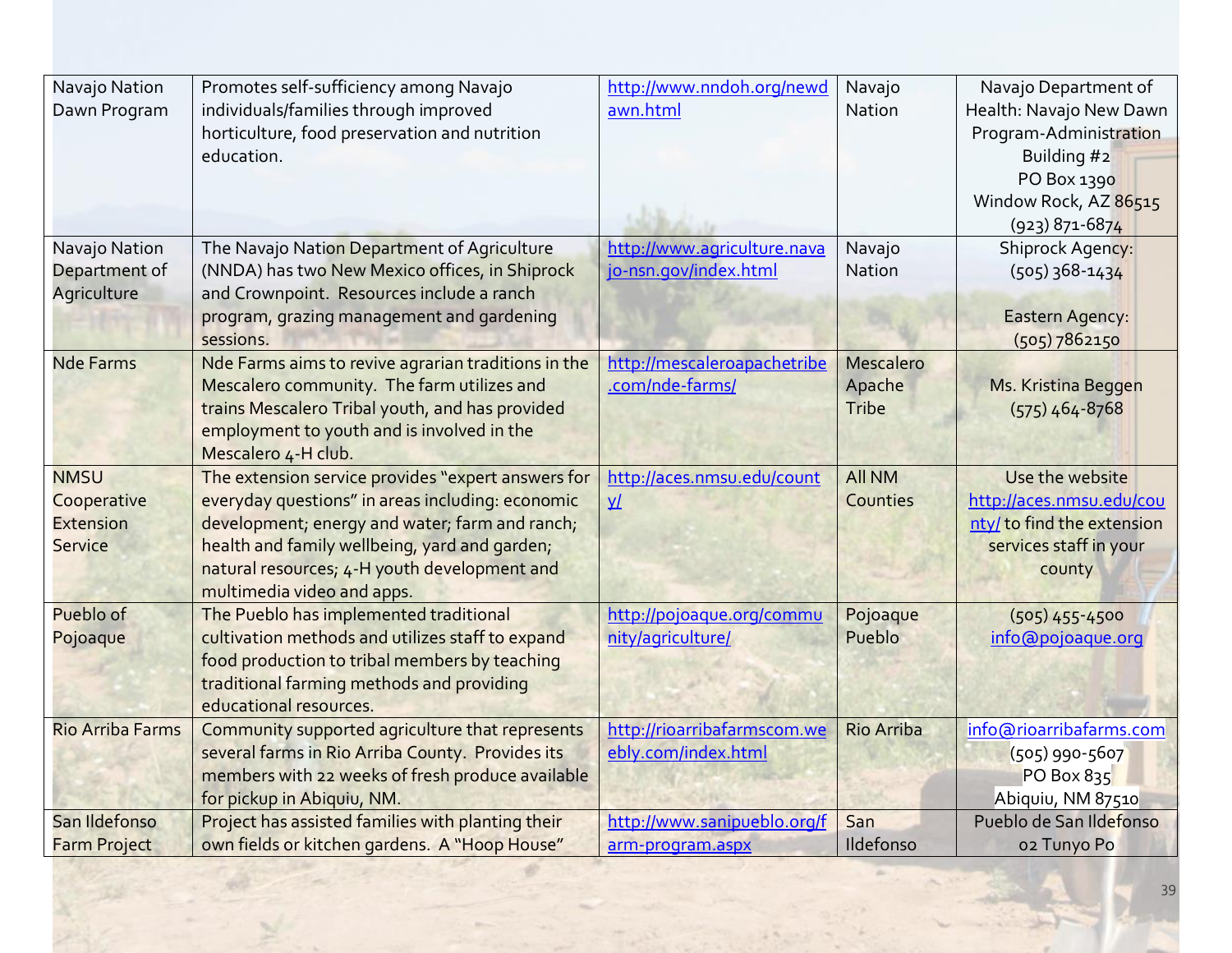|                                                                         | provides starter plants for family farms.                                                                                                                                                                                                                                                                                                                                                                                                        |                                                                                                                                   | Pueblo                                                                                                                  | Santa Fe, NM 87506<br>$(505)$ 455-2273                                              |
|-------------------------------------------------------------------------|--------------------------------------------------------------------------------------------------------------------------------------------------------------------------------------------------------------------------------------------------------------------------------------------------------------------------------------------------------------------------------------------------------------------------------------------------|-----------------------------------------------------------------------------------------------------------------------------------|-------------------------------------------------------------------------------------------------------------------------|-------------------------------------------------------------------------------------|
| Sandia Pueblo<br>Community<br>Farm                                      | The Community Farm is run through the Lands<br>Department.                                                                                                                                                                                                                                                                                                                                                                                       | https://www.sandiapueblo.n<br>sn.us/lands/                                                                                        | Sandia<br>Pueblo                                                                                                        | 481 Sandia Loop<br>Bernalillo, NM<br>87004<br>Chamisa Radford<br>$(505) 771 - 5014$ |
| Santa Fe Food<br><b>Policy Council</b>                                  | The Council has an 8-point plan for increasing the<br>economic viability of farming and ranching that<br>promotes stewardship of the land and resources.                                                                                                                                                                                                                                                                                         | http://www.santafefoodpoli<br>cy.org/                                                                                             | Santa Fe                                                                                                                | (505) 660-8403 ext. 12                                                              |
| Southwest<br>Conservation<br>Corps                                      | Ancestral Lands Program: Native American<br>Corpsmembers complete meaningful<br>conservation projects including wildlife fence<br>construction, invasive species removal, weeds<br>inventory, and traditional farming practices on<br><b>Tribal lands.</b>                                                                                                                                                                                       | http://sccorps.org/<br>https://www.facebook.com/<br>sccorps/                                                                      | Northern<br><b>New Mexico</b>                                                                                           | info@sccorps.org                                                                    |
| Southwest<br>Marketing<br><b>Network</b>                                | The Southwest Marketing network strives to help<br>Southwestern producers and communities<br>develop new and improved markets and<br>enterprises and to rebuild local food systems.<br>Their site offers item-specific marketing help,<br>guidance for climate-friendly and wildlife-friendly<br>food systems-An excellent resource for finding<br>success selling your product.                                                                 | http://www.swmarketingnet<br>work.org/                                                                                            | <b>Resources</b><br>for all<br>farmers and<br>ranchers.<br><b>Specific</b><br>initiatives<br>exist in some<br>NM areas. | jadyer@frontier.net                                                                 |
| <b>Taos County</b><br>Economic<br>Development<br>Corporation<br>(TDEDC) | TCEDC's mission is to "support the food, land,<br>water and cultures of the people of Northern<br>NewMexico." TCEDC has focused on: maintaining<br>equity and ownership for land-based people,<br>overcoming poverty, and providing access to<br>education, business and other sector<br>opportunities. In this historically agrarian region,<br>the Food Sector represents an appropriate,<br>relevant, and viable economic opportunity as well | http://www.tcedc.org/<br>https://www.facebook.com/<br>Taos-County-Economic-<br>Development-Corporation-<br>TCEDC-162489220490091/ | <b>Taos County</b>                                                                                                      | 1021 Salazar Rd<br>Taos, NM 87571<br>$(575) 758 - 8731$                             |